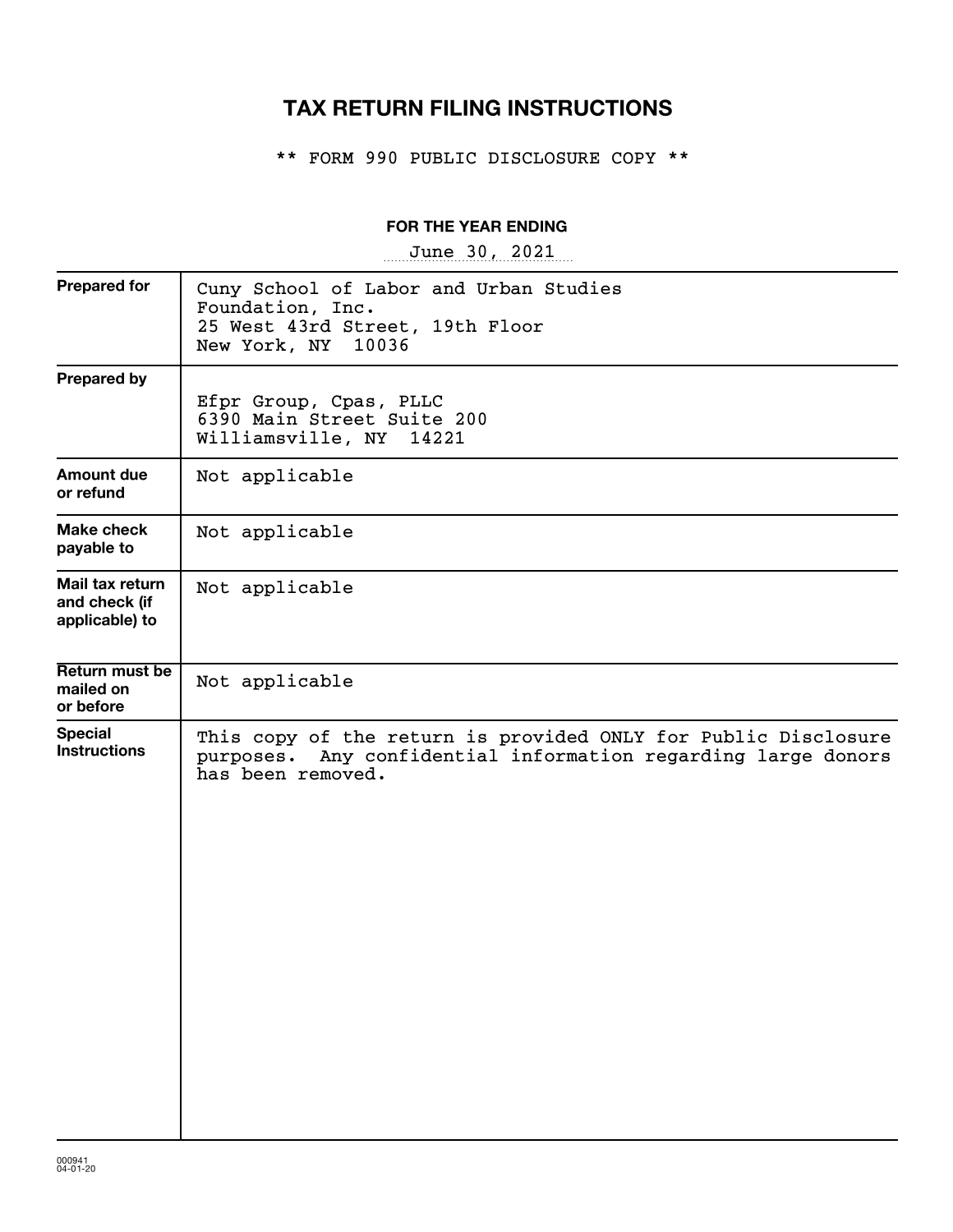|                                |                               | PUBLIC DISCLOSURE COPY - STATE REGISTRATION NO. 48-11-76                                                                                                                   |     |                                                     |                             | OMB No. 1545-0047                                         |
|--------------------------------|-------------------------------|----------------------------------------------------------------------------------------------------------------------------------------------------------------------------|-----|-----------------------------------------------------|-----------------------------|-----------------------------------------------------------|
|                                |                               | <b>Return of Organization Exempt From Income Tax</b><br>Form 990                                                                                                           |     |                                                     |                             |                                                           |
|                                |                               | Under section 501(c), 527, or 4947(a)(1) of the Internal Revenue Code (except private foundations)                                                                         |     |                                                     |                             |                                                           |
|                                |                               | Do not enter social security numbers on this form as it may be made public.<br>Department of the Treasury                                                                  |     |                                                     |                             | <b>Open to Public</b>                                     |
|                                |                               | Go to www.irs.gov/Form990 for instructions and the latest information.<br>Internal Revenue Service<br>JUL 1, 2020<br>A For the 2020 calendar year, or tax year beginning   |     | 2021<br>and ending $JUN$ 30,                        |                             | Inspection                                                |
|                                |                               | C Name of organization                                                                                                                                                     |     | D Employer identification number                    |                             |                                                           |
|                                | <b>B</b> Check if applicable: | CUNY SCHOOL OF LABOR AND URBAN STUDIES                                                                                                                                     |     |                                                     |                             |                                                           |
|                                | Address<br>change             | FOUNDATION, INC.                                                                                                                                                           |     |                                                     |                             |                                                           |
|                                | Name<br>change                | Doing business as                                                                                                                                                          |     | 36-4946785                                          |                             |                                                           |
|                                | Initial<br>∣return            | E Telephone number                                                                                                                                                         |     |                                                     |                             |                                                           |
|                                | Final<br>return/              | 25 WEST 43RD STREET, 19TH FLOOR                                                                                                                                            |     | $646 - 313 - 8300$                                  |                             |                                                           |
|                                | termin-<br>ated               | City or town, state or province, country, and ZIP or foreign postal code                                                                                                   |     | G Gross receipts \$                                 |                             | 1,032,248.                                                |
|                                | Amended<br>Ireturn            | 10036<br>NEW YORK, NY                                                                                                                                                      |     | H(a) Is this a group return                         |                             |                                                           |
|                                | Applica-<br>Ition<br>pending  | F Name and address of principal officer: ARTHUR CHELIOTES                                                                                                                  |     | for subordinates?                                   |                             | $\sqrt{\ }$ Yes $\sqrt{\ \text{X}}$ No                    |
|                                |                               | SAME AS C ABOVE                                                                                                                                                            |     | $H(b)$ Are all subordinates included? $\Box$ Yes    |                             | No.                                                       |
|                                |                               | Tax-exempt status: $X \overline{X}$ 501(c)(3) $501(c)$ (<br>$\sqrt{\bullet}$ (insert no.)<br>$4947(a)(1)$ or                                                               | 527 |                                                     |                             | If "No," attach a list. See instructions                  |
|                                |                               | J Website: FHTTPS://SLU.CUNY.EDU/                                                                                                                                          |     | $H(c)$ Group exemption number $\blacktriangleright$ |                             |                                                           |
|                                | Part I                        | <b>K</b> Form of organization: $\boxed{\textbf{X}}$ Corporation<br>Other $\blacktriangleright$<br>Trust<br>Association<br><b>Summary</b>                                   |     |                                                     |                             | L Year of formation: $2019$ M State of legal domicile: NY |
|                                |                               |                                                                                                                                                                            |     |                                                     |                             |                                                           |
|                                | 1                             | Briefly describe the organization's mission or most significant activities: SEE SCHEDULE O                                                                                 |     |                                                     |                             |                                                           |
| Governance                     | 2                             | Check this box $\blacktriangleright$ $\Box$ if the organization discontinued its operations or disposed of more than 25% of its net assets.                                |     |                                                     |                             |                                                           |
|                                | з                             | Number of voting members of the governing body (Part VI, line 1a)                                                                                                          |     |                                                     | 3                           | 8                                                         |
|                                | 4                             |                                                                                                                                                                            |     |                                                     | $\overline{\mathbf{4}}$     | $\overline{8}$                                            |
| <b>Activities &amp;</b>        | 5                             |                                                                                                                                                                            |     |                                                     | 5                           | $\overline{0}$                                            |
|                                | 6                             | Total number of volunteers (estimate if necessary)                                                                                                                         |     |                                                     | 6                           | $\overline{0}$                                            |
|                                |                               |                                                                                                                                                                            |     |                                                     | 7a                          | $\overline{0}$ .                                          |
|                                |                               | b Net unrelated business taxable income from Form 990-T, Part I, line 11 [1] [1] [1] [1] Net unrelated business taxable income from Form 990-T, Part I, line 11            |     |                                                     | 7b                          | $\overline{0}$ .                                          |
|                                |                               |                                                                                                                                                                            |     | <b>Prior Year</b>                                   |                             | <b>Current Year</b>                                       |
|                                | 8                             |                                                                                                                                                                            |     |                                                     | 0.                          | 887,663.                                                  |
| Revenue                        | 9                             | Program service revenue (Part VIII, line 2g)                                                                                                                               |     |                                                     | $\overline{0}$ .            | $\overline{0}$ .                                          |
|                                | 10                            |                                                                                                                                                                            |     |                                                     | 0.<br>σ.                    | 12,635.                                                   |
|                                |                               | 11 Other revenue (Part VIII, column (A), lines 5, 6d, 8c, 9c, 10c, and 11e)                                                                                                |     |                                                     | 0.                          | 0.<br>900, 298.                                           |
|                                | 12                            | Total revenue - add lines 8 through 11 (must equal Part VIII, column (A), line 12)                                                                                         |     |                                                     | $\overline{0}$ .            | 167, 387.                                                 |
|                                | 13                            | Grants and similar amounts paid (Part IX, column (A), lines 1-3)                                                                                                           |     |                                                     | Ο.                          | $\overline{0}$ .                                          |
|                                |                               | 15 Salaries, other compensation, employee benefits (Part IX, column (A), lines 5-10)                                                                                       |     |                                                     | $\overline{\mathfrak{o}}$ . | $\overline{0}$ .                                          |
| Expenses                       |                               |                                                                                                                                                                            |     |                                                     | σ.                          | $\overline{\mathfrak{o}}$ .                               |
|                                |                               | <b>b</b> Total fundraising expenses (Part IX, column (D), line 25)                                                                                                         | 0.  |                                                     |                             |                                                           |
|                                |                               |                                                                                                                                                                            |     |                                                     | $\overline{0}$ .            | $\overline{0}$ .                                          |
|                                | 18                            | Total expenses. Add lines 13-17 (must equal Part IX, column (A), line 25)                                                                                                  |     |                                                     | 0.                          | 167, 387.                                                 |
|                                | 19                            |                                                                                                                                                                            |     |                                                     | Ο.                          | 732,911.                                                  |
|                                |                               |                                                                                                                                                                            |     | <b>Beginning of Current Year</b>                    |                             | <b>End of Year</b>                                        |
| Net Assets or<br>Fund Balances | 20                            | Total assets (Part X, line 16)                                                                                                                                             |     |                                                     | О.                          | 770,885.                                                  |
|                                | 21                            | Total liabilities (Part X, line 26)                                                                                                                                        |     |                                                     | $\overline{0}$ .            | Ο.                                                        |
|                                | 22                            |                                                                                                                                                                            |     |                                                     | о.                          | 770,885.                                                  |
|                                |                               | Part II   Signature Block                                                                                                                                                  |     |                                                     |                             |                                                           |
|                                |                               | Under penalties of perjury, I declare that I have examined this return, including accompanying schedules and statements, and to the best of my knowledge and belief, it is |     |                                                     |                             |                                                           |
|                                |                               | true, correct, and complete. Declaration of preparer (other than officer) is based on all information of which preparer has any knowledge.                                 |     |                                                     |                             |                                                           |
|                                |                               | Signature of officer                                                                                                                                                       |     | Date                                                |                             |                                                           |
| Sign<br>Here                   |                               | ARTHUR CHELIOTES, CHAIRPERSON                                                                                                                                              |     |                                                     |                             |                                                           |
|                                |                               | Type or print name and title                                                                                                                                               |     |                                                     |                             |                                                           |
|                                |                               | Print/Type preparer's name<br>Preparer's signature                                                                                                                         |     | Date<br>Check                                       |                             | PTIN                                                      |
| Paid                           |                               | DAVID A. URBAN CPA<br>URBAN CPA<br>DAVID A.                                                                                                                                |     | $12/15/21$ self-employed                            |                             | P00630018                                                 |
|                                | Preparer                      | EFPR GROUP, CPAS, PLLC<br>Firm's name                                                                                                                                      |     |                                                     |                             | Firm's EIN $\sqrt{47-4526160}$                            |
|                                | Use Only                      | Firm's address 6390 MAIN STREET SUITE 200                                                                                                                                  |     |                                                     |                             |                                                           |
|                                |                               | WILLIAMSVILLE, NY 14221                                                                                                                                                    |     | Phone no. (716)                                     |                             | $634 - 0700$                                              |
|                                |                               | May the IRS discuss this return with the preparer shown above? See instructions                                                                                            |     |                                                     |                             | $\overline{\mathrm{X}}$ Yes<br>No                         |

032001 12-23-20 LHA **For Paperwork Reduction Act Notice, see the separate instructions.** Form 990 (2020)

**<sup>990</sup>**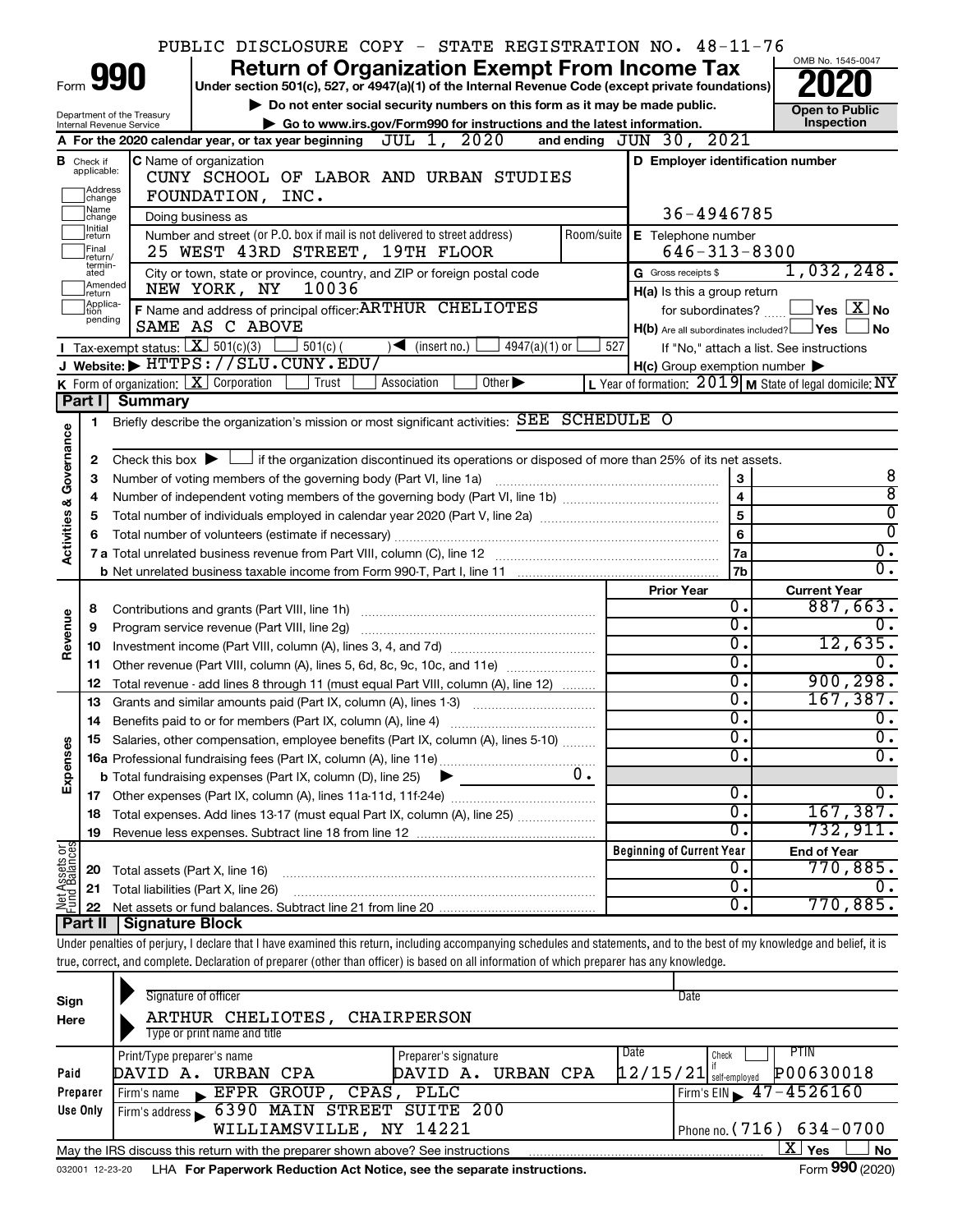|              | CUNY SCHOOL OF LABOR AND URBAN STUDIES<br>36-4946785<br>FOUNDATION, INC.<br>Page 2<br>Form 990 (2020)                                                          |
|--------------|----------------------------------------------------------------------------------------------------------------------------------------------------------------|
|              | <b>Part III   Statement of Program Service Accomplishments</b>                                                                                                 |
|              |                                                                                                                                                                |
| 1            | Briefly describe the organization's mission:<br>PROMOTE THE IMAGE AND GENERAL WELFARE OF SCHOOL OF LABOR AND URBAN                                             |
|              | STUDIES. ALSO PROVIDES FINANCIAL SUPPORT TO THE COLLEGE BY HOLDING,                                                                                            |
|              | ADMINISTERING AND DISPOSING OF GIFTS AND GRANTS FOR THE BENEFIT<br>OF THE                                                                                      |
|              | COLLEGE.                                                                                                                                                       |
| $\mathbf{2}$ | Did the organization undertake any significant program services during the year which were not listed on the                                                   |
|              | $ {\mathsf Y}{\mathsf e}{\mathsf s} \ \overline{{\mathsf X}}$ No<br>prior Form 990 or 990-EZ?                                                                  |
|              | If "Yes," describe these new services on Schedule O.                                                                                                           |
| 3            | $\vert$ Yes $\vert$ $\mathrm{X}$ $\vert$ No<br>Did the organization cease conducting, or make significant changes in how it conducts, any program services?    |
|              | If "Yes," describe these changes on Schedule O.                                                                                                                |
| 4            | Describe the organization's program service accomplishments for each of its three largest program services, as measured by expenses.                           |
|              | Section 501(c)(3) and 501(c)(4) organizations are required to report the amount of grants and allocations to others, the total expenses, and                   |
|              | revenue, if any, for each program service reported.                                                                                                            |
|              | 167, 387. including grants of \$167, 387. ) (Revenue \$<br>4a (Code:<br>(Expenses \$<br>THE SLU FOUNDATION OPERATIONS TO FOSTER AND SUPPORT THE ACTIVITIES AND |
|              | PURPOSES OF SLU; TO ENCOURAGE GIFTS, GRANTS, CONTRIBUTIONS AND                                                                                                 |
|              | DONATIONS OF REAL AND PERSONAL PROPERTY, AND OTHER FORMS OF SUPPORT, TO                                                                                        |
|              | OR FOR THE BENEFIT OF SLU; TO SOLICIT, RECEIVE, HOLD, INVEST,                                                                                                  |
|              | ADMINISTER AND DISPOSE OF GIFTS, GRANTS, CONTRIBUTIONS AND DONATIONS,                                                                                          |
|              | AND TO ACT WITHOUT PROFIT AS TRUSTEE OF EDUCATIONAL OR CHARITABLE                                                                                              |
|              | TRUSTS, OF BENEFIT TO AND IN KEEPING WITH THE MISSION OF SLU; AND TO                                                                                           |
|              | ADVANCE SLU'S MISSION, INCLUDING IN PARTICULAR SPONSORSHIP OF SPECIFIC                                                                                         |
|              | PROJECTS AND PROGRAMS RECOMMENDED BY SLU, BY MAKING EXPENDITURES TO OR                                                                                         |
|              | FOR THE BENEFIT OF SLU.                                                                                                                                        |
|              |                                                                                                                                                                |
|              |                                                                                                                                                                |
| 4b           | ) (Revenue \$<br>(Expenses \$<br>including grants of \$<br>(Code:                                                                                              |
|              |                                                                                                                                                                |
|              |                                                                                                                                                                |
|              |                                                                                                                                                                |
|              |                                                                                                                                                                |
|              |                                                                                                                                                                |
|              |                                                                                                                                                                |
|              |                                                                                                                                                                |
|              |                                                                                                                                                                |
|              |                                                                                                                                                                |
|              |                                                                                                                                                                |
|              |                                                                                                                                                                |
| 4с           | $\left(\text{Code:}\right)$ $\left(\text{Expenses $}\right)$<br>$\angle$ (Revenue \$<br>including grants of \$                                                 |
|              |                                                                                                                                                                |
|              |                                                                                                                                                                |
|              |                                                                                                                                                                |
|              |                                                                                                                                                                |
|              |                                                                                                                                                                |
|              |                                                                                                                                                                |
|              |                                                                                                                                                                |
|              |                                                                                                                                                                |
|              |                                                                                                                                                                |
|              |                                                                                                                                                                |
|              |                                                                                                                                                                |
| 4d           | Other program services (Describe on Schedule O.)                                                                                                               |
|              | (Expenses \$<br>including grants of \$<br>(Revenue \$                                                                                                          |
| 4е           | 167, 387.<br>Total program service expenses<br>$000 \times 000$                                                                                                |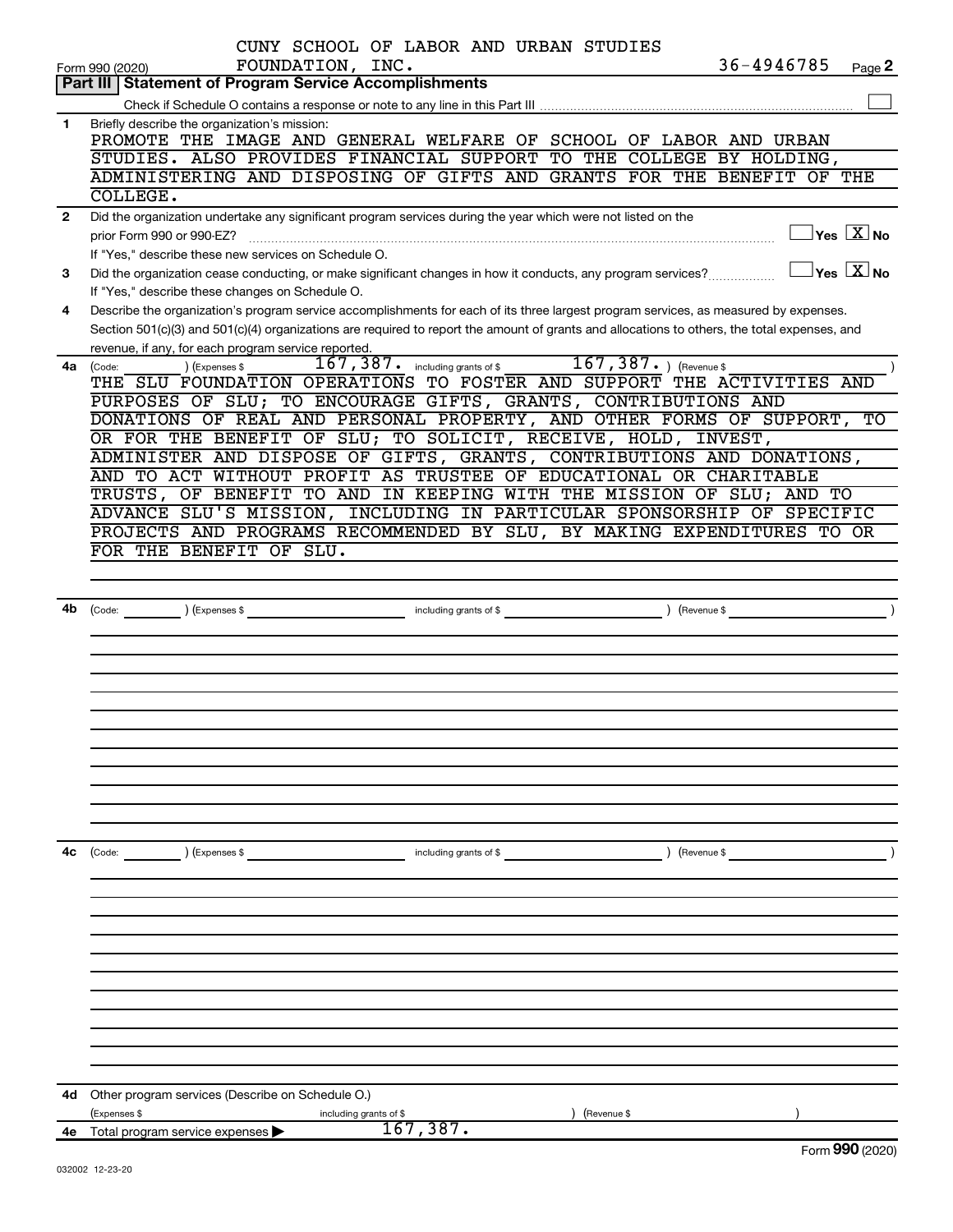**Part IV Checklist of Required Schedules**

|     |                                                                                                                                                    |                 | Yes                     | No                      |
|-----|----------------------------------------------------------------------------------------------------------------------------------------------------|-----------------|-------------------------|-------------------------|
| 1.  | Is the organization described in section $501(c)(3)$ or $4947(a)(1)$ (other than a private foundation)?                                            |                 |                         |                         |
|     | If "Yes," complete Schedule A                                                                                                                      | 1               | х                       |                         |
| 2   |                                                                                                                                                    | $\mathbf{2}$    | $\overline{\textbf{x}}$ |                         |
| 3   | Did the organization engage in direct or indirect political campaign activities on behalf of or in opposition to candidates for                    |                 |                         | X.                      |
|     | public office? If "Yes," complete Schedule C, Part I                                                                                               | 3               |                         |                         |
| 4   | Section 501(c)(3) organizations. Did the organization engage in lobbying activities, or have a section 501(h) election in effect                   |                 |                         | x                       |
| 5   | Is the organization a section 501(c)(4), 501(c)(5), or 501(c)(6) organization that receives membership dues, assessments, or                       | 4               |                         |                         |
|     |                                                                                                                                                    | 5               |                         | х                       |
| 6   | Did the organization maintain any donor advised funds or any similar funds or accounts for which donors have the right to                          |                 |                         |                         |
|     | provide advice on the distribution or investment of amounts in such funds or accounts? If "Yes," complete Schedule D, Part I                       | 6               |                         | х                       |
| 7   | Did the organization receive or hold a conservation easement, including easements to preserve open space,                                          |                 |                         |                         |
|     | the environment, historic land areas, or historic structures? If "Yes," complete Schedule D, Part II                                               | $\overline{7}$  |                         | х                       |
| 8   | Did the organization maintain collections of works of art, historical treasures, or other similar assets? If "Yes," complete                       |                 |                         |                         |
|     | Schedule D, Part III                                                                                                                               | 8               |                         | x                       |
| 9   | Did the organization report an amount in Part X, line 21, for escrow or custodial account liability, serve as a custodian for                      |                 |                         |                         |
|     | amounts not listed in Part X; or provide credit counseling, debt management, credit repair, or debt negotiation services?                          |                 |                         |                         |
|     |                                                                                                                                                    | 9               |                         | x                       |
| 10  | Did the organization, directly or through a related organization, hold assets in donor-restricted endowments                                       |                 |                         |                         |
|     |                                                                                                                                                    | 10              |                         | x.                      |
| 11  | If the organization's answer to any of the following questions is "Yes," then complete Schedule D, Parts VI, VII, VIII, IX, or X                   |                 |                         |                         |
|     | as applicable.                                                                                                                                     |                 |                         |                         |
|     | a Did the organization report an amount for land, buildings, and equipment in Part X, line 10? If "Yes," complete Schedule D,<br>Part VI           | 11a             |                         | x                       |
|     | <b>b</b> Did the organization report an amount for investments - other securities in Part X, line 12, that is 5% or more of its total              |                 |                         |                         |
|     |                                                                                                                                                    | 11b             |                         | x                       |
|     | c Did the organization report an amount for investments - program related in Part X, line 13, that is 5% or more of its total                      |                 |                         |                         |
|     |                                                                                                                                                    | 11c             |                         | х                       |
|     | d Did the organization report an amount for other assets in Part X, line 15, that is 5% or more of its total assets reported in                    |                 |                         |                         |
|     |                                                                                                                                                    | 11d             |                         | x                       |
|     | e Did the organization report an amount for other liabilities in Part X, line 25? If "Yes," complete Schedule D, Part X                            | <b>11e</b>      |                         | $\overline{\mathbf{x}}$ |
| f.  | Did the organization's separate or consolidated financial statements for the tax year include a footnote that addresses                            |                 |                         |                         |
|     | the organization's liability for uncertain tax positions under FIN 48 (ASC 740)? If "Yes," complete Schedule D, Part X                             | 11f             | x                       |                         |
|     | 12a Did the organization obtain separate, independent audited financial statements for the tax year? If "Yes," complete                            |                 | x                       |                         |
|     | Schedule D, Parts XI and XII<br><b>b</b> Was the organization included in consolidated, independent audited financial statements for the tax year? | 12a             |                         |                         |
|     | If "Yes," and if the organization answered "No" to line 12a, then completing Schedule D, Parts XI and XII is optional                              | 12 <sub>b</sub> | х                       |                         |
| 13  |                                                                                                                                                    | 13              |                         | $\overline{\textbf{x}}$ |
| 14a | Did the organization maintain an office, employees, or agents outside of the United States?                                                        | 14a             |                         | $\overline{\mathbf{X}}$ |
|     | <b>b</b> Did the organization have aggregate revenues or expenses of more than \$10,000 from grantmaking, fundraising, business,                   |                 |                         |                         |
|     | investment, and program service activities outside the United States, or aggregate foreign investments valued at \$100,000                         |                 |                         |                         |
|     |                                                                                                                                                    | 14b             |                         | x                       |
| 15  | Did the organization report on Part IX, column (A), line 3, more than \$5,000 of grants or other assistance to or for any                          |                 |                         |                         |
|     |                                                                                                                                                    | 15              |                         | х                       |
| 16  | Did the organization report on Part IX, column (A), line 3, more than \$5,000 of aggregate grants or other assistance to                           |                 |                         |                         |
|     |                                                                                                                                                    | 16              |                         | х                       |
| 17  | Did the organization report a total of more than \$15,000 of expenses for professional fundraising services on Part IX,                            |                 |                         | x                       |
| 18  | Did the organization report more than \$15,000 total of fundraising event gross income and contributions on Part VIII, lines                       | 17              |                         |                         |
|     |                                                                                                                                                    | 18              |                         | x                       |
| 19  | Did the organization report more than \$15,000 of gross income from gaming activities on Part VIII, line 9a? If "Yes,"                             |                 |                         |                         |
|     |                                                                                                                                                    | 19              |                         | x                       |
|     |                                                                                                                                                    | 20a             |                         | X                       |
|     |                                                                                                                                                    | 20b             |                         |                         |
| 21  | Did the organization report more than \$5,000 of grants or other assistance to any domestic organization or                                        |                 |                         |                         |
|     |                                                                                                                                                    | 21              |                         | X.                      |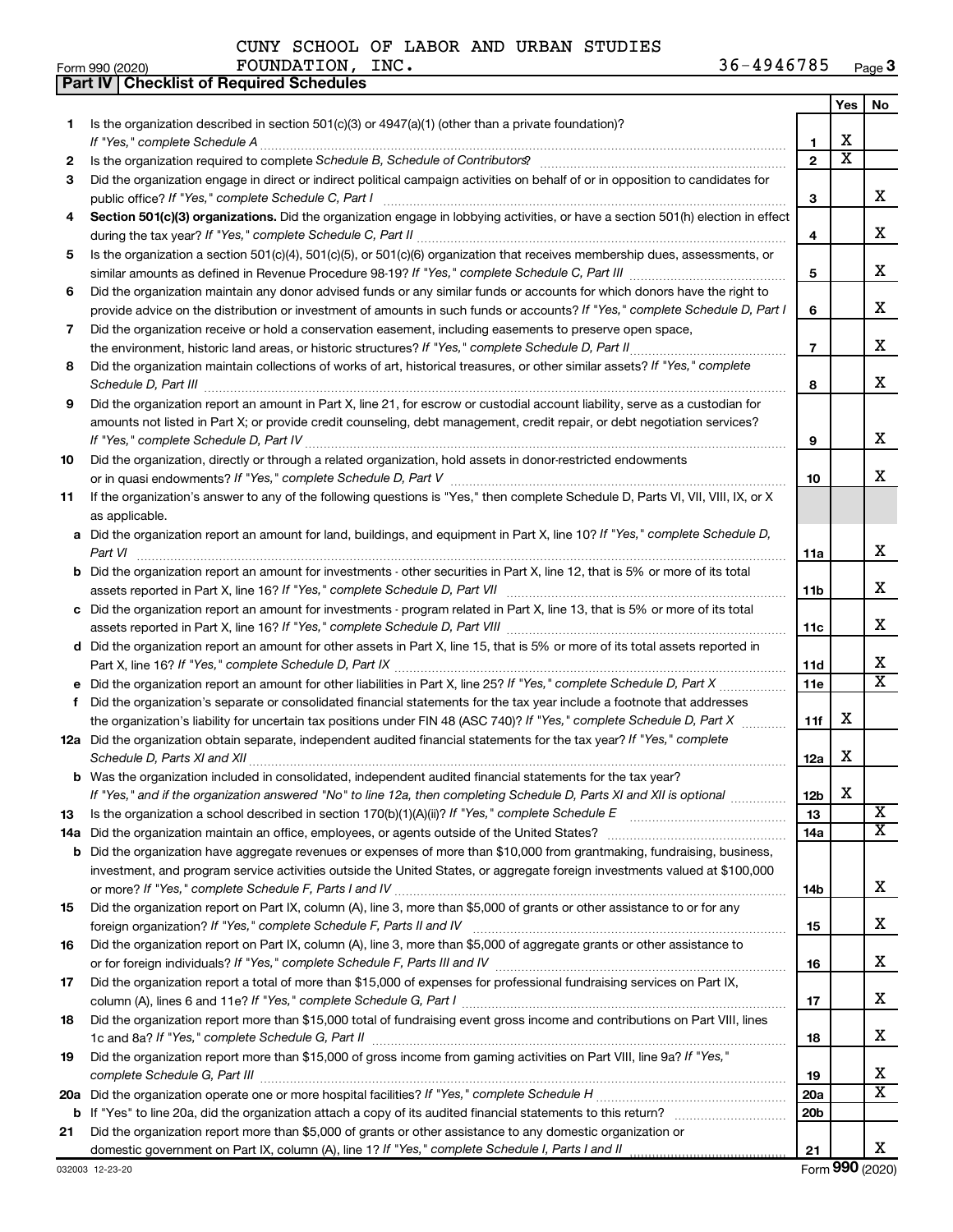*(continued)* **Part IV Checklist of Required Schedules**

|               |                                                                                                                                                                                                                                    |                 | Yes | No                      |
|---------------|------------------------------------------------------------------------------------------------------------------------------------------------------------------------------------------------------------------------------------|-----------------|-----|-------------------------|
| 22            | Did the organization report more than \$5,000 of grants or other assistance to or for domestic individuals on                                                                                                                      |                 |     |                         |
|               |                                                                                                                                                                                                                                    | 22              | x   |                         |
| 23            | Did the organization answer "Yes" to Part VII, Section A, line 3, 4, or 5 about compensation of the organization's current                                                                                                         |                 |     |                         |
|               | and former officers, directors, trustees, key employees, and highest compensated employees? If "Yes," complete                                                                                                                     |                 |     |                         |
|               | Schedule J <b>Execute J Execute Contract Contract Contract Contract Contract Contract Contract Contract Contract Contract Contract Contract Contract Contract Contract Contract Contract Contract Contract Contract Contract C</b> | 23              | х   |                         |
|               | 24a Did the organization have a tax-exempt bond issue with an outstanding principal amount of more than \$100,000 as of the                                                                                                        |                 |     |                         |
|               | last day of the year, that was issued after December 31, 2002? If "Yes," answer lines 24b through 24d and complete                                                                                                                 |                 |     |                         |
|               |                                                                                                                                                                                                                                    | 24a             |     | X                       |
|               | <b>b</b> Did the organization invest any proceeds of tax-exempt bonds beyond a temporary period exception?                                                                                                                         | 24b             |     |                         |
|               | c Did the organization maintain an escrow account other than a refunding escrow at any time during the year to defease                                                                                                             |                 |     |                         |
|               |                                                                                                                                                                                                                                    | 24c             |     |                         |
|               |                                                                                                                                                                                                                                    | 24d             |     |                         |
|               | 25a Section 501(c)(3), 501(c)(4), and 501(c)(29) organizations. Did the organization engage in an excess benefit                                                                                                                   |                 |     |                         |
|               |                                                                                                                                                                                                                                    | 25a             |     | x                       |
|               | b Is the organization aware that it engaged in an excess benefit transaction with a disqualified person in a prior year, and                                                                                                       |                 |     |                         |
|               | that the transaction has not been reported on any of the organization's prior Forms 990 or 990-EZ? If "Yes," complete                                                                                                              |                 |     |                         |
|               | Schedule L, Part I                                                                                                                                                                                                                 | 25 <sub>b</sub> |     | x                       |
| 26            | Did the organization report any amount on Part X, line 5 or 22, for receivables from or payables to any current                                                                                                                    |                 |     |                         |
|               | or former officer, director, trustee, key employee, creator or founder, substantial contributor, or 35%                                                                                                                            |                 |     | x                       |
|               | controlled entity or family member of any of these persons? If "Yes," complete Schedule L, Part II<br>Did the organization provide a grant or other assistance to any current or former officer, director, trustee, key employee,  | 26              |     |                         |
| 27            | creator or founder, substantial contributor or employee thereof, a grant selection committee member, or to a 35% controlled                                                                                                        |                 |     |                         |
|               | entity (including an employee thereof) or family member of any of these persons? If "Yes," complete Schedule L, Part III                                                                                                           | 27              |     | X                       |
| 28            | Was the organization a party to a business transaction with one of the following parties (see Schedule L, Part IV                                                                                                                  |                 |     |                         |
|               | instructions, for applicable filing thresholds, conditions, and exceptions):                                                                                                                                                       |                 |     |                         |
|               | a A current or former officer, director, trustee, key employee, creator or founder, or substantial contributor? If                                                                                                                 |                 |     |                         |
|               |                                                                                                                                                                                                                                    | 28a             |     | х                       |
|               |                                                                                                                                                                                                                                    | 28 <sub>b</sub> |     | $\overline{\mathtt{x}}$ |
|               | c A 35% controlled entity of one or more individuals and/or organizations described in lines 28a or 28b?/f                                                                                                                         |                 |     |                         |
|               |                                                                                                                                                                                                                                    | 28c             |     | X                       |
| 29            |                                                                                                                                                                                                                                    | 29              |     | $\overline{\mathtt{x}}$ |
| 30            | Did the organization receive contributions of art, historical treasures, or other similar assets, or qualified conservation                                                                                                        |                 |     |                         |
|               |                                                                                                                                                                                                                                    | 30              |     | x                       |
| 31            | Did the organization liquidate, terminate, or dissolve and cease operations? If "Yes," complete Schedule N, Part I                                                                                                                 | 31              |     | $\overline{\mathtt{x}}$ |
| 32            | Did the organization sell, exchange, dispose of, or transfer more than 25% of its net assets? If "Yes," complete                                                                                                                   |                 |     |                         |
|               |                                                                                                                                                                                                                                    | 32              |     | х                       |
| 33            | Did the organization own 100% of an entity disregarded as separate from the organization under Regulations                                                                                                                         |                 |     |                         |
|               | sections 301.7701-2 and 301.7701-3? If "Yes," complete Schedule R, Part I                                                                                                                                                          | 33              |     | x                       |
| 34            | Was the organization related to any tax-exempt or taxable entity? If "Yes," complete Schedule R, Part II, III, or IV, and                                                                                                          |                 |     |                         |
|               | Part V, line 1                                                                                                                                                                                                                     | 34              | х   | X                       |
|               | 35a Did the organization have a controlled entity within the meaning of section 512(b)(13)?                                                                                                                                        | 35a             |     |                         |
|               | b If "Yes" to line 35a, did the organization receive any payment from or engage in any transaction with a controlled entity                                                                                                        |                 |     |                         |
| 36            | Section 501(c)(3) organizations. Did the organization make any transfers to an exempt non-charitable related organization?                                                                                                         | 35b             |     |                         |
|               |                                                                                                                                                                                                                                    | 36              |     | x                       |
| 37            | Did the organization conduct more than 5% of its activities through an entity that is not a related organization                                                                                                                   |                 |     |                         |
|               |                                                                                                                                                                                                                                    | 37              |     | x                       |
| 38            | Did the organization complete Schedule O and provide explanations in Schedule O for Part VI, lines 11b and 19?                                                                                                                     |                 |     |                         |
|               |                                                                                                                                                                                                                                    | 38              | х   |                         |
| <b>Part V</b> | <b>Statements Regarding Other IRS Filings and Tax Compliance</b>                                                                                                                                                                   |                 |     |                         |
|               |                                                                                                                                                                                                                                    |                 |     |                         |
|               |                                                                                                                                                                                                                                    |                 | Yes | No                      |
|               | 0<br>1a                                                                                                                                                                                                                            |                 |     |                         |
|               | 0<br><b>b</b> Enter the number of Forms W-2G included in line 1a. Enter -0- if not applicable<br>1 <sub>b</sub>                                                                                                                    |                 |     |                         |
|               | c Did the organization comply with backup withholding rules for reportable payments to vendors and reportable gaming                                                                                                               |                 |     |                         |
|               |                                                                                                                                                                                                                                    | 1c              |     | Form 990 (2020)         |
|               | 032004 12-23-20                                                                                                                                                                                                                    |                 |     |                         |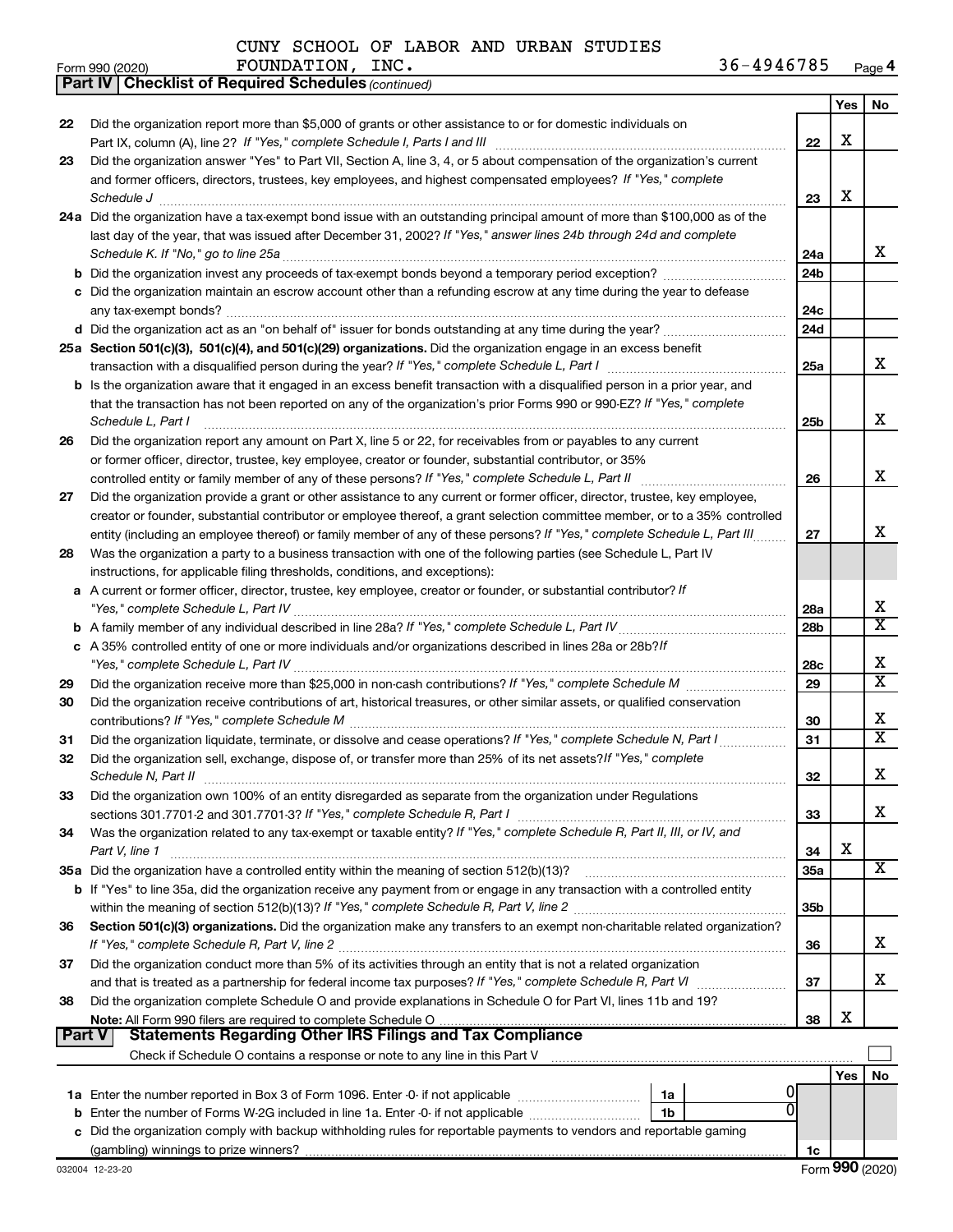|  |  |  |  |  | CUNY SCHOOL OF LABOR AND URBAN STUDIES |
|--|--|--|--|--|----------------------------------------|
|--|--|--|--|--|----------------------------------------|

| Part V | <b>Statements Regarding Other IRS Filings and Tax Compliance (continued)</b>                                                                    |                |     |                       |  |  |  |  |
|--------|-------------------------------------------------------------------------------------------------------------------------------------------------|----------------|-----|-----------------------|--|--|--|--|
|        |                                                                                                                                                 |                | Yes | No                    |  |  |  |  |
|        | 2a Enter the number of employees reported on Form W-3, Transmittal of Wage and Tax Statements,                                                  |                |     |                       |  |  |  |  |
|        | 01<br>filed for the calendar year ending with or within the year covered by this return<br>2a                                                   |                |     |                       |  |  |  |  |
| b      |                                                                                                                                                 | 2 <sub>b</sub> |     |                       |  |  |  |  |
|        |                                                                                                                                                 |                |     |                       |  |  |  |  |
|        | 3a Did the organization have unrelated business gross income of \$1,000 or more during the year?                                                | 3a             |     | x                     |  |  |  |  |
| b      |                                                                                                                                                 | 3b             |     |                       |  |  |  |  |
|        | 4a At any time during the calendar year, did the organization have an interest in, or a signature or other authority over, a                    |                |     |                       |  |  |  |  |
|        | financial account in a foreign country (such as a bank account, securities account, or other financial account)?                                | 4a             |     | X                     |  |  |  |  |
|        | <b>b</b> If "Yes," enter the name of the foreign country $\blacktriangleright$                                                                  |                |     |                       |  |  |  |  |
|        | See instructions for filing requirements for FinCEN Form 114, Report of Foreign Bank and Financial Accounts (FBAR).                             |                |     |                       |  |  |  |  |
| 5a     |                                                                                                                                                 | 5a             |     | х                     |  |  |  |  |
| b      |                                                                                                                                                 | 5 <sub>b</sub> |     | $\overline{\text{X}}$ |  |  |  |  |
| с      |                                                                                                                                                 | 5c             |     |                       |  |  |  |  |
|        | 6a Does the organization have annual gross receipts that are normally greater than \$100,000, and did the organization solicit                  |                |     |                       |  |  |  |  |
|        |                                                                                                                                                 | 6a             |     | X                     |  |  |  |  |
| b      | If "Yes," did the organization include with every solicitation an express statement that such contributions or gifts                            |                |     |                       |  |  |  |  |
|        | were not tax deductible?                                                                                                                        | 6b             |     |                       |  |  |  |  |
| 7      | Organizations that may receive deductible contributions under section 170(c).                                                                   |                |     |                       |  |  |  |  |
| a      | Did the organization receive a payment in excess of \$75 made partly as a contribution and partly for goods and services provided to the payor? | 7a             |     | x                     |  |  |  |  |
| b      |                                                                                                                                                 | 7b             |     |                       |  |  |  |  |
| с      | Did the organization sell, exchange, or otherwise dispose of tangible personal property for which it was required                               |                |     |                       |  |  |  |  |
|        |                                                                                                                                                 | 7c             |     | x                     |  |  |  |  |
| d      | 7d                                                                                                                                              | 7е             |     |                       |  |  |  |  |
|        | Did the organization receive any funds, directly or indirectly, to pay premiums on a personal benefit contract?<br>е                            |                |     |                       |  |  |  |  |
| f      |                                                                                                                                                 | 7f<br>7g       |     |                       |  |  |  |  |
|        | If the organization received a contribution of qualified intellectual property, did the organization file Form 8899 as required?                |                |     |                       |  |  |  |  |
| h      | If the organization received a contribution of cars, boats, airplanes, or other vehicles, did the organization file a Form 1098-C?              | 7h             |     |                       |  |  |  |  |
| 8      | Sponsoring organizations maintaining donor advised funds. Did a donor advised fund maintained by the                                            | 8              |     |                       |  |  |  |  |
| 9      | Sponsoring organizations maintaining donor advised funds.                                                                                       |                |     |                       |  |  |  |  |
| а      | Did the sponsoring organization make any taxable distributions under section 4966?                                                              | <b>9a</b>      |     |                       |  |  |  |  |
| b      |                                                                                                                                                 | 9 <sub>b</sub> |     |                       |  |  |  |  |
| 10     | Section 501(c)(7) organizations. Enter:                                                                                                         |                |     |                       |  |  |  |  |
| а      | 10a                                                                                                                                             |                |     |                       |  |  |  |  |
|        | 10 <sub>b</sub><br>Gross receipts, included on Form 990, Part VIII, line 12, for public use of club facilities                                  |                |     |                       |  |  |  |  |
| 11     | Section 501(c)(12) organizations. Enter:                                                                                                        |                |     |                       |  |  |  |  |
| а      | 11a                                                                                                                                             |                |     |                       |  |  |  |  |
| b      | Gross income from other sources (Do not net amounts due or paid to other sources against                                                        |                |     |                       |  |  |  |  |
|        | amounts due or received from them.)<br>11 <sub>b</sub>                                                                                          |                |     |                       |  |  |  |  |
|        | 12a Section 4947(a)(1) non-exempt charitable trusts. Is the organization filing Form 990 in lieu of Form 1041?                                  | 12a            |     |                       |  |  |  |  |
|        | 12 <sub>b</sub><br><b>b</b> If "Yes," enter the amount of tax-exempt interest received or accrued during the year                               |                |     |                       |  |  |  |  |
| 13     | Section 501(c)(29) qualified nonprofit health insurance issuers.                                                                                |                |     |                       |  |  |  |  |
| a      | Is the organization licensed to issue qualified health plans in more than one state?                                                            | 13a            |     |                       |  |  |  |  |
|        | Note: See the instructions for additional information the organization must report on Schedule O.                                               |                |     |                       |  |  |  |  |
| b      | Enter the amount of reserves the organization is required to maintain by the states in which the                                                |                |     |                       |  |  |  |  |
|        | 13 <sub>b</sub>                                                                                                                                 |                |     |                       |  |  |  |  |
| с      | 13c                                                                                                                                             |                |     |                       |  |  |  |  |
| 14a    | Did the organization receive any payments for indoor tanning services during the tax year?                                                      |                |     |                       |  |  |  |  |
|        | <b>b</b> If "Yes," has it filed a Form 720 to report these payments? If "No," provide an explanation on Schedule O                              | 14b            |     |                       |  |  |  |  |
| 15     | Is the organization subject to the section 4960 tax on payment(s) of more than \$1,000,000 in remuneration or                                   |                |     |                       |  |  |  |  |
|        |                                                                                                                                                 | 15             |     | x                     |  |  |  |  |
|        | If "Yes," see instructions and file Form 4720, Schedule N.                                                                                      |                |     |                       |  |  |  |  |
| 16     | Is the organization an educational institution subject to the section 4968 excise tax on net investment income?                                 | 16             |     | х                     |  |  |  |  |
|        | If "Yes," complete Form 4720, Schedule O.                                                                                                       |                |     |                       |  |  |  |  |

Form (2020) **990**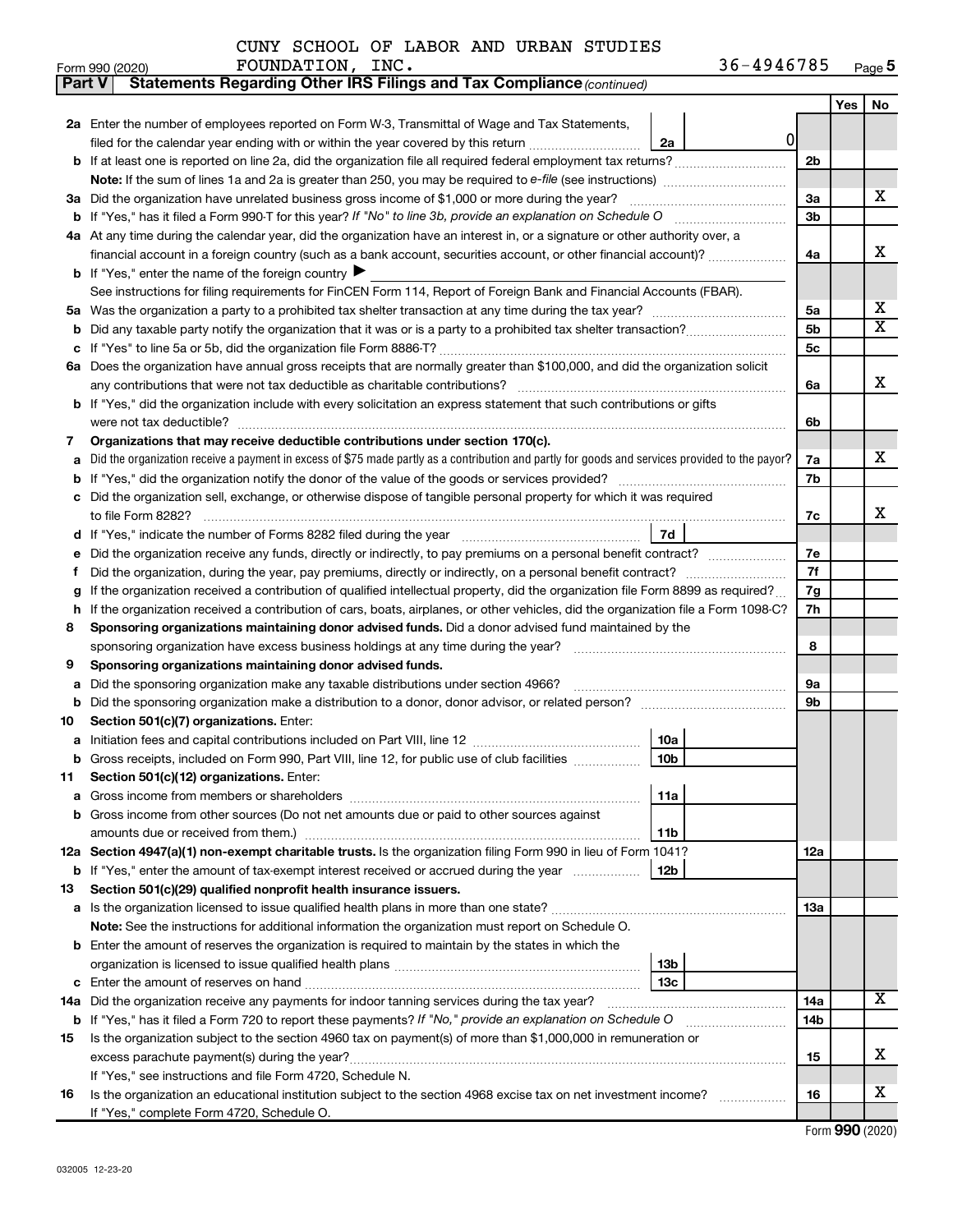|  |  |  | CUNY SCHOOL OF LABOR AND URBAN STUDIES |
|--|--|--|----------------------------------------|
|  |  |  |                                        |

**Part VI** Governance, Management, and Disclosure For each "Yes" response to lines 2 through 7b below, and for a "No" response

Form 990 (2020) FOUNDATION , INC .  $36-4946785$  Page **6**

|    | to line 8a, 8b, or 10b below, describe the circumstances, processes, or changes on Schedule O. See instructions.                                 |                 |                         |                         |  |  |  |  |  |  |
|----|--------------------------------------------------------------------------------------------------------------------------------------------------|-----------------|-------------------------|-------------------------|--|--|--|--|--|--|
|    | Check if Schedule O contains a response or note to any line in this Part VI                                                                      |                 |                         | $\overline{\mathbf{x}}$ |  |  |  |  |  |  |
|    | <b>Section A. Governing Body and Management</b>                                                                                                  |                 |                         |                         |  |  |  |  |  |  |
|    |                                                                                                                                                  |                 | Yes                     | No                      |  |  |  |  |  |  |
|    | 8<br>1a Enter the number of voting members of the governing body at the end of the tax year<br>1a                                                |                 |                         |                         |  |  |  |  |  |  |
|    | If there are material differences in voting rights among members of the governing body, or if the governing                                      |                 |                         |                         |  |  |  |  |  |  |
|    | body delegated broad authority to an executive committee or similar committee, explain on Schedule O.                                            |                 |                         |                         |  |  |  |  |  |  |
| b  | 8 <sup>1</sup><br>Enter the number of voting members included on line 1a, above, who are independent<br>1b                                       |                 |                         |                         |  |  |  |  |  |  |
| 2  | Did any officer, director, trustee, or key employee have a family relationship or a business relationship with any other                         |                 |                         |                         |  |  |  |  |  |  |
|    | officer, director, trustee, or key employee?                                                                                                     |                 |                         |                         |  |  |  |  |  |  |
| 3  | Did the organization delegate control over management duties customarily performed by or under the direct supervision                            | 2               |                         |                         |  |  |  |  |  |  |
|    |                                                                                                                                                  | 3               |                         | Х                       |  |  |  |  |  |  |
| 4  | Did the organization make any significant changes to its governing documents since the prior Form 990 was filed?                                 | 4               |                         | $\overline{\textbf{x}}$ |  |  |  |  |  |  |
| 5  |                                                                                                                                                  | 5               |                         | х                       |  |  |  |  |  |  |
| 6  |                                                                                                                                                  | 6               |                         | х                       |  |  |  |  |  |  |
| 7a | Did the organization have members, stockholders, or other persons who had the power to elect or appoint one or                                   |                 |                         |                         |  |  |  |  |  |  |
|    |                                                                                                                                                  | 7a              |                         | х                       |  |  |  |  |  |  |
|    | <b>b</b> Are any governance decisions of the organization reserved to (or subject to approval by) members, stockholders, or                      |                 |                         |                         |  |  |  |  |  |  |
|    | persons other than the governing body?                                                                                                           | 7b              |                         | x                       |  |  |  |  |  |  |
| 8  | Did the organization contemporaneously document the meetings held or written actions undertaken during the year by the following:                |                 |                         |                         |  |  |  |  |  |  |
| а  |                                                                                                                                                  | 8a              | х                       |                         |  |  |  |  |  |  |
| b  |                                                                                                                                                  | 8b              | $\overline{\textbf{x}}$ |                         |  |  |  |  |  |  |
| 9  | Is there any officer, director, trustee, or key employee listed in Part VII, Section A, who cannot be reached at the                             |                 |                         |                         |  |  |  |  |  |  |
|    | organization's mailing address? If "Yes," provide the names and addresses on Schedule O.                                                         | 9               |                         | x                       |  |  |  |  |  |  |
|    | <b>Section B. Policies</b> (This Section B requests information about policies not required by the Internal Revenue Code.)                       |                 |                         |                         |  |  |  |  |  |  |
|    |                                                                                                                                                  |                 | Yes                     | No                      |  |  |  |  |  |  |
|    |                                                                                                                                                  | 10a             |                         | x                       |  |  |  |  |  |  |
|    | b If "Yes," did the organization have written policies and procedures governing the activities of such chapters, affiliates,                     |                 |                         |                         |  |  |  |  |  |  |
|    |                                                                                                                                                  | 10b             |                         |                         |  |  |  |  |  |  |
|    | 11a Has the organization provided a complete copy of this Form 990 to all members of its governing body before filing the form?                  | 11a             | X                       |                         |  |  |  |  |  |  |
|    | <b>b</b> Describe in Schedule O the process, if any, used by the organization to review this Form 990.                                           |                 |                         |                         |  |  |  |  |  |  |
|    |                                                                                                                                                  | 12a             | х                       |                         |  |  |  |  |  |  |
| b  | Were officers, directors, or trustees, and key employees required to disclose annually interests that could give rise to conflicts?              | 12b             | $\overline{\mathbf{x}}$ |                         |  |  |  |  |  |  |
| c  | Did the organization regularly and consistently monitor and enforce compliance with the policy? If "Yes," describe                               |                 |                         |                         |  |  |  |  |  |  |
|    | in Schedule O how this was done                                                                                                                  | 12c             | X                       |                         |  |  |  |  |  |  |
| 13 |                                                                                                                                                  | 13              | $\overline{\mathbf{X}}$ |                         |  |  |  |  |  |  |
| 14 |                                                                                                                                                  | 14              | $\overline{\mathbf{X}}$ |                         |  |  |  |  |  |  |
| 15 | Did the process for determining compensation of the following persons include a review and approval by independent                               |                 |                         |                         |  |  |  |  |  |  |
|    | persons, comparability data, and contemporaneous substantiation of the deliberation and decision?                                                |                 |                         |                         |  |  |  |  |  |  |
| a  |                                                                                                                                                  | 15a             |                         | х                       |  |  |  |  |  |  |
| b  |                                                                                                                                                  | 15 <sub>b</sub> |                         | х                       |  |  |  |  |  |  |
|    | If "Yes" to line 15a or 15b, describe the process in Schedule O (see instructions).                                                              |                 |                         |                         |  |  |  |  |  |  |
|    | 16a Did the organization invest in, contribute assets to, or participate in a joint venture or similar arrangement with a                        |                 |                         |                         |  |  |  |  |  |  |
|    | taxable entity during the year?                                                                                                                  | 16a             |                         | х                       |  |  |  |  |  |  |
|    | b If "Yes," did the organization follow a written policy or procedure requiring the organization to evaluate its participation                   |                 |                         |                         |  |  |  |  |  |  |
|    | in joint venture arrangements under applicable federal tax law, and take steps to safeguard the organization's                                   |                 |                         |                         |  |  |  |  |  |  |
|    |                                                                                                                                                  | 16b             |                         |                         |  |  |  |  |  |  |
|    | <b>Section C. Disclosure</b>                                                                                                                     |                 |                         |                         |  |  |  |  |  |  |
| 17 | List the states with which a copy of this Form 990 is required to be filed $\blacktriangleright\text{NY}$                                        |                 |                         |                         |  |  |  |  |  |  |
| 18 | Section 6104 requires an organization to make its Forms 1023 (1024 or 1024-A, if applicable), 990, and 990-T (Section 501(c)(3)s only) available |                 |                         |                         |  |  |  |  |  |  |
|    | for public inspection. Indicate how you made these available. Check all that apply.                                                              |                 |                         |                         |  |  |  |  |  |  |
|    | $ \mathbf{X} $ Upon request<br>Own website<br>Another's website<br>Other (explain on Schedule O)                                                 |                 |                         |                         |  |  |  |  |  |  |
| 19 | Describe on Schedule O whether (and if so, how) the organization made its governing documents, conflict of interest policy, and financial        |                 |                         |                         |  |  |  |  |  |  |
|    | statements available to the public during the tax year.                                                                                          |                 |                         |                         |  |  |  |  |  |  |
| 20 | State the name, address, and telephone number of the person who possesses the organization's books and records                                   |                 |                         |                         |  |  |  |  |  |  |
|    | DOROTHY C. BENSON - 313-646-8306                                                                                                                 |                 |                         |                         |  |  |  |  |  |  |
|    | 10036<br>25 WEST 43RD STREET, 19TH FLOOR, NEW YORK, NY                                                                                           |                 |                         |                         |  |  |  |  |  |  |
|    |                                                                                                                                                  |                 |                         |                         |  |  |  |  |  |  |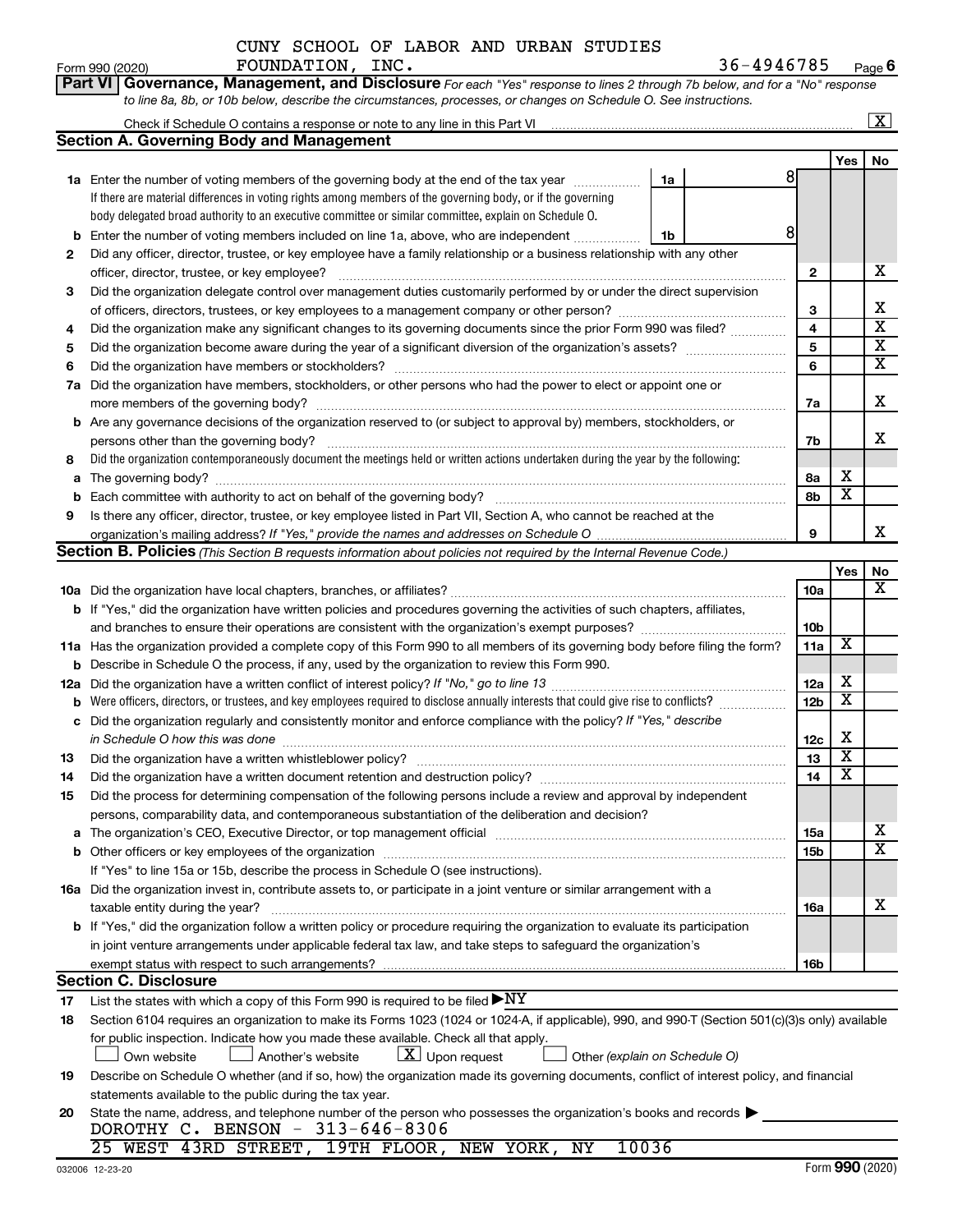|  |  |  | CUNY SCHOOL OF LABOR AND URBAN STUDIES |
|--|--|--|----------------------------------------|
|  |  |  |                                        |

 $\Box$ 

| --------------- |                                                                                            |  |  |
|-----------------|--------------------------------------------------------------------------------------------|--|--|
|                 | Part VII Compensation of Officers, Directors, Trustees, Key Employees, Highest Compensated |  |  |
|                 | <b>Employees, and Independent Contractors</b>                                              |  |  |

Check if Schedule O contains a response or note to any line in this Part VII

**Section A. Officers, Directors, Trustees, Key Employees, and Highest Compensated Employees**

**1a**  Complete this table for all persons required to be listed. Report compensation for the calendar year ending with or within the organization's tax year.  $\bullet$  List all of the organization's current officers, directors, trustees (whether individuals or organizations), regardless of amount of compensation.

Enter -0- in columns (D), (E), and (F) if no compensation was paid.

**•** List all of the organization's current key employees, if any. See instructions for definition of "key employee."

• List the organization's five *current* highest compensated employees (other than an officer, director, trustee, or key employee) who received reportable compensation (Box 5 of Form W-2 and/or Box 7 of Form 1099-MISC) of more than \$100,000 from the organization and any related organizations.

 $\bullet$  List all of the organization's former officers, key employees, and highest compensated employees who received more than \$100,000 of reportable compensation from the organization and any related organizations.

**•** List all of the organization's former directors or trustees that received, in the capacity as a former director or trustee of the organization, more than \$10,000 of reportable compensation from the organization and any related organizations.

See instructions for the order in which to list the persons above.

Check this box if neither the organization nor any related organization compensated any current officer, director, or trustee.  $\Box$ 

| (A)                               | (B)           | (C)                            |                                         |             |                                 |                                   |        | (D)             | (E)             | (F)           |  |  |
|-----------------------------------|---------------|--------------------------------|-----------------------------------------|-------------|---------------------------------|-----------------------------------|--------|-----------------|-----------------|---------------|--|--|
| Name and title                    | Average       |                                | Position<br>(do not check more than one |             |                                 |                                   |        | Reportable      | Reportable      | Estimated     |  |  |
|                                   | hours per     |                                | box, unless person is both an           |             |                                 |                                   |        | compensation    | compensation    | amount of     |  |  |
|                                   | week          |                                |                                         |             | officer and a director/trustee) |                                   |        | from            | from related    | other         |  |  |
|                                   | (list any     |                                |                                         |             |                                 |                                   |        | the             | organizations   | compensation  |  |  |
|                                   | hours for     |                                |                                         |             |                                 |                                   |        | organization    | (W-2/1099-MISC) | from the      |  |  |
|                                   | related       |                                |                                         |             |                                 |                                   |        | (W-2/1099-MISC) |                 | organization  |  |  |
|                                   | organizations |                                |                                         |             |                                 |                                   |        |                 |                 | and related   |  |  |
|                                   | below         |                                |                                         |             |                                 |                                   |        |                 |                 | organizations |  |  |
|                                   | line)         | Individual trustee or director | Institutional trustee                   | Officer     | Key employee                    | Highest compensated<br>  employee | Former |                 |                 |               |  |  |
| (1) GREGORY MANTSIOS              | 3.00          |                                |                                         |             |                                 |                                   |        |                 |                 |               |  |  |
| VICE PRESIDENT                    | 0.00          | $\mathbf X$                    |                                         | $\mathbf x$ |                                 |                                   |        | 0.              | 175,000.        | 63,000.       |  |  |
| (2) GLADYS PALMA DE SCHRYNEMAKERS | 3.00          |                                |                                         |             |                                 |                                   |        |                 |                 |               |  |  |
| SECRETARY                         | 0.00          | X                              |                                         | $\mathbf X$ |                                 |                                   |        | 0.              | 173,627.        | 62,506.       |  |  |
| (3) DEEPAK BHARGAVA               | 3.00          |                                |                                         |             |                                 |                                   |        |                 |                 |               |  |  |
| <b>MEMBER</b>                     | 0.00          | X                              |                                         |             |                                 |                                   |        | 0.              | 133,676.        | 48,123.       |  |  |
| (4) DOROTHY BENSON                | 3.00          |                                |                                         |             |                                 |                                   |        |                 |                 |               |  |  |
| <b>MEMBER</b>                     | 0.00          | X                              |                                         |             |                                 |                                   |        | 0.              | 117,466.        | 42,288.       |  |  |
| (5) GOURI SADHWANI                | 3.00          |                                |                                         |             |                                 |                                   |        |                 |                 |               |  |  |
| <b>DIRECTOR</b>                   | 0.00          | X                              |                                         |             |                                 |                                   |        | 0.              | 15,475.         | 5,571.        |  |  |
| (6) ARTHUR CHELIOTES              | 3.00          |                                |                                         |             |                                 |                                   |        |                 |                 |               |  |  |
| PRESIDENT                         | 0.00          | X                              |                                         | $\mathbf X$ |                                 |                                   |        | 0.              | $\mathbf 0$ .   | $\mathbf 0$ . |  |  |
| (7) BURT SACKS                    | 3.00          |                                |                                         |             |                                 |                                   |        |                 |                 |               |  |  |
| <b>TREASURER</b>                  | 0.00          | X                              |                                         | $\mathbf x$ |                                 |                                   |        | 0.              | 0.              | $\mathbf 0$ . |  |  |
| (8) JOSH FREEMAN                  | 3.00          |                                |                                         |             |                                 |                                   |        |                 |                 |               |  |  |
| <b>MEMBER</b>                     | 0.00          | X                              |                                         |             |                                 |                                   |        | 0.              | 0.              | $\mathbf 0$ . |  |  |
|                                   |               |                                |                                         |             |                                 |                                   |        |                 |                 |               |  |  |
|                                   |               |                                |                                         |             |                                 |                                   |        |                 |                 |               |  |  |
|                                   |               |                                |                                         |             |                                 |                                   |        |                 |                 |               |  |  |
|                                   |               |                                |                                         |             |                                 |                                   |        |                 |                 |               |  |  |
|                                   |               |                                |                                         |             |                                 |                                   |        |                 |                 |               |  |  |
|                                   |               |                                |                                         |             |                                 |                                   |        |                 |                 |               |  |  |
|                                   |               |                                |                                         |             |                                 |                                   |        |                 |                 |               |  |  |
|                                   |               |                                |                                         |             |                                 |                                   |        |                 |                 |               |  |  |
|                                   |               |                                |                                         |             |                                 |                                   |        |                 |                 |               |  |  |
|                                   |               |                                |                                         |             |                                 |                                   |        |                 |                 |               |  |  |
|                                   |               |                                |                                         |             |                                 |                                   |        |                 |                 |               |  |  |
|                                   |               |                                |                                         |             |                                 |                                   |        |                 |                 |               |  |  |
|                                   |               |                                |                                         |             |                                 |                                   |        |                 |                 |               |  |  |
|                                   |               |                                |                                         |             |                                 |                                   |        |                 |                 |               |  |  |
|                                   |               |                                |                                         |             |                                 |                                   |        |                 |                 |               |  |  |
|                                   |               |                                |                                         |             |                                 |                                   |        |                 |                 |               |  |  |
|                                   |               |                                |                                         |             |                                 |                                   |        |                 |                 |               |  |  |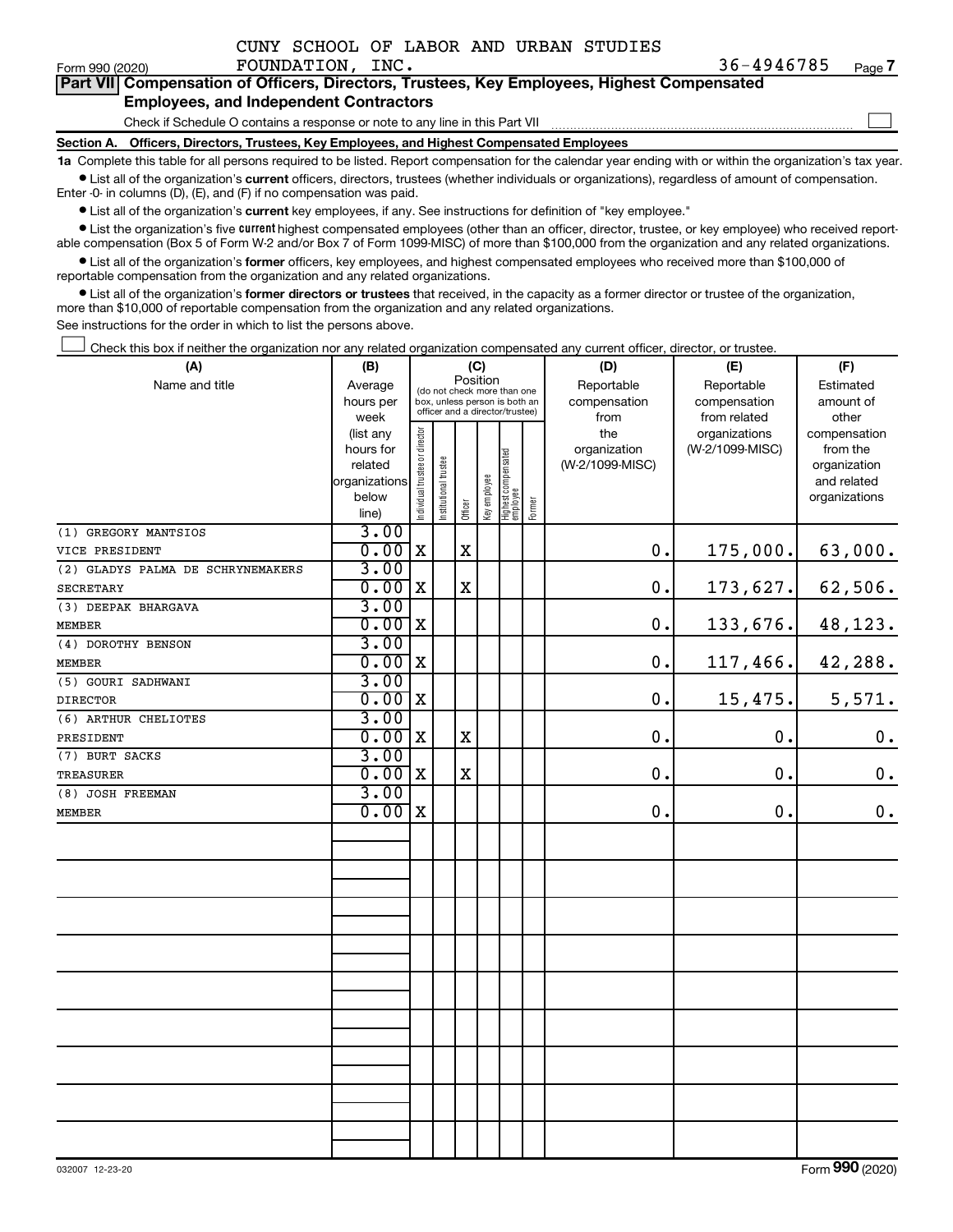|              |                                                                                                                                      |               |                                |                       |          |              |                                                              |        | CUNY SCHOOL OF LABOR AND URBAN STUDIES |                 |    |              |               |          |
|--------------|--------------------------------------------------------------------------------------------------------------------------------------|---------------|--------------------------------|-----------------------|----------|--------------|--------------------------------------------------------------|--------|----------------------------------------|-----------------|----|--------------|---------------|----------|
|              | FOUNDATION, INC.<br>Form 990 (2020)                                                                                                  |               |                                |                       |          |              |                                                              |        |                                        | 36-4946785      |    |              |               | Page 8   |
|              | Part VII Section A. Officers, Directors, Trustees, Key Employees, and Highest Compensated Employees (continued)<br>(A)               | (B)           |                                |                       |          | (C)          |                                                              |        | (D)                                    | (E)             |    |              | (F)           |          |
|              | Name and title                                                                                                                       | Average       |                                |                       | Position |              |                                                              |        | Reportable                             | Reportable      |    |              | Estimated     |          |
|              |                                                                                                                                      | hours per     |                                |                       |          |              | (do not check more than one<br>box, unless person is both an |        | compensation                           | compensation    |    |              | amount of     |          |
|              |                                                                                                                                      | week          |                                |                       |          |              | officer and a director/trustee)                              |        | from                                   | from related    |    |              | other         |          |
|              |                                                                                                                                      | (list any     |                                |                       |          |              |                                                              |        | the                                    | organizations   |    |              | compensation  |          |
|              |                                                                                                                                      | hours for     |                                |                       |          |              |                                                              |        | organization                           | (W-2/1099-MISC) |    |              | from the      |          |
|              |                                                                                                                                      | related       |                                |                       |          |              |                                                              |        | (W-2/1099-MISC)                        |                 |    |              | organization  |          |
|              |                                                                                                                                      | organizations | Individual trustee or director | Institutional trustee |          |              | Highest compensated<br>employee                              |        |                                        |                 |    |              | and related   |          |
|              |                                                                                                                                      | below         |                                |                       |          | key employee |                                                              | Former |                                        |                 |    |              | organizations |          |
|              |                                                                                                                                      | line)         |                                |                       | Officer  |              |                                                              |        |                                        |                 |    |              |               |          |
|              |                                                                                                                                      |               |                                |                       |          |              |                                                              |        |                                        |                 |    |              |               |          |
|              |                                                                                                                                      |               |                                |                       |          |              |                                                              |        |                                        |                 |    |              |               |          |
|              |                                                                                                                                      |               |                                |                       |          |              |                                                              |        |                                        |                 |    |              |               |          |
|              |                                                                                                                                      |               |                                |                       |          |              |                                                              |        |                                        |                 |    |              |               |          |
|              |                                                                                                                                      |               |                                |                       |          |              |                                                              |        |                                        |                 |    |              |               |          |
|              |                                                                                                                                      |               |                                |                       |          |              |                                                              |        |                                        |                 |    |              |               |          |
|              |                                                                                                                                      |               |                                |                       |          |              |                                                              |        |                                        |                 |    |              |               |          |
|              |                                                                                                                                      |               |                                |                       |          |              |                                                              |        |                                        |                 |    |              |               |          |
|              |                                                                                                                                      |               |                                |                       |          |              |                                                              |        |                                        |                 |    |              |               |          |
|              |                                                                                                                                      |               |                                |                       |          |              |                                                              |        |                                        |                 |    |              |               |          |
|              |                                                                                                                                      |               |                                |                       |          |              |                                                              |        |                                        |                 |    |              |               |          |
|              |                                                                                                                                      |               |                                |                       |          |              |                                                              |        |                                        |                 |    |              |               |          |
|              |                                                                                                                                      |               |                                |                       |          |              |                                                              |        |                                        |                 |    |              |               |          |
|              |                                                                                                                                      |               |                                |                       |          |              |                                                              |        |                                        |                 |    |              |               |          |
|              |                                                                                                                                      |               |                                |                       |          |              |                                                              |        |                                        |                 |    |              |               |          |
|              |                                                                                                                                      |               |                                |                       |          |              |                                                              |        |                                        |                 |    |              |               |          |
|              |                                                                                                                                      |               |                                |                       |          |              |                                                              |        |                                        |                 |    |              |               |          |
|              |                                                                                                                                      |               |                                |                       |          |              |                                                              |        |                                        |                 |    |              |               |          |
|              |                                                                                                                                      |               |                                |                       |          |              |                                                              |        | $\overline{0}$ .                       | 615, 244.       |    |              |               | 221,488. |
|              |                                                                                                                                      |               |                                |                       |          |              |                                                              |        | $\overline{0}$ .                       |                 | 0. |              |               | 0.       |
|              |                                                                                                                                      |               |                                |                       |          |              |                                                              |        | $\overline{0}$ .                       | 615, 244.       |    |              |               | 221,488. |
| $\mathbf{2}$ | Total number of individuals (including but not limited to those listed above) who received more than \$100,000 of reportable         |               |                                |                       |          |              |                                                              |        |                                        |                 |    |              |               |          |
|              | compensation from the organization $\blacktriangleright$                                                                             |               |                                |                       |          |              |                                                              |        |                                        |                 |    |              |               | 0        |
|              |                                                                                                                                      |               |                                |                       |          |              |                                                              |        |                                        |                 |    |              | Yes           | No       |
| З            | Did the organization list any former officer, director, trustee, key employee, or highest compensated employee on                    |               |                                |                       |          |              |                                                              |        |                                        |                 |    |              |               |          |
|              | line 1a? If "Yes," complete Schedule J for such individual                                                                           |               |                                |                       |          |              |                                                              |        |                                        |                 |    | 3            |               | x        |
| 4            | For any individual listed on line 1a, is the sum of reportable compensation and other compensation from the organization             |               |                                |                       |          |              |                                                              |        |                                        |                 |    |              |               |          |
|              |                                                                                                                                      |               |                                |                       |          |              |                                                              |        |                                        |                 |    | 4            | х             |          |
| 5            | Did any person listed on line 1a receive or accrue compensation from any unrelated organization or individual for services           |               |                                |                       |          |              |                                                              |        |                                        |                 |    |              |               |          |
|              |                                                                                                                                      |               |                                |                       |          |              |                                                              |        |                                        |                 |    | 5            |               | х        |
|              | <b>Section B. Independent Contractors</b>                                                                                            |               |                                |                       |          |              |                                                              |        |                                        |                 |    |              |               |          |
| 1            | Complete this table for your five highest compensated independent contractors that received more than \$100,000 of compensation from |               |                                |                       |          |              |                                                              |        |                                        |                 |    |              |               |          |
|              | the organization. Report compensation for the calendar year ending with or within the organization's tax year.                       |               |                                |                       |          |              |                                                              |        |                                        |                 |    |              |               |          |
|              | (A)                                                                                                                                  |               |                                |                       |          |              |                                                              |        | (B)                                    |                 |    | (C)          |               |          |
|              | Name and business address                                                                                                            |               |                                | <b>NONE</b>           |          |              |                                                              |        | Description of services                |                 |    | Compensation |               |          |
|              |                                                                                                                                      |               |                                |                       |          |              |                                                              |        |                                        |                 |    |              |               |          |
|              |                                                                                                                                      |               |                                |                       |          |              |                                                              |        |                                        |                 |    |              |               |          |
|              |                                                                                                                                      |               |                                |                       |          |              |                                                              |        |                                        |                 |    |              |               |          |
|              |                                                                                                                                      |               |                                |                       |          |              |                                                              |        |                                        |                 |    |              |               |          |
|              |                                                                                                                                      |               |                                |                       |          |              |                                                              |        |                                        |                 |    |              |               |          |
|              |                                                                                                                                      |               |                                |                       |          |              |                                                              |        |                                        |                 |    |              |               |          |
|              |                                                                                                                                      |               |                                |                       |          |              |                                                              |        |                                        |                 |    |              |               |          |
|              |                                                                                                                                      |               |                                |                       |          |              |                                                              |        |                                        |                 |    |              |               |          |
|              |                                                                                                                                      |               |                                |                       |          |              |                                                              |        |                                        |                 |    |              |               |          |
| 2            | Total number of independent contractors (including but not limited to those listed above) who received more than                     |               |                                |                       |          |              |                                                              |        |                                        |                 |    |              |               |          |
|              | \$100,000 of compensation from the organization                                                                                      |               |                                |                       |          |              | 0                                                            |        |                                        |                 |    |              |               |          |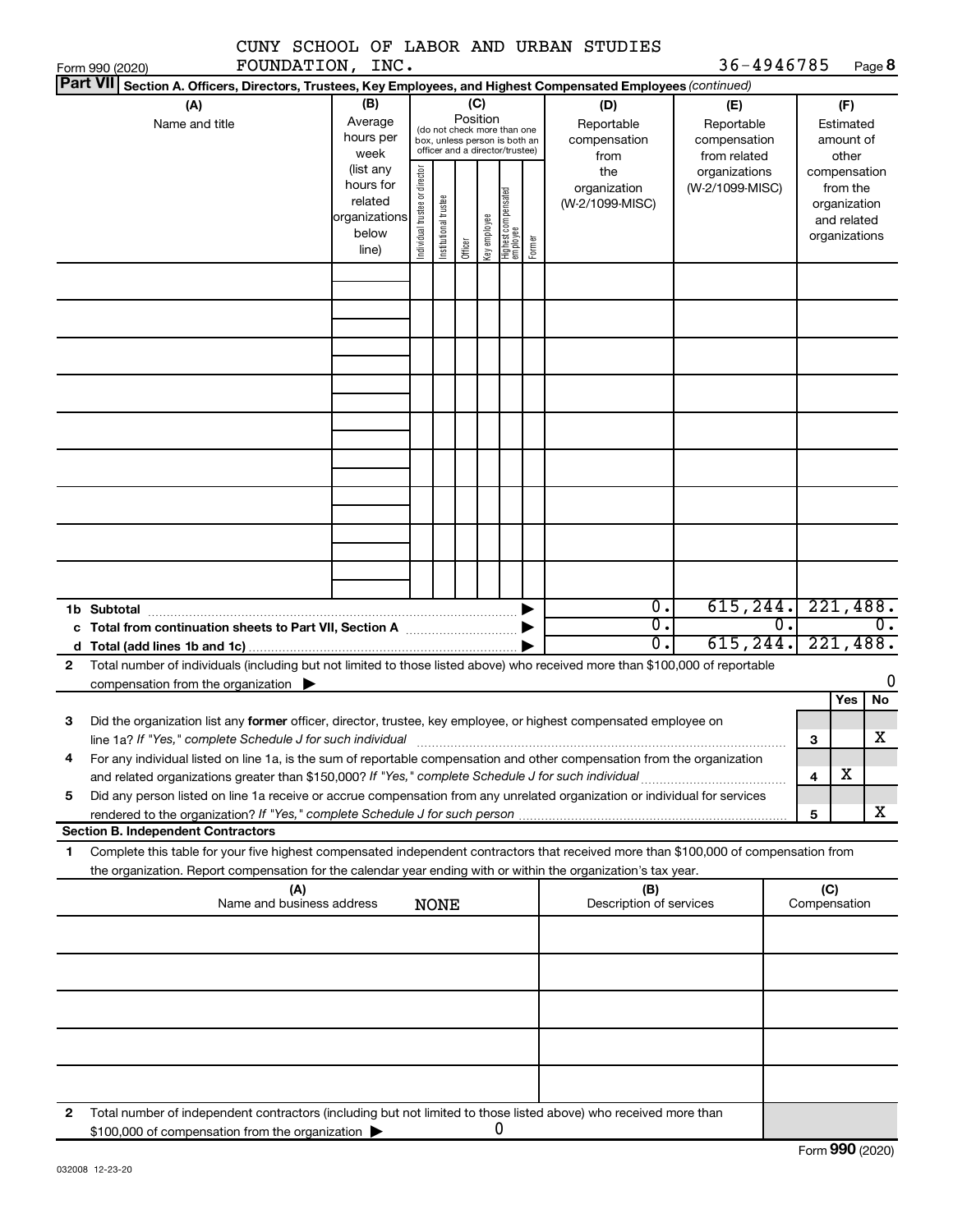CUNY SCHOOL OF LABOR AND URBAN STUDIES FOUNDATION, INC. 36-4946785

 $\frac{1}{100}$  Form 990 (2020) Page Proposed by Page Proposed by Page Proposed by Page Proposed by Page Proposed by Page Proposed by Page Proposed by Page Proposed by Page Proposed by Proposed by Proposed by Proposed by Prop **9**

|                                                           | <b>Part VIII</b> |                  | <b>Statement of Revenue</b>                                                                                                                                                                                                                                                                                                                                                      |                      |                      |                                              |                                      |                                                                 |
|-----------------------------------------------------------|------------------|------------------|----------------------------------------------------------------------------------------------------------------------------------------------------------------------------------------------------------------------------------------------------------------------------------------------------------------------------------------------------------------------------------|----------------------|----------------------|----------------------------------------------|--------------------------------------|-----------------------------------------------------------------|
|                                                           |                  |                  | Check if Schedule O contains a response or note to any line in this Part VIII                                                                                                                                                                                                                                                                                                    |                      |                      |                                              |                                      |                                                                 |
|                                                           |                  |                  |                                                                                                                                                                                                                                                                                                                                                                                  |                      | (A)<br>Total revenue | (B)<br>Related or exempt<br>function revenue | (C)<br>Unrelated<br>business revenue | (D)<br>Revenue excluded<br>from tax under<br>sections 512 - 514 |
| Contributions, Gifts, Grants<br>and Other Similar Amounts |                  | b<br>с<br>е<br>g | 1 a Federated campaigns<br>1a<br>1 <sub>b</sub><br>Membership dues<br>$\ldots \ldots \ldots \ldots \ldots$<br>1c<br>Fundraising events<br>1d<br>d Related organizations<br>.<br>Government grants (contributions)<br>1e<br>f All other contributions, gifts, grants, and<br>similar amounts not included above<br>1f<br>$1g$ \$<br>Noncash contributions included in lines 1a-1f | 887,663.             | 887,663.             |                                              |                                      |                                                                 |
|                                                           |                  |                  |                                                                                                                                                                                                                                                                                                                                                                                  | <b>Business Code</b> |                      |                                              |                                      |                                                                 |
| Program Service<br>Revenue                                | 2a<br>b          | с<br>d           | <u> 1989 - Johann Barn, mars ann an t-</u><br><u> 1989 - Johann John Stone, meilich aus der Stone († 1908)</u><br>the control of the control of the control of the control of<br>f All other program service revenue                                                                                                                                                             | ▶                    |                      |                                              |                                      |                                                                 |
|                                                           | 3<br>4<br>5      |                  | Investment income (including dividends, interest, and<br>Income from investment of tax-exempt bond proceeds                                                                                                                                                                                                                                                                      |                      | 7,039.               |                                              |                                      | 7,039.                                                          |
|                                                           |                  | b<br>c           | (i) Real<br>6 a Gross rents<br>l 6a<br>.<br>Less: rental expenses<br>6 <sub>b</sub><br>Rental income or (loss)<br>6c                                                                                                                                                                                                                                                             | (ii) Personal        |                      |                                              |                                      |                                                                 |
|                                                           |                  |                  | d Net rental income or (loss)<br>(i) Securities<br>7 a Gross amount from sales of<br><sub>7a</sub> 137, 546.<br>assets other than inventory<br><b>b</b> Less: cost or other basis                                                                                                                                                                                                | (ii) Other           |                      |                                              |                                      |                                                                 |
| Revenue                                                   |                  |                  | $7b$ 131,950.<br>and sales expenses<br>$7c$ 5,596.<br>c Gain or (loss)                                                                                                                                                                                                                                                                                                           |                      |                      |                                              |                                      |                                                                 |
|                                                           |                  |                  |                                                                                                                                                                                                                                                                                                                                                                                  | ▶                    | 5,596.               |                                              |                                      | 5,596.                                                          |
| Ĕ                                                         |                  |                  | 8 a Gross income from fundraising events (not<br>including \$<br>of<br>contributions reported on line 1c). See                                                                                                                                                                                                                                                                   |                      |                      |                                              |                                      |                                                                 |
|                                                           |                  |                  | 8b                                                                                                                                                                                                                                                                                                                                                                               |                      |                      |                                              |                                      |                                                                 |
|                                                           |                  |                  | c Net income or (loss) from fundraising events                                                                                                                                                                                                                                                                                                                                   | .                    |                      |                                              |                                      |                                                                 |
|                                                           |                  |                  | 9 a Gross income from gaming activities. See<br> 9a                                                                                                                                                                                                                                                                                                                              |                      |                      |                                              |                                      |                                                                 |
|                                                           |                  |                  | 9 <sub>b</sub>                                                                                                                                                                                                                                                                                                                                                                   |                      |                      |                                              |                                      |                                                                 |
|                                                           |                  |                  | c Net income or (loss) from gaming activities                                                                                                                                                                                                                                                                                                                                    | ▶                    |                      |                                              |                                      |                                                                 |
|                                                           |                  |                  | 10 a Gross sales of inventory, less returns                                                                                                                                                                                                                                                                                                                                      |                      |                      |                                              |                                      |                                                                 |
|                                                           |                  |                  | H <sub>0b</sub><br><b>b</b> Less: cost of goods sold                                                                                                                                                                                                                                                                                                                             |                      |                      |                                              |                                      |                                                                 |
|                                                           |                  |                  | c Net income or (loss) from sales of inventory                                                                                                                                                                                                                                                                                                                                   | <b>Business Code</b> |                      |                                              |                                      |                                                                 |
| Miscellaneous<br>Revenue                                  | 11 a             |                  | the control of the control of the control of the control of the control of                                                                                                                                                                                                                                                                                                       |                      |                      |                                              |                                      |                                                                 |
|                                                           |                  | b                | the control of the control of the control of the control of the control of                                                                                                                                                                                                                                                                                                       |                      |                      |                                              |                                      |                                                                 |
|                                                           |                  | с                | the control of the control of the control of the                                                                                                                                                                                                                                                                                                                                 |                      |                      |                                              |                                      |                                                                 |
|                                                           |                  |                  |                                                                                                                                                                                                                                                                                                                                                                                  |                      |                      |                                              |                                      |                                                                 |
|                                                           | 12               |                  |                                                                                                                                                                                                                                                                                                                                                                                  |                      | 900, 298.            | 0.                                           | 0.1                                  | 12,635.                                                         |
|                                                           |                  |                  |                                                                                                                                                                                                                                                                                                                                                                                  |                      |                      |                                              |                                      |                                                                 |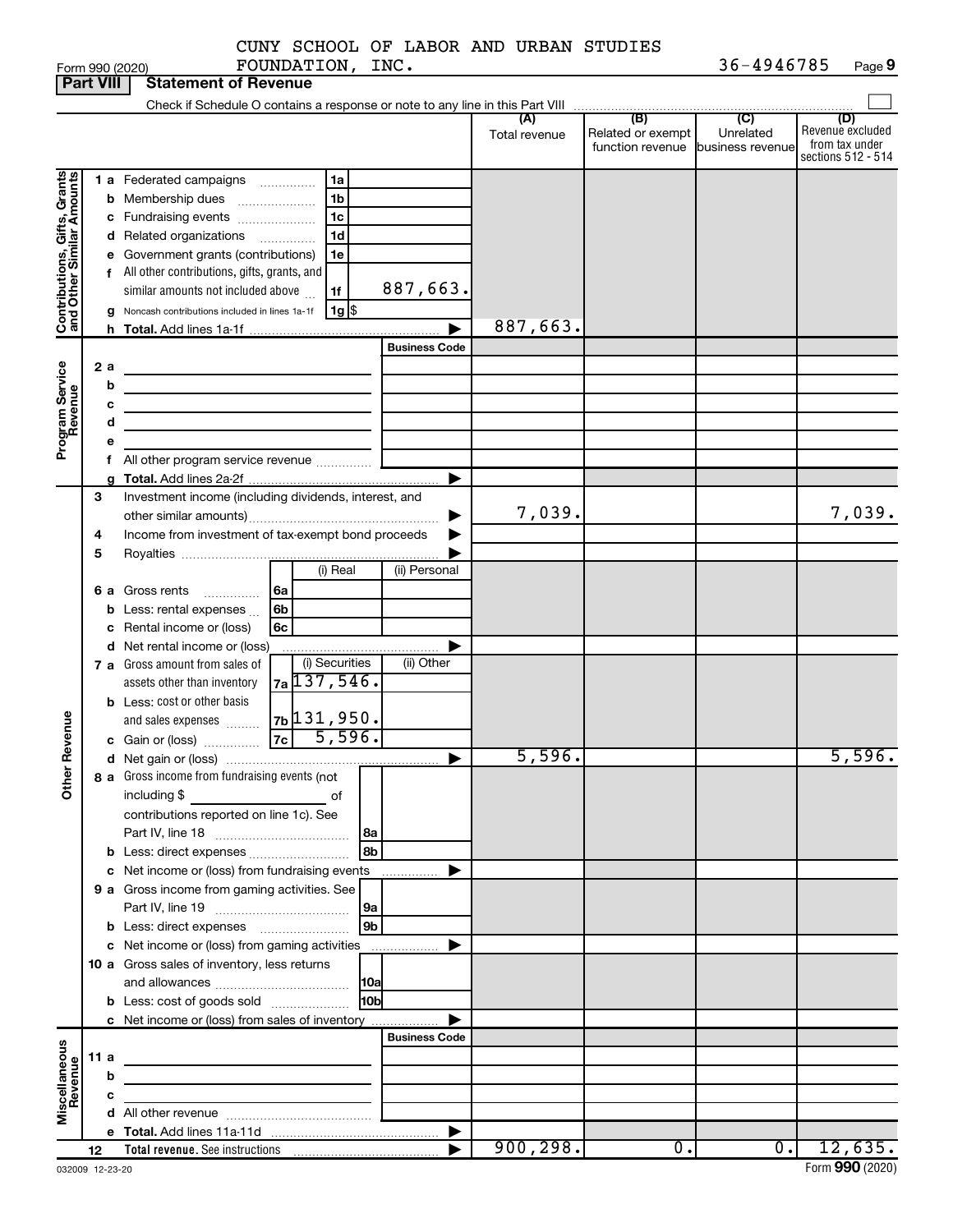### Form 990 (2020) FOUNDATION , INC .  $36-4946785$  Page CUNY SCHOOL OF LABOR AND URBAN STUDIES

36-4946785 Page 10

|          | <b>Part IX Statement of Functional Expenses</b>                                                                                                            |                       |                                    |                                           |                                |  |  |  |  |  |  |
|----------|------------------------------------------------------------------------------------------------------------------------------------------------------------|-----------------------|------------------------------------|-------------------------------------------|--------------------------------|--|--|--|--|--|--|
|          | Section 501(c)(3) and 501(c)(4) organizations must complete all columns. All other organizations must complete column (A).                                 |                       |                                    |                                           |                                |  |  |  |  |  |  |
|          |                                                                                                                                                            |                       |                                    |                                           |                                |  |  |  |  |  |  |
|          | Do not include amounts reported on lines 6b,<br>7b, 8b, 9b, and 10b of Part VIII.                                                                          | (A)<br>Total expenses | (B)<br>Program service<br>expenses | (C)<br>Management and<br>general expenses | (D)<br>Fundraising<br>expenses |  |  |  |  |  |  |
| 1.       | Grants and other assistance to domestic organizations                                                                                                      |                       |                                    |                                           |                                |  |  |  |  |  |  |
|          | and domestic governments. See Part IV, line 21                                                                                                             |                       |                                    |                                           |                                |  |  |  |  |  |  |
| 2        | Grants and other assistance to domestic                                                                                                                    |                       |                                    |                                           |                                |  |  |  |  |  |  |
|          | individuals. See Part IV, line 22                                                                                                                          | 167,387.              | 167,387.                           |                                           |                                |  |  |  |  |  |  |
| 3        | Grants and other assistance to foreign                                                                                                                     |                       |                                    |                                           |                                |  |  |  |  |  |  |
|          | organizations, foreign governments, and foreign                                                                                                            |                       |                                    |                                           |                                |  |  |  |  |  |  |
|          | individuals. See Part IV, lines 15 and 16                                                                                                                  |                       |                                    |                                           |                                |  |  |  |  |  |  |
| 4        | Benefits paid to or for members                                                                                                                            |                       |                                    |                                           |                                |  |  |  |  |  |  |
| 5        | Compensation of current officers, directors,                                                                                                               |                       |                                    |                                           |                                |  |  |  |  |  |  |
|          | trustees, and key employees                                                                                                                                |                       |                                    |                                           |                                |  |  |  |  |  |  |
| 6        | Compensation not included above to disqualified                                                                                                            |                       |                                    |                                           |                                |  |  |  |  |  |  |
|          | persons (as defined under section 4958(f)(1)) and                                                                                                          |                       |                                    |                                           |                                |  |  |  |  |  |  |
|          | persons described in section 4958(c)(3)(B)                                                                                                                 |                       |                                    |                                           |                                |  |  |  |  |  |  |
| 7        | Other salaries and wages                                                                                                                                   |                       |                                    |                                           |                                |  |  |  |  |  |  |
| 8        | Pension plan accruals and contributions (include                                                                                                           |                       |                                    |                                           |                                |  |  |  |  |  |  |
|          | section 401(k) and 403(b) employer contributions)                                                                                                          |                       |                                    |                                           |                                |  |  |  |  |  |  |
| 9        |                                                                                                                                                            |                       |                                    |                                           |                                |  |  |  |  |  |  |
| 10       |                                                                                                                                                            |                       |                                    |                                           |                                |  |  |  |  |  |  |
| 11       | Fees for services (nonemployees):                                                                                                                          |                       |                                    |                                           |                                |  |  |  |  |  |  |
| a        |                                                                                                                                                            |                       |                                    |                                           |                                |  |  |  |  |  |  |
| b        |                                                                                                                                                            |                       |                                    |                                           |                                |  |  |  |  |  |  |
| c        |                                                                                                                                                            |                       |                                    |                                           |                                |  |  |  |  |  |  |
| d        |                                                                                                                                                            |                       |                                    |                                           |                                |  |  |  |  |  |  |
| e        | Professional fundraising services. See Part IV, line 17                                                                                                    |                       |                                    |                                           |                                |  |  |  |  |  |  |
| f        |                                                                                                                                                            |                       |                                    |                                           |                                |  |  |  |  |  |  |
| g        | Other. (If line 11g amount exceeds 10% of line 25,                                                                                                         |                       |                                    |                                           |                                |  |  |  |  |  |  |
|          | column (A) amount, list line 11g expenses on Sch O.)                                                                                                       |                       |                                    |                                           |                                |  |  |  |  |  |  |
| 12       |                                                                                                                                                            |                       |                                    |                                           |                                |  |  |  |  |  |  |
| 13       |                                                                                                                                                            |                       |                                    |                                           |                                |  |  |  |  |  |  |
| 14       |                                                                                                                                                            |                       |                                    |                                           |                                |  |  |  |  |  |  |
| 15       |                                                                                                                                                            |                       |                                    |                                           |                                |  |  |  |  |  |  |
| 16       |                                                                                                                                                            |                       |                                    |                                           |                                |  |  |  |  |  |  |
| 17       | Travel                                                                                                                                                     |                       |                                    |                                           |                                |  |  |  |  |  |  |
| 18       | Payments of travel or entertainment expenses                                                                                                               |                       |                                    |                                           |                                |  |  |  |  |  |  |
|          | for any federal, state, or local public officials                                                                                                          |                       |                                    |                                           |                                |  |  |  |  |  |  |
| 19       | Conferences, conventions, and meetings<br>Interest                                                                                                         |                       |                                    |                                           |                                |  |  |  |  |  |  |
| 20<br>21 |                                                                                                                                                            |                       |                                    |                                           |                                |  |  |  |  |  |  |
| 22       | Depreciation, depletion, and amortization                                                                                                                  |                       |                                    |                                           |                                |  |  |  |  |  |  |
| 23       |                                                                                                                                                            |                       |                                    |                                           |                                |  |  |  |  |  |  |
| 24       | Other expenses. Itemize expenses not covered                                                                                                               |                       |                                    |                                           |                                |  |  |  |  |  |  |
|          | above (List miscellaneous expenses on line 24e. If<br>line 24e amount exceeds 10% of line 25, column (A)<br>amount, list line 24e expenses on Schedule O.) |                       |                                    |                                           |                                |  |  |  |  |  |  |
| а        |                                                                                                                                                            |                       |                                    |                                           |                                |  |  |  |  |  |  |
| b        | <u> 1989 - Johann Stein, mars an deus Amerikaansk kommunister (</u>                                                                                        |                       |                                    |                                           |                                |  |  |  |  |  |  |
| c        | <u> 1989 - Johann John Stein, markin fan it ferstjer fan it ferstjer fan it ferstjer fan it ferstjer fan it fers</u>                                       |                       |                                    |                                           |                                |  |  |  |  |  |  |
| d<br>e   | the control of the control of the control of the control of the control of<br>All other expenses                                                           |                       |                                    |                                           |                                |  |  |  |  |  |  |
| 25       | Total functional expenses. Add lines 1 through 24e                                                                                                         | 167, 387.             | 167, 387.                          | $\overline{0}$ .                          | $\overline{0}$ .               |  |  |  |  |  |  |
| 26       | Joint costs. Complete this line only if the organization                                                                                                   |                       |                                    |                                           |                                |  |  |  |  |  |  |
|          | reported in column (B) joint costs from a combined                                                                                                         |                       |                                    |                                           |                                |  |  |  |  |  |  |
|          | educational campaign and fundraising solicitation.                                                                                                         |                       |                                    |                                           |                                |  |  |  |  |  |  |
|          | Check here $\blacktriangleright$<br>if following SOP 98-2 (ASC 958-720)                                                                                    |                       |                                    |                                           |                                |  |  |  |  |  |  |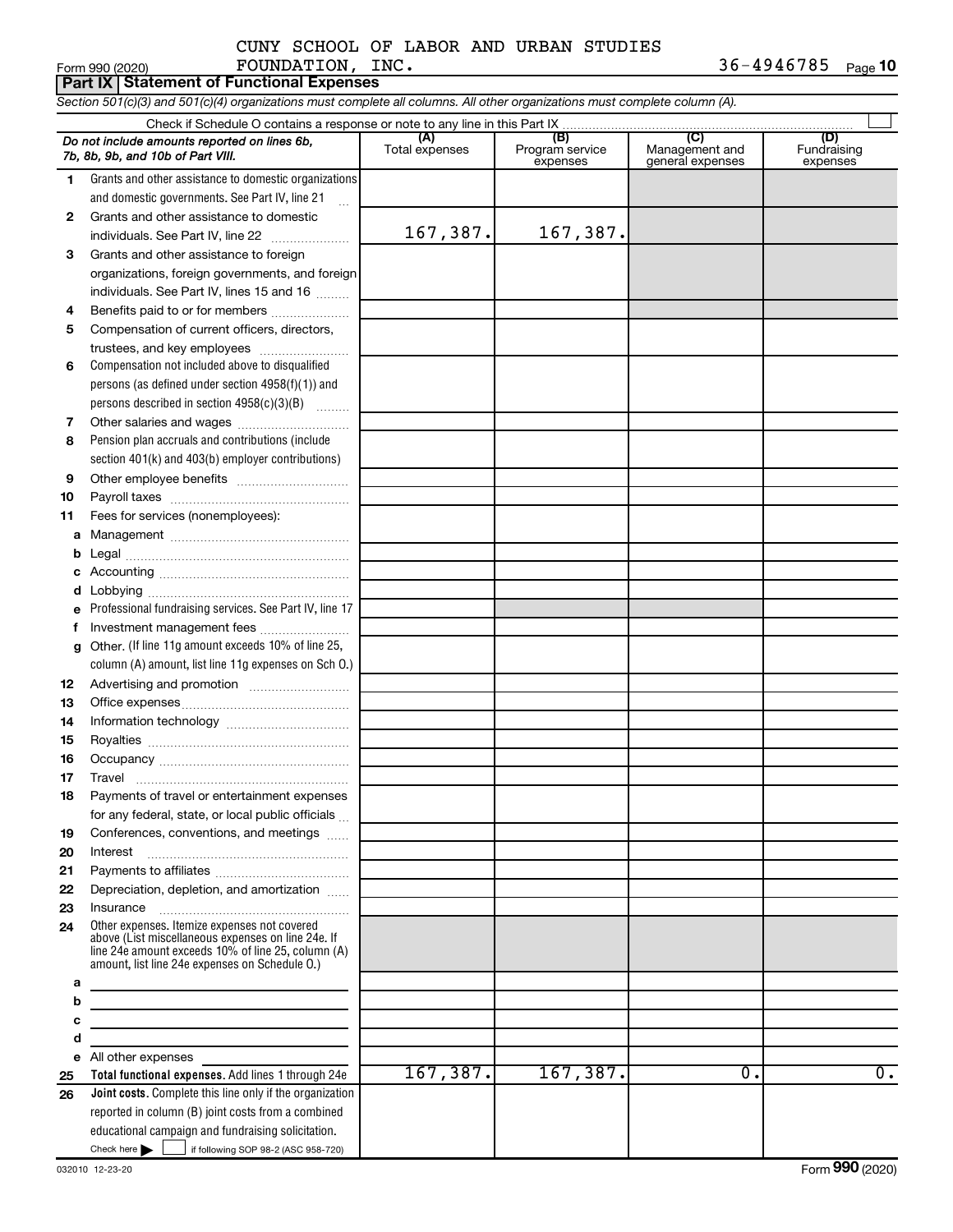| Form 990 (2020) |                               |
|-----------------|-------------------------------|
|                 | <b>Part X   Balance Sheet</b> |

Form 990 (2020) FOUNDATION, INC.  $36-4946785$  Page 36-4946785 Page 11

|                             |    |                                                                                           |  | (A)<br>Beginning of year |                | (B)<br>End of year |
|-----------------------------|----|-------------------------------------------------------------------------------------------|--|--------------------------|----------------|--------------------|
|                             | 1  |                                                                                           |  |                          | 1              | 150, 181.          |
|                             | 2  |                                                                                           |  |                          | $\mathbf 2$    |                    |
|                             | 3  |                                                                                           |  |                          | 3              |                    |
|                             | 4  |                                                                                           |  |                          | 4              |                    |
|                             | 5  | Loans and other receivables from any current or former officer, director,                 |  |                          |                |                    |
|                             |    | trustee, key employee, creator or founder, substantial contributor, or 35%                |  |                          |                |                    |
|                             |    | controlled entity or family member of any of these persons                                |  |                          | 5              |                    |
|                             | 6  | Loans and other receivables from other disqualified persons (as defined                   |  |                          |                |                    |
|                             |    | under section 4958(f)(1)), and persons described in section 4958(c)(3)(B)                 |  |                          | 6              |                    |
|                             | 7  |                                                                                           |  |                          | $\overline{7}$ |                    |
| Assets                      | 8  |                                                                                           |  |                          | 8              |                    |
|                             | 9  |                                                                                           |  |                          | 9              |                    |
|                             |    | <b>10a</b> Land, buildings, and equipment: cost or other                                  |  |                          |                |                    |
|                             |    | basis. Complete Part VI of Schedule D    10a                                              |  |                          |                |                    |
|                             |    |                                                                                           |  |                          | 10c            |                    |
|                             | 11 |                                                                                           |  | 11                       | 620, 704.      |                    |
|                             | 12 |                                                                                           |  | 12                       |                |                    |
|                             | 13 |                                                                                           |  | 13                       |                |                    |
|                             | 14 |                                                                                           |  |                          | 14             |                    |
|                             | 15 |                                                                                           |  |                          | 15             |                    |
|                             | 16 |                                                                                           |  | $\overline{0}$ .         | 16             | 770,885.           |
|                             | 17 |                                                                                           |  |                          | 17             |                    |
|                             | 18 |                                                                                           |  |                          | 18             |                    |
|                             | 19 |                                                                                           |  | 19                       |                |                    |
|                             | 20 |                                                                                           |  | 20                       |                |                    |
|                             | 21 | Escrow or custodial account liability. Complete Part IV of Schedule D                     |  |                          | 21             |                    |
|                             | 22 | Loans and other payables to any current or former officer, director,                      |  |                          |                |                    |
| Liabilities                 |    | trustee, key employee, creator or founder, substantial contributor, or 35%                |  |                          |                |                    |
|                             |    | controlled entity or family member of any of these persons                                |  |                          | 22             |                    |
|                             | 23 | Secured mortgages and notes payable to unrelated third parties                            |  |                          | 23             |                    |
|                             | 24 | Unsecured notes and loans payable to unrelated third parties                              |  |                          | 24             |                    |
|                             | 25 | Other liabilities (including federal income tax, payables to related third                |  |                          |                |                    |
|                             |    | parties, and other liabilities not included on lines 17-24). Complete Part X              |  |                          |                |                    |
|                             |    | of Schedule D                                                                             |  |                          | 25             |                    |
|                             | 26 | <b>Total liabilities.</b> Add lines 17 through 25                                         |  | ∪ •⊺                     | 26             | υ.                 |
|                             |    | Organizations that follow FASB ASC 958, check here $\blacktriangleright \boxed{\text{X}}$ |  |                          |                |                    |
|                             |    | and complete lines 27, 28, 32, and 33.                                                    |  |                          |                |                    |
|                             | 27 |                                                                                           |  |                          | 27             | 550.               |
|                             | 28 |                                                                                           |  |                          | 28             | 770, 335.          |
|                             |    | Organizations that do not follow FASB ASC 958, check here ▶ □                             |  |                          |                |                    |
| Net Assets or Fund Balances |    | and complete lines 29 through 33.                                                         |  |                          |                |                    |
|                             | 29 |                                                                                           |  |                          | 29             |                    |
|                             | 30 | Paid-in or capital surplus, or land, building, or equipment fund                          |  |                          | 30             |                    |
|                             | 31 | Retained earnings, endowment, accumulated income, or other funds                          |  |                          | 31             |                    |
|                             | 32 |                                                                                           |  | о.                       | 32             | 770,885.           |
|                             | 33 |                                                                                           |  | Ο.                       | 33             | 770,885.           |
|                             |    |                                                                                           |  |                          |                | Form 990 (2020)    |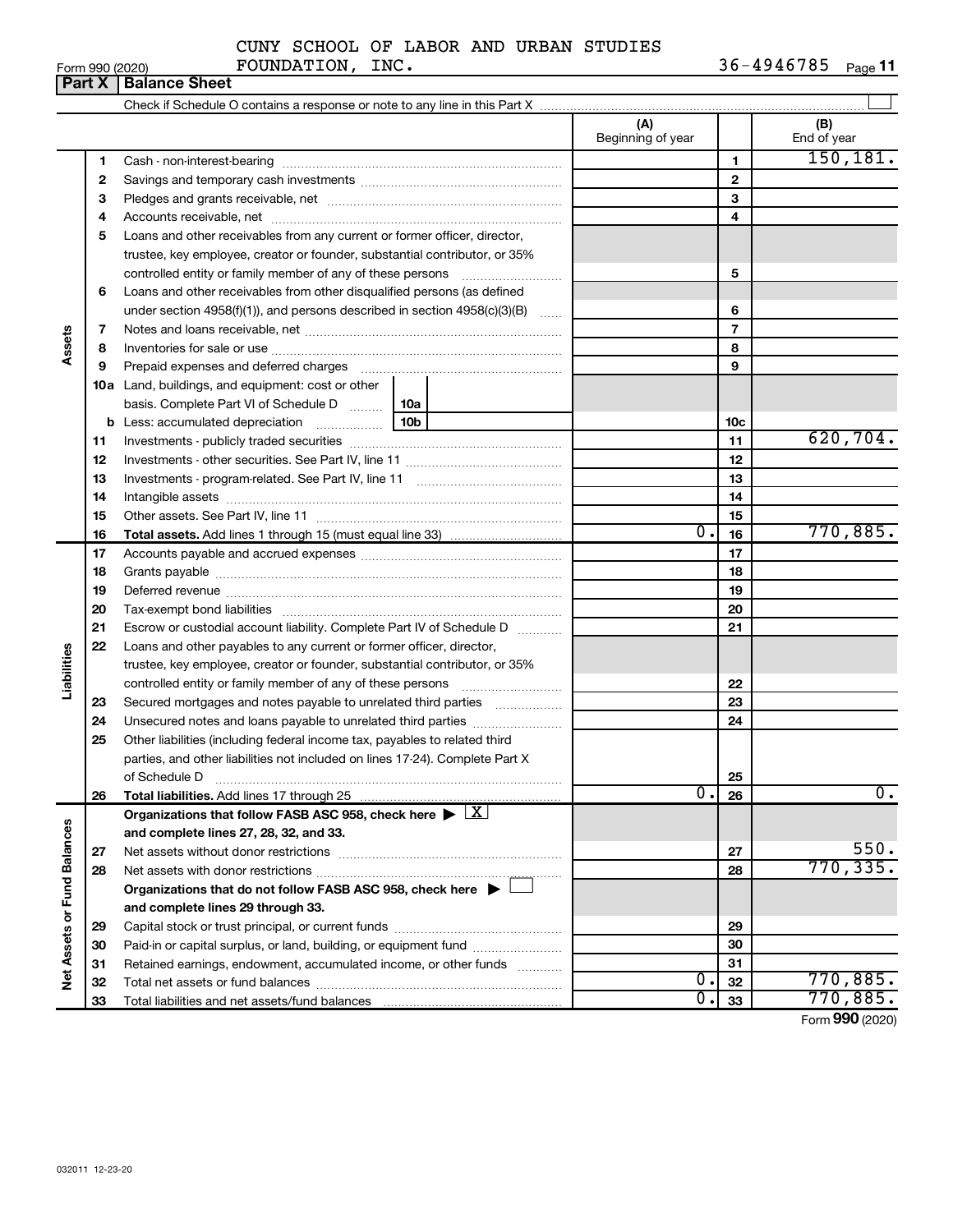|  |  |  | CUNY SCHOOL OF LABOR AND URBAN STUDIES |
|--|--|--|----------------------------------------|
|  |  |  |                                        |

|    | FOUNDATION, INC.<br>Form 990 (2020)                                                                                                  |                         | 36-4946785     |     | Page 12                 |
|----|--------------------------------------------------------------------------------------------------------------------------------------|-------------------------|----------------|-----|-------------------------|
|    | Part XII<br><b>Reconciliation of Net Assets</b>                                                                                      |                         |                |     |                         |
|    |                                                                                                                                      |                         |                |     |                         |
|    |                                                                                                                                      |                         |                |     |                         |
| 1  |                                                                                                                                      | 1                       |                |     | 900, 298.               |
| 2  |                                                                                                                                      | $\overline{2}$          |                |     | 167,387.                |
| З  | Revenue less expenses. Subtract line 2 from line 1                                                                                   | 3                       |                |     | 732,911.                |
| 4  |                                                                                                                                      | $\overline{\mathbf{4}}$ |                |     |                         |
| 5  |                                                                                                                                      | 5                       |                |     | 37,974.                 |
| 6  |                                                                                                                                      | 6                       |                |     |                         |
| 7  | Investment expenses www.communication.com/www.communication.com/www.communication.com/www.com                                        | $\overline{7}$          |                |     |                         |
| 8  | Prior period adjustments www.communication.communication.communication.com/                                                          | 8                       |                |     |                         |
| 9  | Other changes in net assets or fund balances (explain on Schedule O)                                                                 | $\mathbf{Q}$            |                |     | $\overline{0}$ .        |
| 10 | Net assets or fund balances at end of year. Combine lines 3 through 9 (must equal Part X, line 32,                                   |                         |                |     |                         |
|    |                                                                                                                                      | 10                      |                |     | 770,885.                |
|    | Part XII Financial Statements and Reporting                                                                                          |                         |                |     |                         |
|    |                                                                                                                                      |                         |                |     | $\overline{\mathbf{x}}$ |
|    |                                                                                                                                      |                         |                | Yes | No                      |
| 1  | Accounting method used to prepare the Form 990: $\Box$ Cash $\Box X$ Accrual<br>$\Box$ Other                                         |                         |                |     |                         |
|    | If the organization changed its method of accounting from a prior year or checked "Other," explain in Schedule O.                    |                         |                |     |                         |
|    |                                                                                                                                      |                         | 2a             |     | x                       |
|    | If "Yes," check a box below to indicate whether the financial statements for the year were compiled or reviewed on a                 |                         |                |     |                         |
|    | separate basis, consolidated basis, or both:                                                                                         |                         |                |     |                         |
|    | Both consolidated and separate basis<br>Separate basis<br><b>Consolidated basis</b>                                                  |                         |                |     |                         |
|    |                                                                                                                                      |                         | 2 <sub>b</sub> | х   |                         |
|    | If "Yes," check a box below to indicate whether the financial statements for the year were audited on a separate basis,              |                         |                |     |                         |
|    | consolidated basis, or both:                                                                                                         |                         |                |     |                         |
|    | $\lfloor x \rfloor$ Both consolidated and separate basis<br>Consolidated basis<br>Separate basis                                     |                         |                |     |                         |
|    | c If "Yes" to line 2a or 2b, does the organization have a committee that assumes responsibility for oversight of the audit,          |                         |                |     |                         |
|    | review, or compilation of its financial statements and selection of an independent accountant?                                       |                         | 2c             |     | x                       |
|    | If the organization changed either its oversight process or selection process during the tax year, explain on Schedule O.            |                         |                |     |                         |
|    | 3a As a result of a federal award, was the organization required to undergo an audit or audits as set forth in the Single Audit      |                         |                |     |                         |
|    |                                                                                                                                      |                         | За             |     | х                       |
|    | <b>b</b> If "Yes," did the organization undergo the required audit or audits? If the organization did not undergo the required audit |                         |                |     |                         |
|    |                                                                                                                                      |                         | 3b             |     |                         |

Form (2020) **990**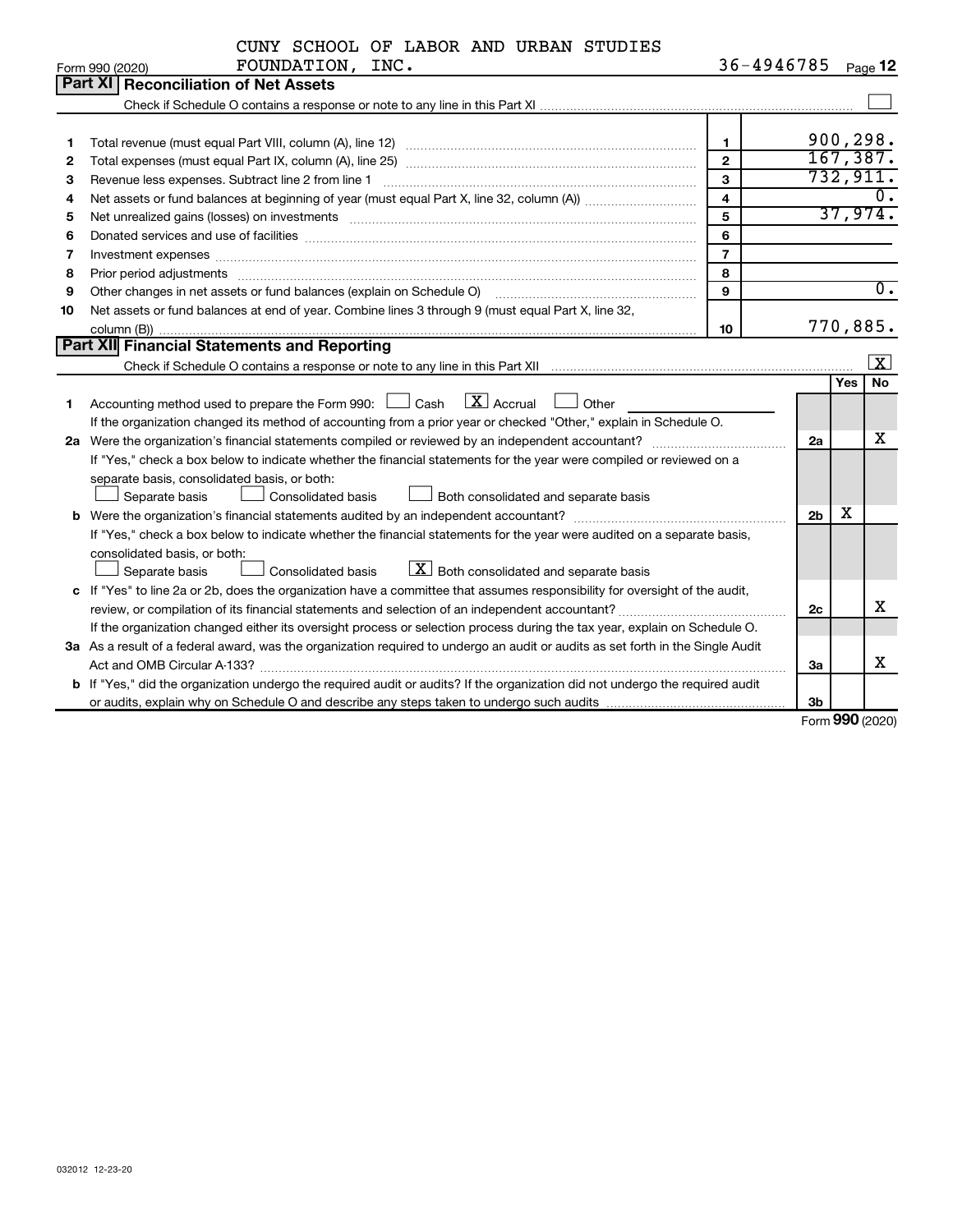| <b>SCHEDULE A</b><br>(Form 990 or 990-EZ)<br>Department of the Treasury |              |                                       | <b>Public Charity Status and Public Support</b><br>Complete if the organization is a section 501(c)(3) organization or a section | OMB No. 1545-0047<br><b>Open to Public</b>                             |                                                                                                                                              |                                 |    |                                                      |                                                     |
|-------------------------------------------------------------------------|--------------|---------------------------------------|----------------------------------------------------------------------------------------------------------------------------------|------------------------------------------------------------------------|----------------------------------------------------------------------------------------------------------------------------------------------|---------------------------------|----|------------------------------------------------------|-----------------------------------------------------|
|                                                                         |              | Internal Revenue Service              |                                                                                                                                  |                                                                        | Attach to Form 990 or Form 990-EZ.<br>Go to www.irs.gov/Form990 for instructions and the latest information.                                 |                                 |    |                                                      | <b>Inspection</b>                                   |
|                                                                         |              | Name of the organization              |                                                                                                                                  | FOUNDATION, INC.                                                       | CUNY SCHOOL OF LABOR AND URBAN STUDIES                                                                                                       |                                 |    |                                                      | <b>Employer identification number</b><br>36-4946785 |
|                                                                         | Part I       |                                       |                                                                                                                                  |                                                                        | Reason for Public Charity Status. (All organizations must complete this part.) See instructions.                                             |                                 |    |                                                      |                                                     |
|                                                                         |              |                                       |                                                                                                                                  |                                                                        | The organization is not a private foundation because it is: (For lines 1 through 12, check only one box.)                                    |                                 |    |                                                      |                                                     |
| 1                                                                       |              |                                       |                                                                                                                                  |                                                                        | A church, convention of churches, or association of churches described in section 170(b)(1)(A)(i).                                           |                                 |    |                                                      |                                                     |
| 2                                                                       |              |                                       |                                                                                                                                  |                                                                        | A school described in section 170(b)(1)(A)(ii). (Attach Schedule E (Form 990 or 990-EZ).)                                                    |                                 |    |                                                      |                                                     |
| 3                                                                       |              |                                       |                                                                                                                                  |                                                                        | A hospital or a cooperative hospital service organization described in section 170(b)(1)(A)(iii).                                            |                                 |    |                                                      |                                                     |
| 4                                                                       |              |                                       |                                                                                                                                  |                                                                        | A medical research organization operated in conjunction with a hospital described in section 170(b)(1)(A)(iii). Enter the hospital's name,   |                                 |    |                                                      |                                                     |
|                                                                         |              | city, and state:                      |                                                                                                                                  |                                                                        |                                                                                                                                              |                                 |    |                                                      |                                                     |
| 5                                                                       | $\mathbf{X}$ |                                       |                                                                                                                                  |                                                                        | An organization operated for the benefit of a college or university owned or operated by a governmental unit described in                    |                                 |    |                                                      |                                                     |
|                                                                         |              |                                       |                                                                                                                                  | section 170(b)(1)(A)(iv). (Complete Part II.)                          |                                                                                                                                              |                                 |    |                                                      |                                                     |
| 6                                                                       |              |                                       |                                                                                                                                  |                                                                        | A federal, state, or local government or governmental unit described in section 170(b)(1)(A)(v).                                             |                                 |    |                                                      |                                                     |
| 7                                                                       |              |                                       |                                                                                                                                  |                                                                        | An organization that normally receives a substantial part of its support from a governmental unit or from the general public described in    |                                 |    |                                                      |                                                     |
|                                                                         |              |                                       |                                                                                                                                  | section 170(b)(1)(A)(vi). (Complete Part II.)                          |                                                                                                                                              |                                 |    |                                                      |                                                     |
| 8                                                                       |              |                                       |                                                                                                                                  |                                                                        | A community trust described in section 170(b)(1)(A)(vi). (Complete Part II.)                                                                 |                                 |    |                                                      |                                                     |
| 9                                                                       |              |                                       |                                                                                                                                  |                                                                        | An agricultural research organization described in section 170(b)(1)(A)(ix) operated in conjunction with a land-grant college                |                                 |    |                                                      |                                                     |
|                                                                         |              |                                       |                                                                                                                                  |                                                                        | or university or a non-land-grant college of agriculture (see instructions). Enter the name, city, and state of the college or               |                                 |    |                                                      |                                                     |
|                                                                         |              | university:                           |                                                                                                                                  |                                                                        |                                                                                                                                              |                                 |    |                                                      |                                                     |
| 10                                                                      |              |                                       |                                                                                                                                  |                                                                        | An organization that normally receives (1) more than 33 1/3% of its support from contributions, membership fees, and gross receipts from     |                                 |    |                                                      |                                                     |
|                                                                         |              |                                       |                                                                                                                                  |                                                                        | activities related to its exempt functions, subject to certain exceptions; and (2) no more than 33 1/3% of its support from gross investment |                                 |    |                                                      |                                                     |
|                                                                         |              |                                       |                                                                                                                                  |                                                                        | income and unrelated business taxable income (less section 511 tax) from businesses acquired by the organization after June 30, 1975.        |                                 |    |                                                      |                                                     |
|                                                                         |              |                                       |                                                                                                                                  | See section 509(a)(2). (Complete Part III.)                            |                                                                                                                                              |                                 |    |                                                      |                                                     |
| 11                                                                      |              |                                       |                                                                                                                                  |                                                                        | An organization organized and operated exclusively to test for public safety. See section 509(a)(4).                                         |                                 |    |                                                      |                                                     |
| 12                                                                      |              |                                       |                                                                                                                                  |                                                                        | An organization organized and operated exclusively for the benefit of, to perform the functions of, or to carry out the purposes of one or   |                                 |    |                                                      |                                                     |
|                                                                         |              |                                       |                                                                                                                                  |                                                                        | more publicly supported organizations described in section 509(a)(1) or section 509(a)(2). See section 509(a)(3). Check the box in           |                                 |    |                                                      |                                                     |
|                                                                         |              |                                       |                                                                                                                                  |                                                                        | lines 12a through 12d that describes the type of supporting organization and complete lines 12e, 12f, and 12g.                               |                                 |    |                                                      |                                                     |
| a                                                                       |              |                                       |                                                                                                                                  |                                                                        | Type I. A supporting organization operated, supervised, or controlled by its supported organization(s), typically by giving                  |                                 |    |                                                      |                                                     |
|                                                                         |              |                                       |                                                                                                                                  | organization. You must complete Part IV, Sections A and B.             | the supported organization(s) the power to regularly appoint or elect a majority of the directors or trustees of the supporting              |                                 |    |                                                      |                                                     |
| b                                                                       |              |                                       |                                                                                                                                  |                                                                        | Type II. A supporting organization supervised or controlled in connection with its supported organization(s), by having                      |                                 |    |                                                      |                                                     |
|                                                                         |              |                                       |                                                                                                                                  |                                                                        | control or management of the supporting organization vested in the same persons that control or manage the supported                         |                                 |    |                                                      |                                                     |
|                                                                         |              |                                       |                                                                                                                                  | organization(s). You must complete Part IV, Sections A and C.          |                                                                                                                                              |                                 |    |                                                      |                                                     |
|                                                                         |              |                                       |                                                                                                                                  |                                                                        | Type III functionally integrated. A supporting organization operated in connection with, and functionally integrated with,                   |                                 |    |                                                      |                                                     |
|                                                                         |              |                                       |                                                                                                                                  |                                                                        | its supported organization(s) (see instructions). You must complete Part IV, Sections A, D, and E.                                           |                                 |    |                                                      |                                                     |
|                                                                         |              |                                       |                                                                                                                                  |                                                                        | Type III non-functionally integrated. A supporting organization operated in connection with its supported organization(s)                    |                                 |    |                                                      |                                                     |
|                                                                         |              |                                       |                                                                                                                                  |                                                                        | that is not functionally integrated. The organization generally must satisfy a distribution requirement and an attentiveness                 |                                 |    |                                                      |                                                     |
|                                                                         |              |                                       |                                                                                                                                  |                                                                        | requirement (see instructions). You must complete Part IV, Sections A and D, and Part V.                                                     |                                 |    |                                                      |                                                     |
| е                                                                       |              |                                       |                                                                                                                                  |                                                                        | Check this box if the organization received a written determination from the IRS that it is a Type I, Type II, Type III                      |                                 |    |                                                      |                                                     |
|                                                                         |              |                                       |                                                                                                                                  |                                                                        | functionally integrated, or Type III non-functionally integrated supporting organization.                                                    |                                 |    |                                                      |                                                     |
|                                                                         |              |                                       |                                                                                                                                  |                                                                        |                                                                                                                                              |                                 |    |                                                      |                                                     |
|                                                                         |              |                                       |                                                                                                                                  | Provide the following information about the supported organization(s). |                                                                                                                                              | (iv) Is the organization listed |    |                                                      |                                                     |
|                                                                         |              | (i) Name of supported<br>organization |                                                                                                                                  | (ii) EIN                                                               | (iii) Type of organization<br>(described on lines 1-10                                                                                       | in your governing document?     |    | (v) Amount of monetary<br>support (see instructions) | (vi) Amount of other<br>support (see instructions)  |
|                                                                         |              |                                       |                                                                                                                                  |                                                                        | above (see instructions))                                                                                                                    | Yes                             | No |                                                      |                                                     |
|                                                                         |              |                                       |                                                                                                                                  |                                                                        |                                                                                                                                              |                                 |    |                                                      |                                                     |
|                                                                         |              |                                       |                                                                                                                                  |                                                                        |                                                                                                                                              |                                 |    |                                                      |                                                     |
|                                                                         |              |                                       |                                                                                                                                  |                                                                        |                                                                                                                                              |                                 |    |                                                      |                                                     |
|                                                                         |              |                                       |                                                                                                                                  |                                                                        |                                                                                                                                              |                                 |    |                                                      |                                                     |
|                                                                         |              |                                       |                                                                                                                                  |                                                                        |                                                                                                                                              |                                 |    |                                                      |                                                     |
|                                                                         |              |                                       |                                                                                                                                  |                                                                        |                                                                                                                                              |                                 |    |                                                      |                                                     |
| Total                                                                   |              |                                       |                                                                                                                                  |                                                                        |                                                                                                                                              |                                 |    |                                                      |                                                     |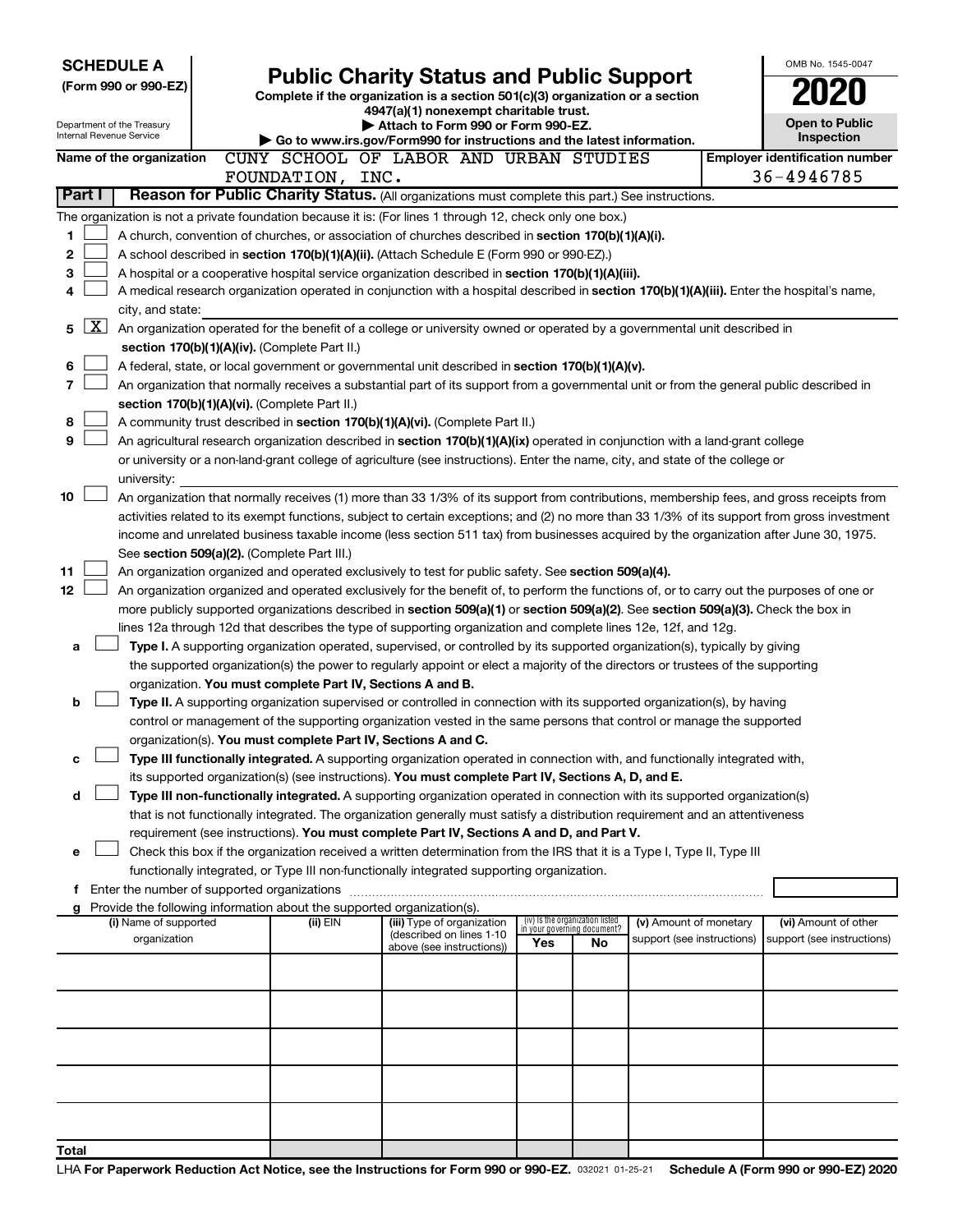### Schedule A (Form 990 or 990-EZ) 2020 Page FOUNDATION, INC. 36-4946785

36-4946785 <sub>Page 2</sub>

(Complete only if you checked the box on line 5, 7, or 8 of Part I or if the organization failed to qualify under Part III. If the organization fails to qualify under the tests listed below, please complete Part III.) **Part II Support Schedule for Organizations Described in Sections 170(b)(1)(A)(iv) and 170(b)(1)(A)(vi)**

| <b>Section A. Public Support</b>                                                                                                                                                                                                    |          |          |            |            |          |                                          |  |  |  |
|-------------------------------------------------------------------------------------------------------------------------------------------------------------------------------------------------------------------------------------|----------|----------|------------|------------|----------|------------------------------------------|--|--|--|
| Calendar year (or fiscal year beginning in)                                                                                                                                                                                         | (a) 2016 | (b) 2017 | $(c)$ 2018 | $(d)$ 2019 | (e) 2020 | (f) Total                                |  |  |  |
| 1 Gifts, grants, contributions, and                                                                                                                                                                                                 |          |          |            |            |          |                                          |  |  |  |
| membership fees received. (Do not                                                                                                                                                                                                   |          |          |            |            |          |                                          |  |  |  |
| include any "unusual grants.")                                                                                                                                                                                                      |          |          |            |            | 887,663. | 887,663.                                 |  |  |  |
| 2 Tax revenues levied for the organ-                                                                                                                                                                                                |          |          |            |            |          |                                          |  |  |  |
| ization's benefit and either paid to                                                                                                                                                                                                |          |          |            |            |          |                                          |  |  |  |
| or expended on its behalf                                                                                                                                                                                                           |          |          |            |            |          |                                          |  |  |  |
| 3 The value of services or facilities                                                                                                                                                                                               |          |          |            |            |          |                                          |  |  |  |
| furnished by a governmental unit to                                                                                                                                                                                                 |          |          |            |            |          |                                          |  |  |  |
| the organization without charge                                                                                                                                                                                                     |          |          |            |            |          |                                          |  |  |  |
| 4 Total. Add lines 1 through 3                                                                                                                                                                                                      |          |          |            |            | 887,663. | 887,663.                                 |  |  |  |
| 5 The portion of total contributions                                                                                                                                                                                                |          |          |            |            |          |                                          |  |  |  |
| by each person (other than a                                                                                                                                                                                                        |          |          |            |            |          |                                          |  |  |  |
| governmental unit or publicly                                                                                                                                                                                                       |          |          |            |            |          |                                          |  |  |  |
| supported organization) included                                                                                                                                                                                                    |          |          |            |            |          |                                          |  |  |  |
| on line 1 that exceeds 2% of the                                                                                                                                                                                                    |          |          |            |            |          |                                          |  |  |  |
| amount shown on line 11,                                                                                                                                                                                                            |          |          |            |            |          |                                          |  |  |  |
| column (f)                                                                                                                                                                                                                          |          |          |            |            |          |                                          |  |  |  |
| 6 Public support. Subtract line 5 from line 4.                                                                                                                                                                                      |          |          |            |            |          | 887,663.                                 |  |  |  |
| <b>Section B. Total Support</b>                                                                                                                                                                                                     |          |          |            |            |          |                                          |  |  |  |
| Calendar year (or fiscal year beginning in)                                                                                                                                                                                         | (a) 2016 | (b) 2017 | $(c)$ 2018 | $(d)$ 2019 | (e) 2020 |                                          |  |  |  |
| 7 Amounts from line 4                                                                                                                                                                                                               |          |          |            |            | 887,663. | $\frac{f(f) \text{Total}}{887,663.}$     |  |  |  |
| 8 Gross income from interest,                                                                                                                                                                                                       |          |          |            |            |          |                                          |  |  |  |
| dividends, payments received on                                                                                                                                                                                                     |          |          |            |            |          |                                          |  |  |  |
| securities loans, rents, royalties,                                                                                                                                                                                                 |          |          |            |            |          |                                          |  |  |  |
| and income from similar sources                                                                                                                                                                                                     |          |          |            |            | 7,039.   | 7,039.                                   |  |  |  |
| <b>9</b> Net income from unrelated business                                                                                                                                                                                         |          |          |            |            |          |                                          |  |  |  |
| activities, whether or not the                                                                                                                                                                                                      |          |          |            |            |          |                                          |  |  |  |
| business is regularly carried on                                                                                                                                                                                                    |          |          |            |            |          |                                          |  |  |  |
| 10 Other income. Do not include gain                                                                                                                                                                                                |          |          |            |            |          |                                          |  |  |  |
| or loss from the sale of capital                                                                                                                                                                                                    |          |          |            |            |          |                                          |  |  |  |
| assets (Explain in Part VI.)                                                                                                                                                                                                        |          |          |            |            |          |                                          |  |  |  |
| 11 Total support. Add lines 7 through 10                                                                                                                                                                                            |          |          |            |            |          | 894,702.                                 |  |  |  |
|                                                                                                                                                                                                                                     |          |          |            |            | 12       |                                          |  |  |  |
| 13 First 5 years. If the Form 990 is for the organization's first, second, third, fourth, or fifth tax year as a section 501(c)(3)                                                                                                  |          |          |            |            |          |                                          |  |  |  |
| organization, check this box and stop here <b>construction and construction</b> construction of the state of the state of the state of the state of the state of the state of the state of the state of the state of the state of t |          |          |            |            |          | $\blacktriangleright$ $\boxed{\text{X}}$ |  |  |  |
| <b>Section C. Computation of Public Support Percentage</b>                                                                                                                                                                          |          |          |            |            |          |                                          |  |  |  |
|                                                                                                                                                                                                                                     |          |          |            |            | 14       | %                                        |  |  |  |
|                                                                                                                                                                                                                                     |          |          |            |            | 15       | %                                        |  |  |  |
| 16a 33 1/3% support test - 2020. If the organization did not check the box on line 13, and line 14 is 33 1/3% or more, check this box and                                                                                           |          |          |            |            |          |                                          |  |  |  |
| stop here. The organization qualifies as a publicly supported organization manufactured content and the organization of the state of the state of the state of the state of the state of the state of the state of the state o      |          |          |            |            |          |                                          |  |  |  |
| b 33 1/3% support test - 2019. If the organization did not check a box on line 13 or 16a, and line 15 is 33 1/3% or more, check this box                                                                                            |          |          |            |            |          |                                          |  |  |  |
|                                                                                                                                                                                                                                     |          |          |            |            |          |                                          |  |  |  |
| 17a 10% -facts-and-circumstances test - 2020. If the organization did not check a box on line 13, 16a, or 16b, and line 14 is 10% or more,                                                                                          |          |          |            |            |          |                                          |  |  |  |
| and if the organization meets the facts-and-circumstances test, check this box and stop here. Explain in Part VI how the organization                                                                                               |          |          |            |            |          |                                          |  |  |  |
| meets the facts-and-circumstances test. The organization qualifies as a publicly supported organization                                                                                                                             |          |          |            |            |          |                                          |  |  |  |
| <b>b 10%</b> -facts-and-circumstances test - 2019. If the organization did not check a box on line 13, 16a, 16b, or 17a, and line 15 is 10% or                                                                                      |          |          |            |            |          |                                          |  |  |  |
| more, and if the organization meets the facts-and-circumstances test, check this box and stop here. Explain in Part VI how the                                                                                                      |          |          |            |            |          |                                          |  |  |  |
| organization meets the facts-and-circumstances test. The organization qualifies as a publicly supported organization                                                                                                                |          |          |            |            |          |                                          |  |  |  |
| 18 Private foundation. If the organization did not check a box on line 13, 16a, 16b, 17a, or 17b, check this box and see instructions                                                                                               |          |          |            |            |          |                                          |  |  |  |

**Schedule A (Form 990 or 990-EZ) 2020**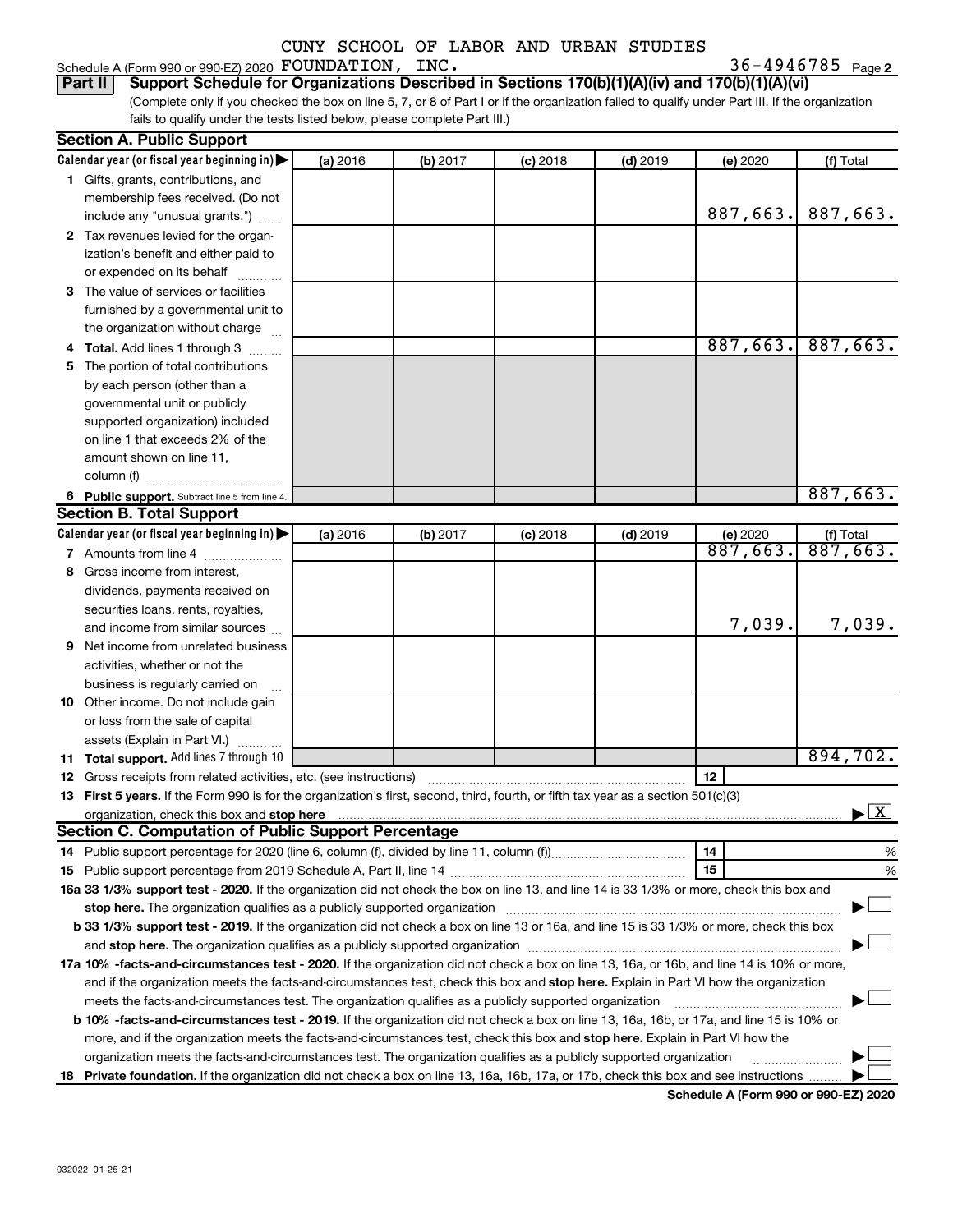36-4946785 Page 3

#### **Part III Support Schedule for Organizations Described in Section 509(a)(2)**

(Complete only if you checked the box on line 10 of Part I or if the organization failed to qualify under Part II. If the organization fails to qualify under the tests listed below, please complete Part II.)

| <b>Section A. Public Support</b>                                                                                                                 |          |          |            |            |          |           |
|--------------------------------------------------------------------------------------------------------------------------------------------------|----------|----------|------------|------------|----------|-----------|
| Calendar year (or fiscal year beginning in)                                                                                                      | (a) 2016 | (b) 2017 | $(c)$ 2018 | $(d)$ 2019 | (e) 2020 | (f) Total |
| 1 Gifts, grants, contributions, and                                                                                                              |          |          |            |            |          |           |
| membership fees received. (Do not                                                                                                                |          |          |            |            |          |           |
| include any "unusual grants.")                                                                                                                   |          |          |            |            |          |           |
| 2 Gross receipts from admissions,                                                                                                                |          |          |            |            |          |           |
| merchandise sold or services per-                                                                                                                |          |          |            |            |          |           |
| formed, or facilities furnished in                                                                                                               |          |          |            |            |          |           |
| any activity that is related to the<br>organization's tax-exempt purpose                                                                         |          |          |            |            |          |           |
| <b>3</b> Gross receipts from activities that                                                                                                     |          |          |            |            |          |           |
| are not an unrelated trade or bus-                                                                                                               |          |          |            |            |          |           |
|                                                                                                                                                  |          |          |            |            |          |           |
| iness under section 513                                                                                                                          |          |          |            |            |          |           |
| 4 Tax revenues levied for the organ-                                                                                                             |          |          |            |            |          |           |
| ization's benefit and either paid to                                                                                                             |          |          |            |            |          |           |
| or expended on its behalf                                                                                                                        |          |          |            |            |          |           |
| 5 The value of services or facilities                                                                                                            |          |          |            |            |          |           |
| furnished by a governmental unit to                                                                                                              |          |          |            |            |          |           |
| the organization without charge                                                                                                                  |          |          |            |            |          |           |
| <b>6 Total.</b> Add lines 1 through 5                                                                                                            |          |          |            |            |          |           |
| 7a Amounts included on lines 1, 2, and                                                                                                           |          |          |            |            |          |           |
| 3 received from disqualified persons                                                                                                             |          |          |            |            |          |           |
| <b>b</b> Amounts included on lines 2 and 3 received                                                                                              |          |          |            |            |          |           |
| from other than disqualified persons that<br>exceed the greater of \$5,000 or 1% of the                                                          |          |          |            |            |          |           |
| amount on line 13 for the year                                                                                                                   |          |          |            |            |          |           |
| c Add lines 7a and 7b                                                                                                                            |          |          |            |            |          |           |
| 8 Public support. (Subtract line 7c from line 6.)                                                                                                |          |          |            |            |          |           |
| <b>Section B. Total Support</b>                                                                                                                  |          |          |            |            |          |           |
| Calendar year (or fiscal year beginning in)                                                                                                      | (a) 2016 | (b) 2017 | $(c)$ 2018 | $(d)$ 2019 | (e) 2020 | (f) Total |
| <b>9</b> Amounts from line 6                                                                                                                     |          |          |            |            |          |           |
| <b>10a</b> Gross income from interest,                                                                                                           |          |          |            |            |          |           |
| dividends, payments received on                                                                                                                  |          |          |            |            |          |           |
| securities loans, rents, royalties,<br>and income from similar sources                                                                           |          |          |            |            |          |           |
| <b>b</b> Unrelated business taxable income                                                                                                       |          |          |            |            |          |           |
| (less section 511 taxes) from businesses                                                                                                         |          |          |            |            |          |           |
| acquired after June 30, 1975                                                                                                                     |          |          |            |            |          |           |
|                                                                                                                                                  |          |          |            |            |          |           |
| c Add lines 10a and 10b<br><b>11</b> Net income from unrelated business                                                                          |          |          |            |            |          |           |
| activities not included in line 10b.                                                                                                             |          |          |            |            |          |           |
| whether or not the business is                                                                                                                   |          |          |            |            |          |           |
| regularly carried on                                                                                                                             |          |          |            |            |          |           |
| 12 Other income. Do not include gain<br>or loss from the sale of capital                                                                         |          |          |            |            |          |           |
| assets (Explain in Part VI.)                                                                                                                     |          |          |            |            |          |           |
| <b>13</b> Total support. (Add lines 9, 10c, 11, and 12.)                                                                                         |          |          |            |            |          |           |
| 14 First 5 years. If the Form 990 is for the organization's first, second, third, fourth, or fifth tax year as a section 501(c)(3) organization, |          |          |            |            |          |           |
| check this box and stop here                                                                                                                     |          |          |            |            |          |           |
| <b>Section C. Computation of Public Support Percentage</b>                                                                                       |          |          |            |            |          |           |
| 15 Public support percentage for 2020 (line 8, column (f), divided by line 13, column (f) <i></i>                                                |          |          |            |            | 15       | ℅         |
| 16 Public support percentage from 2019 Schedule A, Part III, line 15                                                                             |          |          |            |            | 16       | %         |
| Section D. Computation of Investment Income Percentage                                                                                           |          |          |            |            |          |           |
|                                                                                                                                                  |          |          |            |            | 17       | %         |
| 18<br>18 Investment income percentage from 2019 Schedule A, Part III, line 17<br>%                                                               |          |          |            |            |          |           |
| 19a 33 1/3% support tests - 2020. If the organization did not check the box on line 14, and line 15 is more than 33 1/3%, and line 17 is not     |          |          |            |            |          |           |
| more than 33 1/3%, check this box and stop here. The organization qualifies as a publicly supported organization                                 |          |          |            |            |          |           |
| b 33 1/3% support tests - 2019. If the organization did not check a box on line 14 or line 19a, and line 16 is more than 33 1/3%, and            |          |          |            |            |          |           |
| line 18 is not more than 33 1/3%, check this box and stop here. The organization qualifies as a publicly supported organization                  |          |          |            |            |          |           |
|                                                                                                                                                  |          |          |            |            |          |           |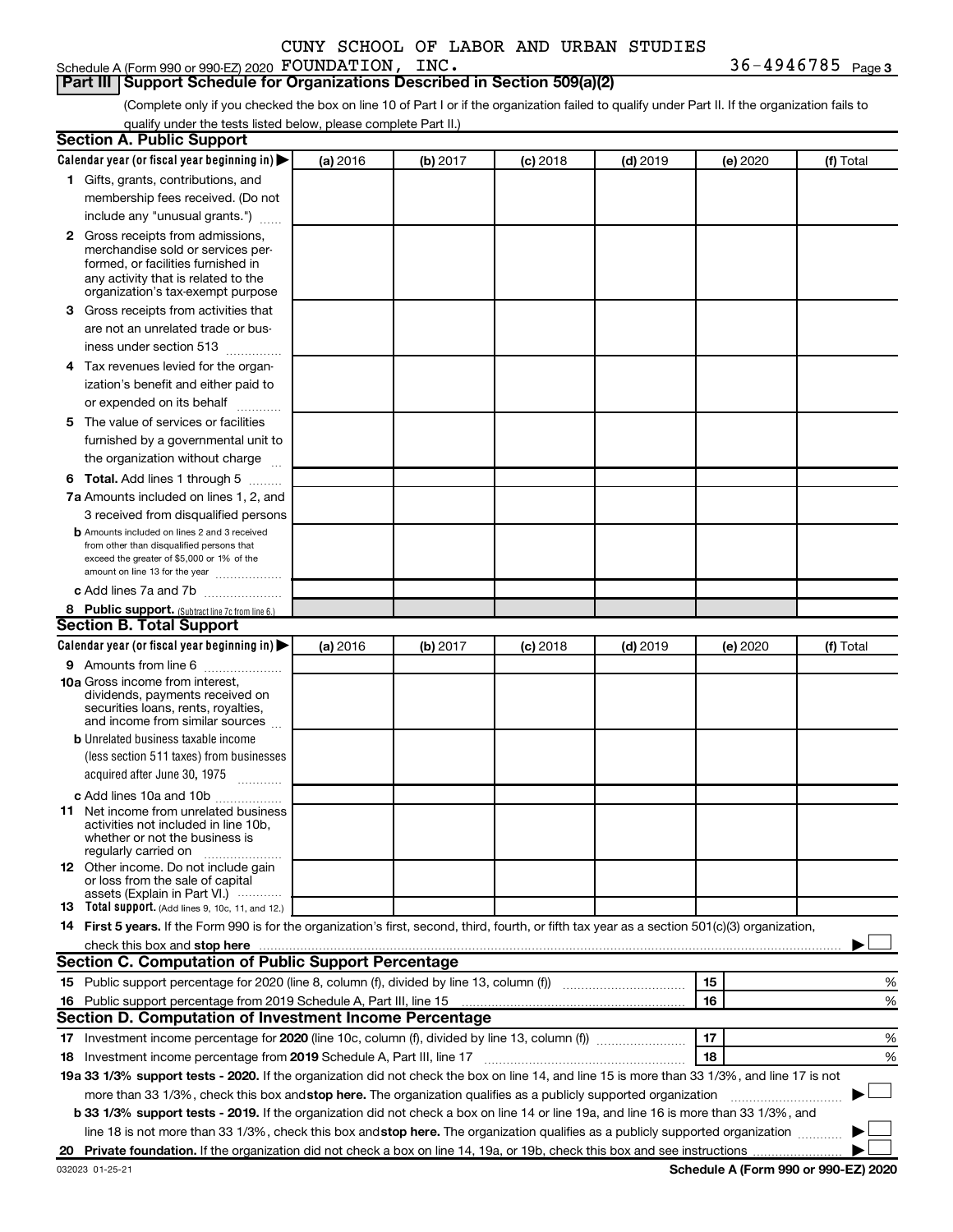### **Part IV Supporting Organizations**

(Complete only if you checked a box in line 12 on Part I. If you checked box 12a, Part I, complete Sections A and B. If you checked box 12b, Part I, complete Sections A and C. If you checked box 12c, Part I, complete Sections A, D, and E. If you checked box 12d, Part I, complete Sections A and D, and complete Part V.)

### **Section A. All Supporting Organizations**

- **1** Are all of the organization's supported organizations listed by name in the organization's governing documents? If "No," describe in Part VI how the supported organizations are designated. If designated by *class or purpose, describe the designation. If historic and continuing relationship, explain.*
- **2** Did the organization have any supported organization that does not have an IRS determination of status under section 509(a)(1) or (2)? If "Yes," explain in Part **VI** how the organization determined that the supported *organization was described in section 509(a)(1) or (2).*
- **3a** Did the organization have a supported organization described in section 501(c)(4), (5), or (6)? If "Yes," answer *lines 3b and 3c below.*
- **b** Did the organization confirm that each supported organization qualified under section 501(c)(4), (5), or (6) and satisfied the public support tests under section 509(a)(2)? If "Yes," describe in Part VI when and how the *organization made the determination.*
- **c** Did the organization ensure that all support to such organizations was used exclusively for section 170(c)(2)(B) purposes? If "Yes," explain in Part VI what controls the organization put in place to ensure such use.
- **4 a** *If* Was any supported organization not organized in the United States ("foreign supported organization")? *"Yes," and if you checked box 12a or 12b in Part I, answer lines 4b and 4c below.*
- **b** Did the organization have ultimate control and discretion in deciding whether to make grants to the foreign supported organization? If "Yes," describe in Part VI how the organization had such control and discretion *despite being controlled or supervised by or in connection with its supported organizations.*
- **c** Did the organization support any foreign supported organization that does not have an IRS determination under sections 501(c)(3) and 509(a)(1) or (2)? If "Yes," explain in Part VI what controls the organization used *to ensure that all support to the foreign supported organization was used exclusively for section 170(c)(2)(B) purposes.*
- **5a** Did the organization add, substitute, or remove any supported organizations during the tax year? If "Yes," answer lines 5b and 5c below (if applicable). Also, provide detail in **Part VI,** including (i) the names and EIN *numbers of the supported organizations added, substituted, or removed; (ii) the reasons for each such action; (iii) the authority under the organization's organizing document authorizing such action; and (iv) how the action was accomplished (such as by amendment to the organizing document).*
- **b Type I or Type II only.** Was any added or substituted supported organization part of a class already designated in the organization's organizing document?
- **c Substitutions only.**  Was the substitution the result of an event beyond the organization's control?
- **6** Did the organization provide support (whether in the form of grants or the provision of services or facilities) to **Part VI.** support or benefit one or more of the filing organization's supported organizations? If "Yes," provide detail in anyone other than (i) its supported organizations, (ii) individuals that are part of the charitable class benefited by one or more of its supported organizations, or (iii) other supporting organizations that also
- **7** Did the organization provide a grant, loan, compensation, or other similar payment to a substantial contributor regard to a substantial contributor? If "Yes," complete Part I of Schedule L (Form 990 or 990-EZ). (as defined in section 4958(c)(3)(C)), a family member of a substantial contributor, or a 35% controlled entity with
- **8** Did the organization make a loan to a disqualified person (as defined in section 4958) not described in line 7? *If "Yes," complete Part I of Schedule L (Form 990 or 990-EZ).*
- **9 a** Was the organization controlled directly or indirectly at any time during the tax year by one or more in section 509(a)(1) or (2))? If "Yes," provide detail in **Part VI.** disqualified persons, as defined in section 4946 (other than foundation managers and organizations described
- **b** Did one or more disqualified persons (as defined in line 9a) hold a controlling interest in any entity in which the supporting organization had an interest? If "Yes," provide detail in Part VI.
- **c** Did a disqualified person (as defined in line 9a) have an ownership interest in, or derive any personal benefit from, assets in which the supporting organization also had an interest? If "Yes," provide detail in Part VI.
- **10 a** Was the organization subject to the excess business holdings rules of section 4943 because of section supporting organizations)? If "Yes," answer line 10b below. 4943(f) (regarding certain Type II supporting organizations, and all Type III non-functionally integrated
- **b** Did the organization have any excess business holdings in the tax year? (Use Schedule C, Form 4720, to *determine whether the organization had excess business holdings.)*

**Yes No 1 2 3a 3b 3c 4a 4b 4c 5a 5b 5c 6 7 8 9a 9b 9c 10a 10b**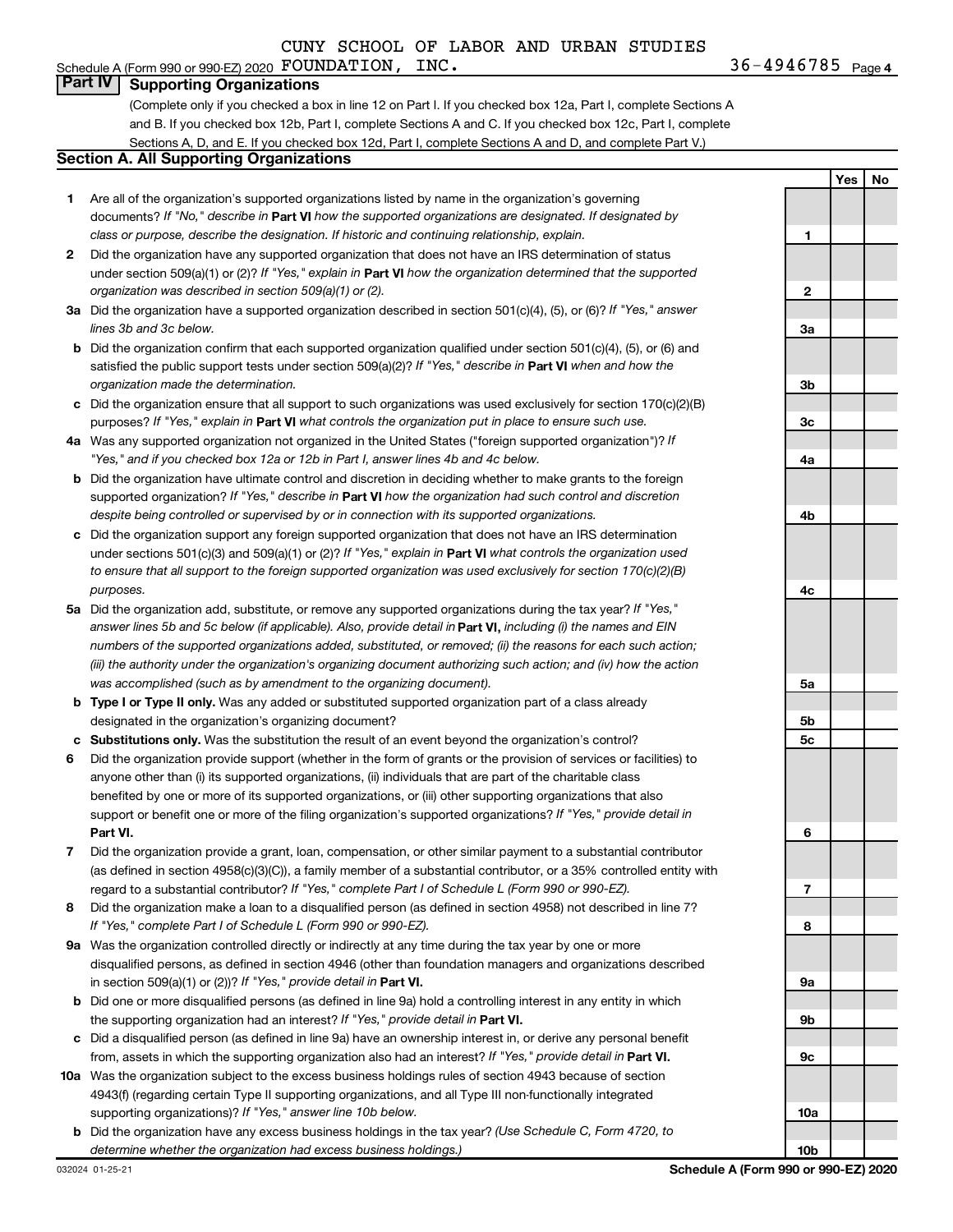Schedule A (Form 990 or 990-EZ) 2020 Page FOUNDATION, INC. 36-4946785

36-4946785 Page 5

|    | <b>Supporting Organizations (continued)</b><br>Part IV                                                                                                                                                                                                    |     |     |     |
|----|-----------------------------------------------------------------------------------------------------------------------------------------------------------------------------------------------------------------------------------------------------------|-----|-----|-----|
|    |                                                                                                                                                                                                                                                           |     | Yes | No  |
| 11 | Has the organization accepted a gift or contribution from any of the following persons?                                                                                                                                                                   |     |     |     |
|    | a A person who directly or indirectly controls, either alone or together with persons described in lines 11b and                                                                                                                                          |     |     |     |
|    | 11c below, the governing body of a supported organization?                                                                                                                                                                                                | 11a |     |     |
|    | <b>b</b> A family member of a person described in line 11a above?                                                                                                                                                                                         | 11b |     |     |
|    | c A 35% controlled entity of a person described in line 11a or 11b above?If "Yes" to line 11a, 11b, or 11c, provide                                                                                                                                       |     |     |     |
|    | detail in Part VI.                                                                                                                                                                                                                                        | 11c |     |     |
|    | <b>Section B. Type I Supporting Organizations</b>                                                                                                                                                                                                         |     |     |     |
|    |                                                                                                                                                                                                                                                           |     | Yes | No. |
| 1  | Did the governing body, members of the governing body, officers acting in their official capacity, or membership of one or                                                                                                                                |     |     |     |
|    | more supported organizations have the power to regularly appoint or elect at least a majority of the organization's officers,                                                                                                                             |     |     |     |
|    | directors, or trustees at all times during the tax year? If "No," describe in Part VI how the supported organization(s)<br>effectively operated, supervised, or controlled the organization's activities. If the organization had more than one supported |     |     |     |
|    | organization, describe how the powers to appoint and/or remove officers, directors, or trustees were allocated among the                                                                                                                                  |     |     |     |
|    | supported organizations and what conditions or restrictions, if any, applied to such powers during the tax year.                                                                                                                                          | 1   |     |     |
| 2  | Did the organization operate for the benefit of any supported organization other than the supported                                                                                                                                                       |     |     |     |
|    | organization(s) that operated, supervised, or controlled the supporting organization? If "Yes," explain in                                                                                                                                                |     |     |     |
|    | Part VI how providing such benefit carried out the purposes of the supported organization(s) that operated,                                                                                                                                               |     |     |     |
|    | supervised, or controlled the supporting organization.                                                                                                                                                                                                    | 2   |     |     |
|    | <b>Section C. Type II Supporting Organizations</b>                                                                                                                                                                                                        |     |     |     |
|    |                                                                                                                                                                                                                                                           |     | Yes | No. |
| 1  | Were a majority of the organization's directors or trustees during the tax year also a majority of the directors                                                                                                                                          |     |     |     |
|    | or trustees of each of the organization's supported organization(s)? If "No," describe in Part VI how control                                                                                                                                             |     |     |     |
|    | or management of the supporting organization was vested in the same persons that controlled or managed                                                                                                                                                    |     |     |     |
|    | the supported organization(s).                                                                                                                                                                                                                            | 1   |     |     |
|    | Section D. All Type III Supporting Organizations                                                                                                                                                                                                          |     |     |     |
|    |                                                                                                                                                                                                                                                           |     | Yes | No  |
| 1  | Did the organization provide to each of its supported organizations, by the last day of the fifth month of the                                                                                                                                            |     |     |     |
|    | organization's tax year, (i) a written notice describing the type and amount of support provided during the prior tax                                                                                                                                     |     |     |     |
|    | year, (ii) a copy of the Form 990 that was most recently filed as of the date of notification, and (iii) copies of the                                                                                                                                    |     |     |     |
|    | organization's governing documents in effect on the date of notification, to the extent not previously provided?                                                                                                                                          | 1   |     |     |
| 2  | Were any of the organization's officers, directors, or trustees either (i) appointed or elected by the supported                                                                                                                                          |     |     |     |
|    | organization(s) or (ii) serving on the governing body of a supported organization? If "No," explain in Part VI how                                                                                                                                        |     |     |     |
|    | the organization maintained a close and continuous working relationship with the supported organization(s).                                                                                                                                               | 2   |     |     |
| З  | By reason of the relationship described in line 2, above, did the organization's supported organizations have a                                                                                                                                           |     |     |     |
|    | significant voice in the organization's investment policies and in directing the use of the organization's                                                                                                                                                |     |     |     |
|    | income or assets at all times during the tax year? If "Yes," describe in Part VI the role the organization's                                                                                                                                              |     |     |     |
|    | supported organizations played in this regard.                                                                                                                                                                                                            | 3   |     |     |
|    | Section E. Type III Functionally Integrated Supporting Organizations                                                                                                                                                                                      |     |     |     |
| 1  | Check the box next to the method that the organization used to satisfy the Integral Part Test during the yealsee instructions).                                                                                                                           |     |     |     |
| a  | The organization satisfied the Activities Test. Complete line 2 below.                                                                                                                                                                                    |     |     |     |
| b  | The organization is the parent of each of its supported organizations. Complete line 3 below.                                                                                                                                                             |     |     |     |
| c  | The organization supported a governmental entity. Describe in Part VI how you supported a governmental entity (see instructions).                                                                                                                         |     |     |     |
| 2  | Activities Test. Answer lines 2a and 2b below.                                                                                                                                                                                                            |     | Yes | No  |
| а  | Did substantially all of the organization's activities during the tax year directly further the exempt purposes of                                                                                                                                        |     |     |     |
|    | the supported organization(s) to which the organization was responsive? If "Yes," then in Part VI identify                                                                                                                                                |     |     |     |
|    | those supported organizations and explain how these activities directly furthered their exempt purposes,                                                                                                                                                  |     |     |     |
|    | how the organization was responsive to those supported organizations, and how the organization determined                                                                                                                                                 |     |     |     |
|    | that these activities constituted substantially all of its activities.                                                                                                                                                                                    | 2a  |     |     |
|    | <b>b</b> Did the activities described in line 2a, above, constitute activities that, but for the organization's involvement,                                                                                                                              |     |     |     |
|    | one or more of the organization's supported organization(s) would have been engaged in? If "Yes," explain in                                                                                                                                              |     |     |     |
|    | <b>Part VI</b> the reasons for the organization's position that its supported organization(s) would have engaged in                                                                                                                                       |     |     |     |
|    | these activities but for the organization's involvement.                                                                                                                                                                                                  | 2b  |     |     |
| з  | Parent of Supported Organizations. Answer lines 3a and 3b below.                                                                                                                                                                                          |     |     |     |
| а  | Did the organization have the power to regularly appoint or elect a majority of the officers, directors, or                                                                                                                                               |     |     |     |
|    | trustees of each of the supported organizations? If "Yes" or "No" provide details in Part VI.                                                                                                                                                             | За  |     |     |
| b  | Did the organization exercise a substantial degree of direction over the policies, programs, and activities of each                                                                                                                                       |     |     |     |
|    | of its supported organizations? If "Yes," describe in Part VI the role played by the organization in this regard.                                                                                                                                         | Зb  |     |     |

**Schedule A (Form 990 or 990-EZ) 2020**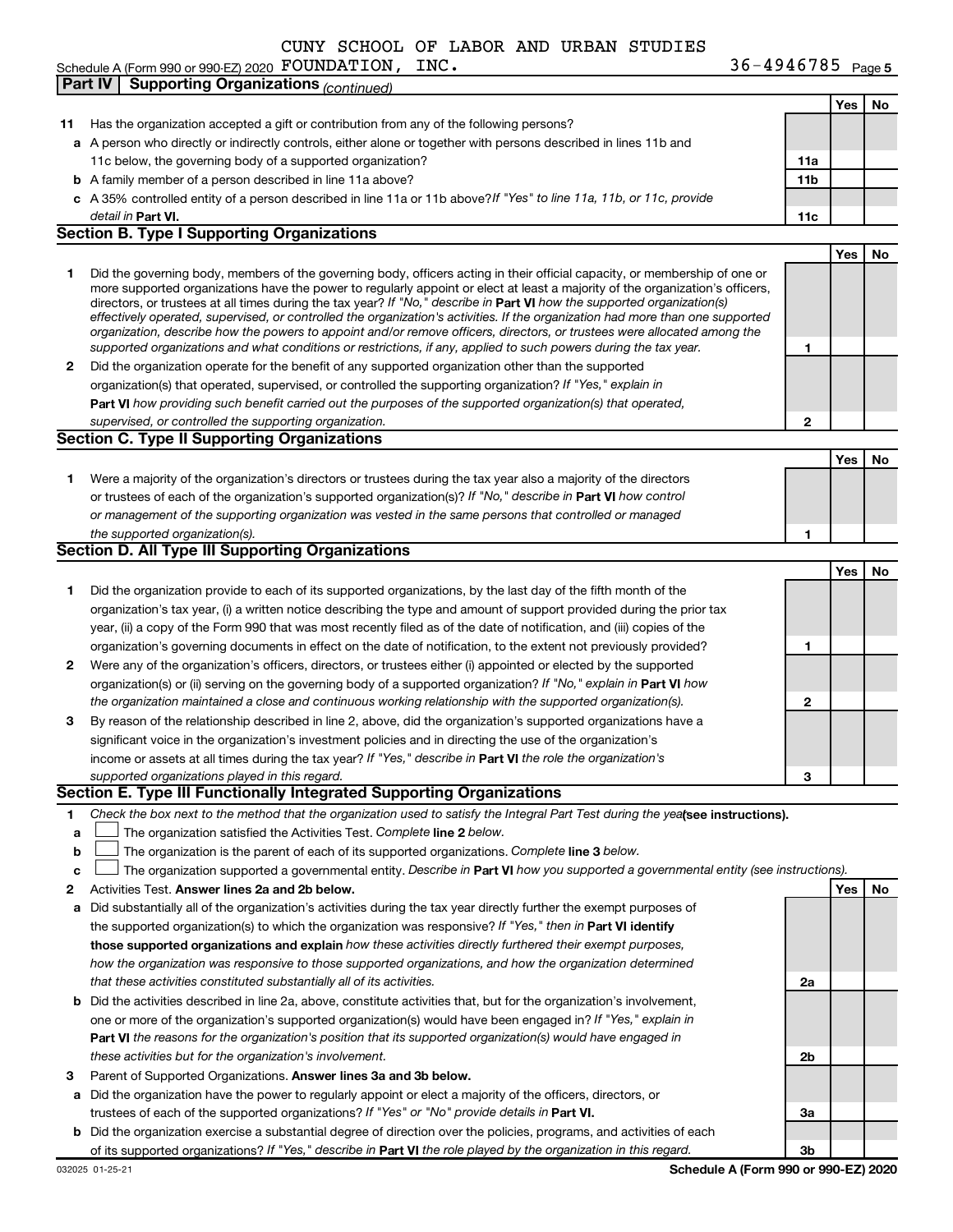#### **1 Part VI** Check here if the organization satisfied the Integral Part Test as a qualifying trust on Nov. 20, 1970 (*explain in* Part **VI**). See instructions. **Section A - Adjusted Net Income 1 2 3 4 5 6 7 8 1 2 3 4 5 6 7 Adjusted Net Income** (subtract lines 5, 6, and 7 from line 4) **8 8 Section B - Minimum Asset Amount 1 2 3 4 5 6 7 8 a** Average monthly value of securities **b** Average monthly cash balances **c** Fair market value of other non-exempt-use assets **d Total**  (add lines 1a, 1b, and 1c) **e Discount** claimed for blockage or other factors **1a 1b 1c 1d 2 3 4 5 6 7 8** (explain in detail in Part VI): **Minimum Asset Amount**  (add line 7 to line 6) **Section C - Distributable Amount 1 2 3 4 5 6 1 2 3 4 5 6** Distributable Amount. Subtract line 5 from line 4, unless subject to All other Type III non-functionally integrated supporting organizations must complete Sections A through E. (B) Current Year<br>(optional) (A) Prior Year Net short-term capital gain Recoveries of prior-year distributions Other gross income (see instructions) Add lines 1 through 3. Depreciation and depletion Portion of operating expenses paid or incurred for production or collection of gross income or for management, conservation, or maintenance of property held for production of income (see instructions) Other expenses (see instructions) (B) Current Year  $(A)$  Prior Year  $\left\{\n\begin{array}{ccc}\n\end{array}\n\right\}$  (optional) Aggregate fair market value of all non-exempt-use assets (see instructions for short tax year or assets held for part of year): Acquisition indebtedness applicable to non-exempt-use assets Subtract line 2 from line 1d. Cash deemed held for exempt use. Enter 0.015 of line 3 (for greater amount, see instructions). Net value of non-exempt-use assets (subtract line 4 from line 3) Multiply line 5 by 0.035. Recoveries of prior-year distributions Current Year Adjusted net income for prior year (from Section A, line 8, column A) Enter 0.85 of line 1. Minimum asset amount for prior year (from Section B, line 8, column A) Enter greater of line 2 or line 3. Income tax imposed in prior year emergency temporary reduction (see instructions). **Part V** Type III Non-Functionally Integrated 509(a)(3) Supporting Organizations  $\Box$

**7** Check here if the current year is the organization's first as a non-functionally integrated Type III supporting organization (see † instructions).

**Schedule A (Form 990 or 990-EZ) 2020**

### Schedule A (Form 990 or 990-EZ) 2020 Page FOUNDATION, INC. 36-4946785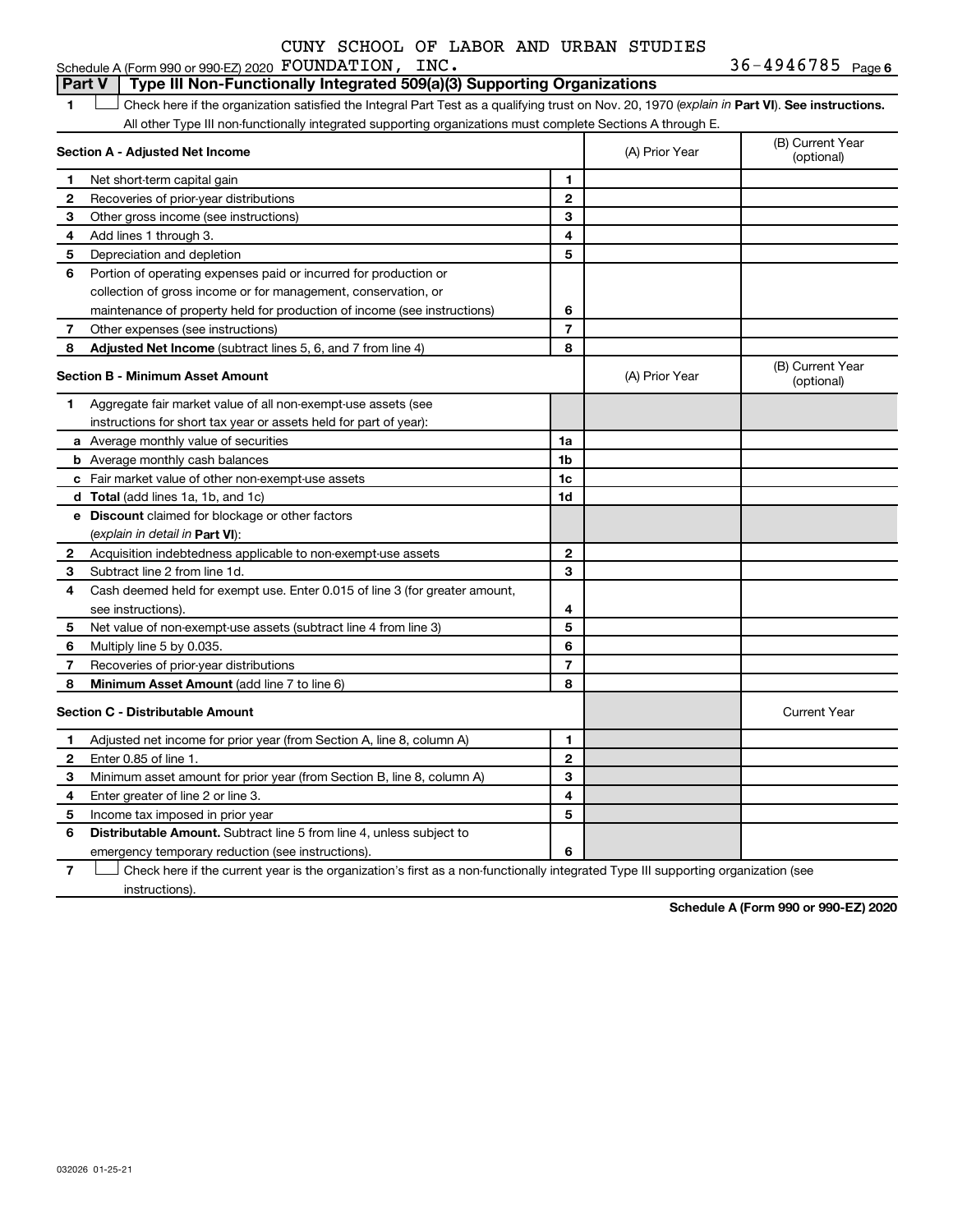|    | Schedule A (Form 990 or 990-EZ) 2020 FOUNDATION, INC.<br>$36 - 4946785$ Page 7<br>Type III Non-Functionally Integrated 509(a)(3) Supporting Organizations (continued)<br><b>Part V</b> |                                    |                                               |              |                                                         |  |  |  |  |  |  |
|----|----------------------------------------------------------------------------------------------------------------------------------------------------------------------------------------|------------------------------------|-----------------------------------------------|--------------|---------------------------------------------------------|--|--|--|--|--|--|
|    |                                                                                                                                                                                        |                                    |                                               |              |                                                         |  |  |  |  |  |  |
|    | <b>Section D - Distributions</b>                                                                                                                                                       |                                    |                                               |              | <b>Current Year</b>                                     |  |  |  |  |  |  |
| 1  | Amounts paid to supported organizations to accomplish exempt purposes                                                                                                                  |                                    |                                               | 1            |                                                         |  |  |  |  |  |  |
| 2  | Amounts paid to perform activity that directly furthers exempt purposes of supported                                                                                                   |                                    |                                               |              |                                                         |  |  |  |  |  |  |
|    | organizations, in excess of income from activity                                                                                                                                       |                                    |                                               | $\mathbf{2}$ |                                                         |  |  |  |  |  |  |
| 3  | Administrative expenses paid to accomplish exempt purposes of supported organizations                                                                                                  |                                    |                                               | 3            |                                                         |  |  |  |  |  |  |
| 4  | Amounts paid to acquire exempt-use assets                                                                                                                                              |                                    |                                               | 4            |                                                         |  |  |  |  |  |  |
| 5  | Qualified set-aside amounts (prior IRS approval required - provide details in Part VI)                                                                                                 |                                    |                                               | 5            |                                                         |  |  |  |  |  |  |
| 6  | Other distributions (describe in Part VI). See instructions.                                                                                                                           |                                    |                                               | 6            |                                                         |  |  |  |  |  |  |
| 7  | Total annual distributions. Add lines 1 through 6.                                                                                                                                     |                                    |                                               | 7            |                                                         |  |  |  |  |  |  |
| 8  | Distributions to attentive supported organizations to which the organization is responsive                                                                                             |                                    |                                               |              |                                                         |  |  |  |  |  |  |
|    | (provide details in Part VI). See instructions.                                                                                                                                        |                                    |                                               | 8            |                                                         |  |  |  |  |  |  |
| 9  | Distributable amount for 2020 from Section C, line 6                                                                                                                                   |                                    |                                               | 9            |                                                         |  |  |  |  |  |  |
| 10 | Line 8 amount divided by line 9 amount                                                                                                                                                 |                                    |                                               | 10           |                                                         |  |  |  |  |  |  |
|    | <b>Section E - Distribution Allocations (see instructions)</b>                                                                                                                         | (i)<br><b>Excess Distributions</b> | (ii)<br><b>Underdistributions</b><br>Pre-2020 |              | (iii)<br><b>Distributable</b><br><b>Amount for 2020</b> |  |  |  |  |  |  |
| 1. | Distributable amount for 2020 from Section C, line 6                                                                                                                                   |                                    |                                               |              |                                                         |  |  |  |  |  |  |
| 2  | Underdistributions, if any, for years prior to 2020 (reason-                                                                                                                           |                                    |                                               |              |                                                         |  |  |  |  |  |  |
|    | able cause required - explain in Part VI). See instructions.                                                                                                                           |                                    |                                               |              |                                                         |  |  |  |  |  |  |
| 3  | Excess distributions carryover, if any, to 2020                                                                                                                                        |                                    |                                               |              |                                                         |  |  |  |  |  |  |
|    | a From 2015                                                                                                                                                                            |                                    |                                               |              |                                                         |  |  |  |  |  |  |
|    | $b$ From 2016                                                                                                                                                                          |                                    |                                               |              |                                                         |  |  |  |  |  |  |
|    | c From 2017                                                                                                                                                                            |                                    |                                               |              |                                                         |  |  |  |  |  |  |
|    | d From 2018                                                                                                                                                                            |                                    |                                               |              |                                                         |  |  |  |  |  |  |
|    | e From 2019                                                                                                                                                                            |                                    |                                               |              |                                                         |  |  |  |  |  |  |
|    | f Total of lines 3a through 3e                                                                                                                                                         |                                    |                                               |              |                                                         |  |  |  |  |  |  |
|    | g Applied to underdistributions of prior years                                                                                                                                         |                                    |                                               |              |                                                         |  |  |  |  |  |  |
|    | h Applied to 2020 distributable amount                                                                                                                                                 |                                    |                                               |              |                                                         |  |  |  |  |  |  |
| Ť. | Carryover from 2015 not applied (see instructions)                                                                                                                                     |                                    |                                               |              |                                                         |  |  |  |  |  |  |
|    | Remainder. Subtract lines 3g, 3h, and 3i from line 3f.                                                                                                                                 |                                    |                                               |              |                                                         |  |  |  |  |  |  |
| 4  | Distributions for 2020 from Section D,                                                                                                                                                 |                                    |                                               |              |                                                         |  |  |  |  |  |  |
|    | line $7:$                                                                                                                                                                              |                                    |                                               |              |                                                         |  |  |  |  |  |  |
|    | a Applied to underdistributions of prior years                                                                                                                                         |                                    |                                               |              |                                                         |  |  |  |  |  |  |
|    | <b>b</b> Applied to 2020 distributable amount                                                                                                                                          |                                    |                                               |              |                                                         |  |  |  |  |  |  |
|    | c Remainder. Subtract lines 4a and 4b from line 4.                                                                                                                                     |                                    |                                               |              |                                                         |  |  |  |  |  |  |
|    | 5 Remaining underdistributions for years prior to 2020, if                                                                                                                             |                                    |                                               |              |                                                         |  |  |  |  |  |  |
|    | any. Subtract lines 3g and 4a from line 2. For result greater                                                                                                                          |                                    |                                               |              |                                                         |  |  |  |  |  |  |
|    | than zero, explain in Part VI. See instructions.                                                                                                                                       |                                    |                                               |              |                                                         |  |  |  |  |  |  |
| 6  | Remaining underdistributions for 2020. Subtract lines 3h                                                                                                                               |                                    |                                               |              |                                                         |  |  |  |  |  |  |
|    | and 4b from line 1. For result greater than zero, explain in                                                                                                                           |                                    |                                               |              |                                                         |  |  |  |  |  |  |
|    | <b>Part VI.</b> See instructions.                                                                                                                                                      |                                    |                                               |              |                                                         |  |  |  |  |  |  |
| 7  | Excess distributions carryover to 2021. Add lines 3j                                                                                                                                   |                                    |                                               |              |                                                         |  |  |  |  |  |  |
|    | and 4c.                                                                                                                                                                                |                                    |                                               |              |                                                         |  |  |  |  |  |  |
| 8  | Breakdown of line 7:                                                                                                                                                                   |                                    |                                               |              |                                                         |  |  |  |  |  |  |
|    | a Excess from 2016                                                                                                                                                                     |                                    |                                               |              |                                                         |  |  |  |  |  |  |
|    | <b>b</b> Excess from 2017                                                                                                                                                              |                                    |                                               |              |                                                         |  |  |  |  |  |  |
|    | c Excess from 2018                                                                                                                                                                     |                                    |                                               |              |                                                         |  |  |  |  |  |  |
|    | d Excess from 2019                                                                                                                                                                     |                                    |                                               |              |                                                         |  |  |  |  |  |  |
|    | e Excess from 2020                                                                                                                                                                     |                                    |                                               |              |                                                         |  |  |  |  |  |  |
|    |                                                                                                                                                                                        |                                    |                                               |              |                                                         |  |  |  |  |  |  |

**Schedule A (Form 990 or 990-EZ) 2020**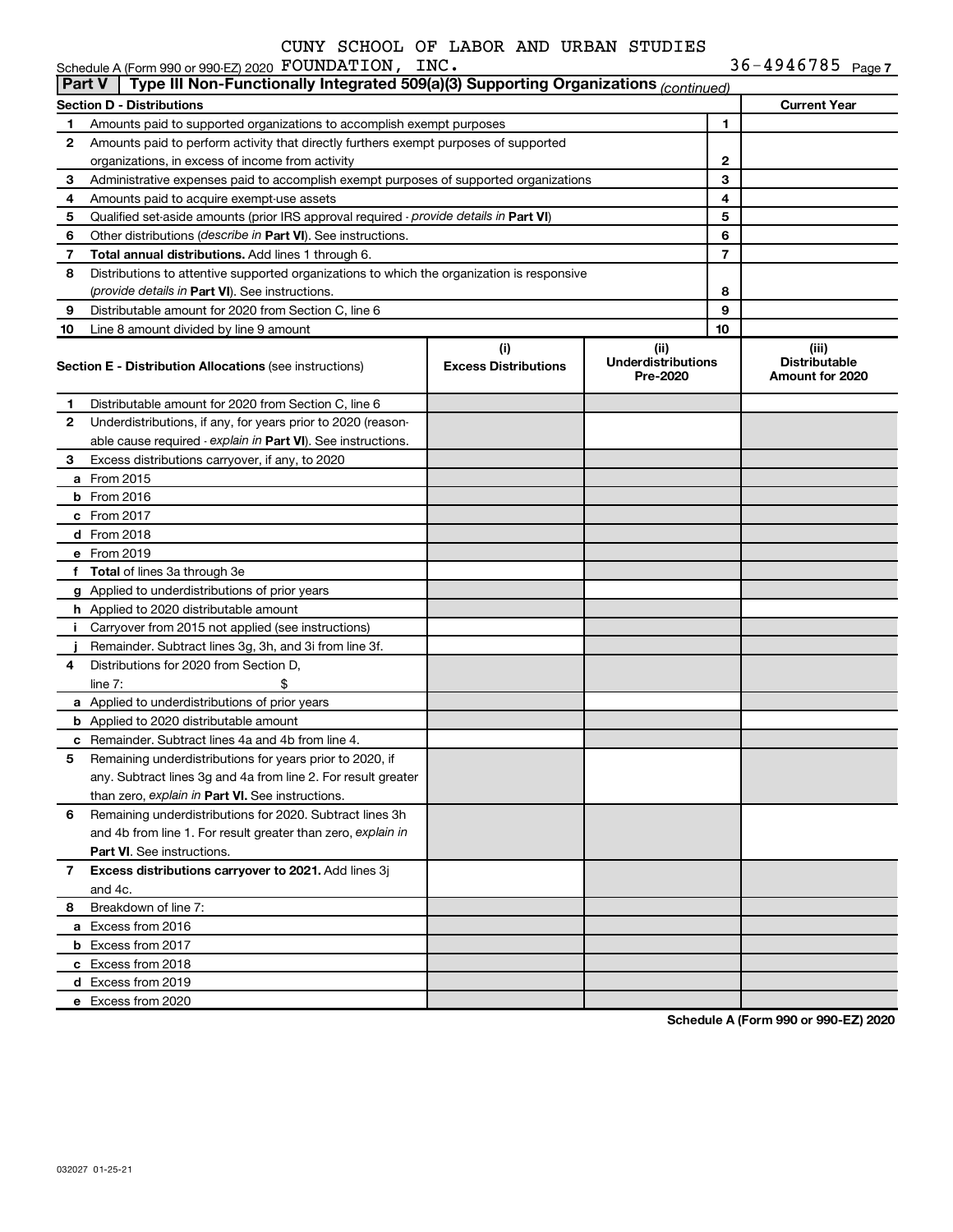|                | Schedule A (Form 990 or 990-EZ) 2020 FOUNDATION, INC.                                                                                                                                                                                                                                   |  |  |  | CUNY SCHOOL OF LABOR AND URBAN STUDIES | 36-4946785 Page 8                                                                                                                                                                                                                                                                                |
|----------------|-----------------------------------------------------------------------------------------------------------------------------------------------------------------------------------------------------------------------------------------------------------------------------------------|--|--|--|----------------------------------------|--------------------------------------------------------------------------------------------------------------------------------------------------------------------------------------------------------------------------------------------------------------------------------------------------|
| <b>Part VI</b> | Supplemental Information. Provide the explanations required by Part II, line 10; Part II, line 17a or 17b; Part III, line 12;<br>Section D, lines 5, 6, and 8; and Part V, Section E, lines 2, 5, and 6. Also complete this part for any additional information.<br>(See instructions.) |  |  |  |                                        | Part IV, Section A, lines 1, 2, 3b, 3c, 4b, 4c, 5a, 6, 9a, 9b, 9c, 11a, 11b, and 11c; Part IV, Section B, lines 1 and 2; Part IV, Section C,<br>line 1; Part IV, Section D, lines 2 and 3; Part IV, Section E, lines 1c, 2a, 2b, 3a, and 3b; Part V, line 1; Part V, Section B, line 1e; Part V, |
|                |                                                                                                                                                                                                                                                                                         |  |  |  |                                        |                                                                                                                                                                                                                                                                                                  |
|                |                                                                                                                                                                                                                                                                                         |  |  |  |                                        |                                                                                                                                                                                                                                                                                                  |
|                |                                                                                                                                                                                                                                                                                         |  |  |  |                                        |                                                                                                                                                                                                                                                                                                  |
|                |                                                                                                                                                                                                                                                                                         |  |  |  |                                        |                                                                                                                                                                                                                                                                                                  |
|                |                                                                                                                                                                                                                                                                                         |  |  |  |                                        |                                                                                                                                                                                                                                                                                                  |
|                |                                                                                                                                                                                                                                                                                         |  |  |  |                                        |                                                                                                                                                                                                                                                                                                  |
|                |                                                                                                                                                                                                                                                                                         |  |  |  |                                        |                                                                                                                                                                                                                                                                                                  |
|                |                                                                                                                                                                                                                                                                                         |  |  |  |                                        |                                                                                                                                                                                                                                                                                                  |
|                |                                                                                                                                                                                                                                                                                         |  |  |  |                                        |                                                                                                                                                                                                                                                                                                  |
|                |                                                                                                                                                                                                                                                                                         |  |  |  |                                        |                                                                                                                                                                                                                                                                                                  |
|                |                                                                                                                                                                                                                                                                                         |  |  |  |                                        |                                                                                                                                                                                                                                                                                                  |
|                |                                                                                                                                                                                                                                                                                         |  |  |  |                                        |                                                                                                                                                                                                                                                                                                  |
|                |                                                                                                                                                                                                                                                                                         |  |  |  |                                        |                                                                                                                                                                                                                                                                                                  |
|                |                                                                                                                                                                                                                                                                                         |  |  |  |                                        |                                                                                                                                                                                                                                                                                                  |
|                |                                                                                                                                                                                                                                                                                         |  |  |  |                                        |                                                                                                                                                                                                                                                                                                  |
|                |                                                                                                                                                                                                                                                                                         |  |  |  |                                        |                                                                                                                                                                                                                                                                                                  |
|                |                                                                                                                                                                                                                                                                                         |  |  |  |                                        |                                                                                                                                                                                                                                                                                                  |
|                |                                                                                                                                                                                                                                                                                         |  |  |  |                                        |                                                                                                                                                                                                                                                                                                  |
|                |                                                                                                                                                                                                                                                                                         |  |  |  |                                        |                                                                                                                                                                                                                                                                                                  |
|                |                                                                                                                                                                                                                                                                                         |  |  |  |                                        |                                                                                                                                                                                                                                                                                                  |
|                |                                                                                                                                                                                                                                                                                         |  |  |  |                                        |                                                                                                                                                                                                                                                                                                  |
|                |                                                                                                                                                                                                                                                                                         |  |  |  |                                        |                                                                                                                                                                                                                                                                                                  |
|                |                                                                                                                                                                                                                                                                                         |  |  |  |                                        |                                                                                                                                                                                                                                                                                                  |
|                |                                                                                                                                                                                                                                                                                         |  |  |  |                                        |                                                                                                                                                                                                                                                                                                  |
|                |                                                                                                                                                                                                                                                                                         |  |  |  |                                        |                                                                                                                                                                                                                                                                                                  |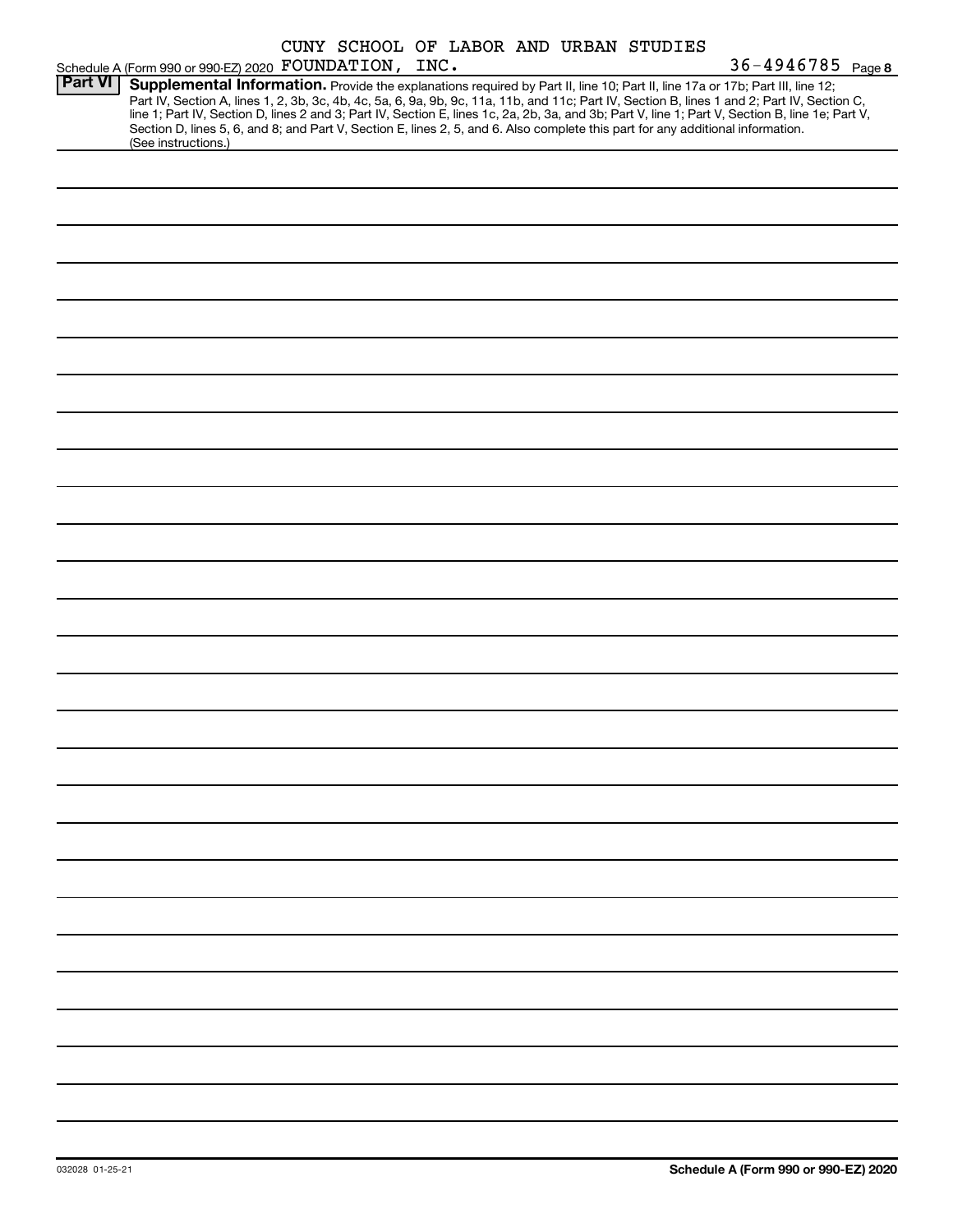| <b>Schedule B</b>                     |
|---------------------------------------|
| $T$ , $\ldots$ and and $\blacksquare$ |

Department of the Treasury Internal Revenue Service **(Form 990, 990-EZ,**

|  | Name of the organization |
|--|--------------------------|
|  |                          |

\*\* PUBLIC DISCLOSURE COPY \*\*

# **Schedule of Contributors**

**or 990-PF) | Attach to Form 990, Form 990-EZ, or Form 990-PF. | Go to www.irs.gov/Form990 for the latest information.** OMB No. 1545-0047

**2020**

**Employer identification number**

FOUNDATION, INC. 2002. [2010] 36-4946785

| Organization type (check one): |  |
|--------------------------------|--|
|                                |  |

| Filers of:         | Section:                                                                           |
|--------------------|------------------------------------------------------------------------------------|
| Form 990 or 990-EZ | $\boxed{\textbf{X}}$ 501(c)( 3) (enter number) organization                        |
|                    | $4947(a)(1)$ nonexempt charitable trust <b>not</b> treated as a private foundation |
|                    | 527 political organization                                                         |
| Form 990-PF        | 501(c)(3) exempt private foundation                                                |
|                    | 4947(a)(1) nonexempt charitable trust treated as a private foundation              |
|                    | 501(c)(3) taxable private foundation                                               |

CUNY SCHOOL OF LABOR AND URBAN STUDIES

Check if your organization is covered by the General Rule or a Special Rule.

**Note:**  Only a section 501(c)(7), (8), or (10) organization can check boxes for both the General Rule and a Special Rule. See instructions.

#### **General Rule**

**K** For an organization filing Form 990, 990-EZ, or 990-PF that received, during the year, contributions totaling \$5,000 or more (in money or property) from any one contributor. Complete Parts I and II. See instructions for determining a contributor's total contributions.

#### **Special Rules**

 $\Box$ 

any one contributor, during the year, total contributions of the greater of (1) \$5,000; or (2) 2% of the amount on (i) Form 990, Part VIII, line 1h; For an organization described in section 501(c)(3) filing Form 990 or 990-EZ that met the 33 1/3% support test of the regulations under sections 509(a)(1) and 170(b)(1)(A)(vi), that checked Schedule A (Form 990 or 990-EZ), Part II, line 13, 16a, or 16b, and that received from or (ii) Form 990-EZ, line 1. Complete Parts I and II.  $\Box$ 

For an organization described in section 501(c)(7), (8), or (10) filing Form 990 or 990-EZ that received from any one contributor, during the year, total contributions of more than \$1,000 exclusively for religious, charitable, scientific, literary, or educational purposes, or for the prevention of cruelty to children or animals. Complete Parts I (entering "N/A" in column (b) instead of the contributor name and address), II, and III.  $\Box$ 

purpose. Don't complete any of the parts unless the General Rule applies to this organization because it received nonexclusively year, contributions exclusively for religious, charitable, etc., purposes, but no such contributions totaled more than \$1,000. If this box is checked, enter here the total contributions that were received during the year for an exclusively religious, charitable, etc., For an organization described in section 501(c)(7), (8), or (10) filing Form 990 or 990-EZ that received from any one contributor, during the religious, charitable, etc., contributions totaling \$5,000 or more during the year  $\ldots$  $\ldots$  $\ldots$  $\ldots$  $\ldots$  $\ldots$ 

**Caution:**  An organization that isn't covered by the General Rule and/or the Special Rules doesn't file Schedule B (Form 990, 990-EZ, or 990-PF),  **must** but it answer "No" on Part IV, line 2, of its Form 990; or check the box on line H of its Form 990-EZ or on its Form 990-PF, Part I, line 2, to certify that it doesn't meet the filing requirements of Schedule B (Form 990, 990-EZ, or 990-PF).

**For Paperwork Reduction Act Notice, see the instructions for Form 990, 990-EZ, or 990-PF. Schedule B (Form 990, 990-EZ, or 990-PF) (2020)** LHA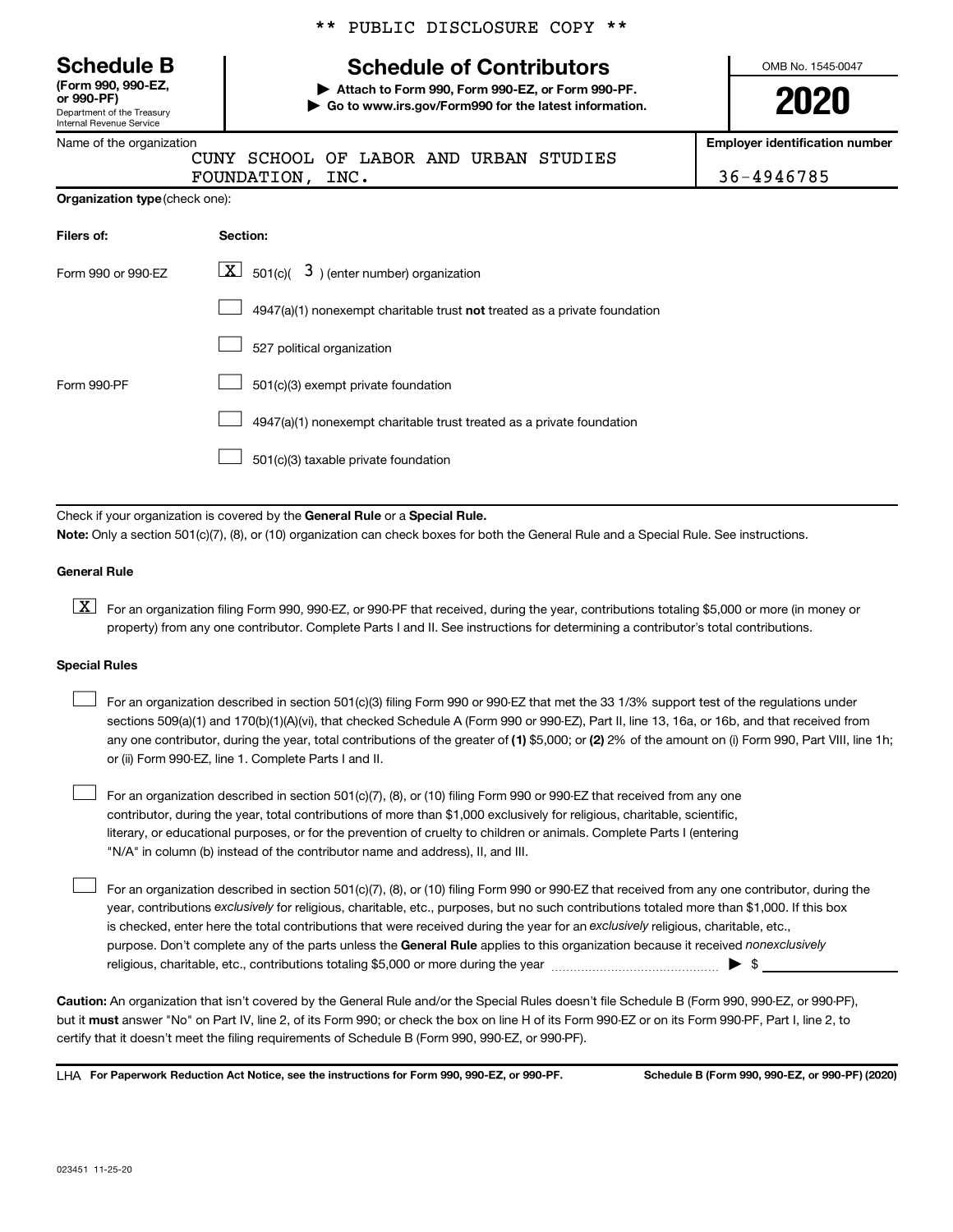#### Schedule B (Form 990, 990-EZ, or 990-PF) (2020)

Name of organization

CUNY SCHOOL OF LABOR AND URBAN STUDIES FOUNDATION, INC. 36-4946785

**Employer identification number**

| Part I     | Contributors (see instructions). Use duplicate copies of Part I if additional space is needed. |                                             |                                                                                                                                     |
|------------|------------------------------------------------------------------------------------------------|---------------------------------------------|-------------------------------------------------------------------------------------------------------------------------------------|
| (a)        | (b)                                                                                            | (c)                                         | (d)                                                                                                                                 |
| No.        | Name, address, and ZIP + 4                                                                     | <b>Total contributions</b>                  | Type of contribution                                                                                                                |
| 1          |                                                                                                | 655,781.<br>\$                              | $\overline{\text{X}}$<br>Person<br>Payroll<br>Noncash<br>(Complete Part II for<br>noncash contributions.)                           |
| (a)<br>No. | (b)<br>Name, address, and ZIP + 4                                                              | (c)<br><b>Total contributions</b>           | (d)<br>Type of contribution                                                                                                         |
| 2          |                                                                                                | 63,700.<br>\$                               | $\overline{\text{X}}$<br>Person<br>Payroll<br>Noncash<br>(Complete Part II for<br>noncash contributions.)                           |
| (a)<br>No. | (b)<br>Name, address, and ZIP + 4                                                              | (c)<br><b>Total contributions</b>           | (d)<br>Type of contribution                                                                                                         |
| 3          |                                                                                                | 10,000.<br>\$                               | $\overline{\mathbf{X}}$<br>Person<br>Payroll<br>Noncash<br>(Complete Part II for<br>noncash contributions.)                         |
| (a)        | (b)                                                                                            | (c)                                         | (d)                                                                                                                                 |
| No.<br>4   | Name, address, and ZIP + 4                                                                     | <b>Total contributions</b><br>10,000.<br>\$ | Type of contribution<br>$\overline{\mathbf{X}}$<br>Person<br>Payroll<br>Noncash<br>(Complete Part II for<br>noncash contributions.) |
| (a)<br>No. | (b)<br>Name, address, and ZIP + 4                                                              | (c)<br><b>Total contributions</b>           | (d)<br>Type of contribution                                                                                                         |
| 5          |                                                                                                | 10,000.<br>\$                               | $\overline{\text{X}}$<br>Person<br>Payroll<br>Noncash<br>(Complete Part II for<br>noncash contributions.)                           |
| (a)<br>No. | (b)<br>Name, address, and ZIP + 4                                                              | (c)<br><b>Total contributions</b>           | (d)<br>Type of contribution                                                                                                         |
| 6          |                                                                                                | 10,000.<br>\$                               | х<br>Person<br>Payroll<br>Noncash<br>(Complete Part II for<br>noncash contributions.)                                               |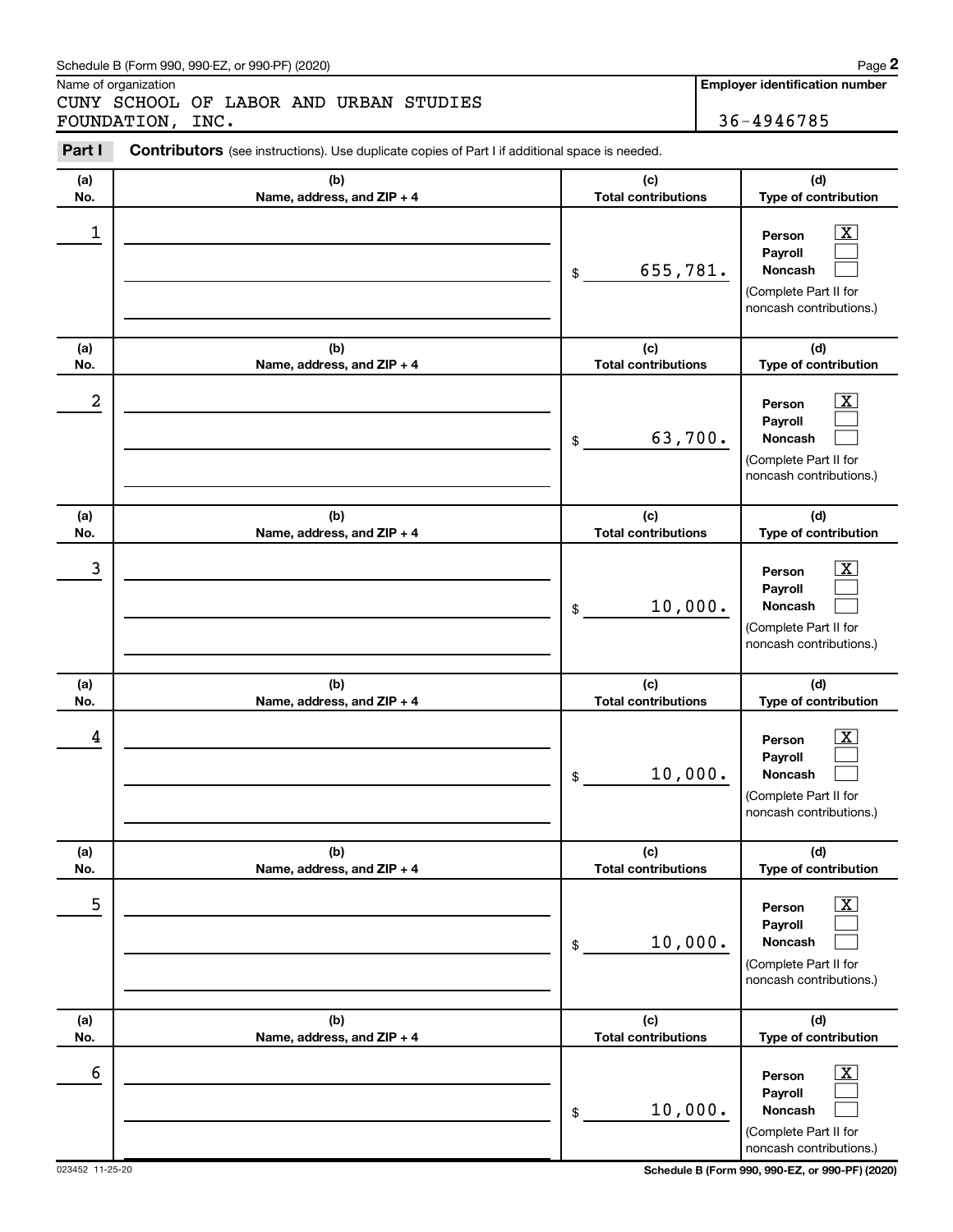#### Schedule B (Form 990, 990-EZ, or 990-PF) (2020)

Name of organization

CUNY SCHOOL OF LABOR AND URBAN STUDIES FOUNDATION, INC. 36-4946785

**Employer identification number**

| Part I     | Contributors (see instructions). Use duplicate copies of Part I if additional space is needed. |                                   |                                                                                                             |
|------------|------------------------------------------------------------------------------------------------|-----------------------------------|-------------------------------------------------------------------------------------------------------------|
| (a)<br>No. | (b)<br>Name, address, and ZIP + 4                                                              | (c)<br><b>Total contributions</b> | (d)<br>Type of contribution                                                                                 |
| 7          |                                                                                                | \$<br>8,000.                      | $\overline{\text{X}}$<br>Person<br>Payroll<br>Noncash<br>(Complete Part II for<br>noncash contributions.)   |
| (a)<br>No. | (b)<br>Name, address, and ZIP + 4                                                              | (c)<br><b>Total contributions</b> | (d)<br>Type of contribution                                                                                 |
| 8          |                                                                                                | \$<br>5,000.                      | $\overline{\text{X}}$<br>Person<br>Payroll<br>Noncash<br>(Complete Part II for<br>noncash contributions.)   |
| (a)<br>No. | (b)<br>Name, address, and ZIP + 4                                                              | (c)<br><b>Total contributions</b> | (d)<br>Type of contribution                                                                                 |
| 9          |                                                                                                | \$<br>5,000.                      | $\overline{\text{X}}$<br>Person<br>Payroll<br>Noncash<br>(Complete Part II for<br>noncash contributions.)   |
| (a)<br>No. | (b)<br>Name, address, and ZIP + 4                                                              | (c)<br><b>Total contributions</b> | (d)<br>Type of contribution                                                                                 |
| 10         |                                                                                                | \$<br>5,000.                      | $\overline{\text{X}}$<br>Person<br>Payroll<br>Noncash<br>(Complete Part II for<br>noncash contributions.)   |
| (a)<br>No. | (b)<br>Name, address, and ZIP + 4                                                              | (c)<br><b>Total contributions</b> | (d)<br>Type of contribution                                                                                 |
| 11         |                                                                                                | \$<br>5,000.                      | $\overline{\textbf{x}}$<br>Person<br>Payroll<br>Noncash<br>(Complete Part II for<br>noncash contributions.) |
| (a)<br>No. | (b)<br>Name, address, and ZIP + 4                                                              | (c)<br><b>Total contributions</b> | (d)<br>Type of contribution                                                                                 |
| 12         |                                                                                                | \$<br>5,000.                      | $\overline{\text{X}}$<br>Person<br>Payroll<br>Noncash<br>(Complete Part II for<br>noncash contributions.)   |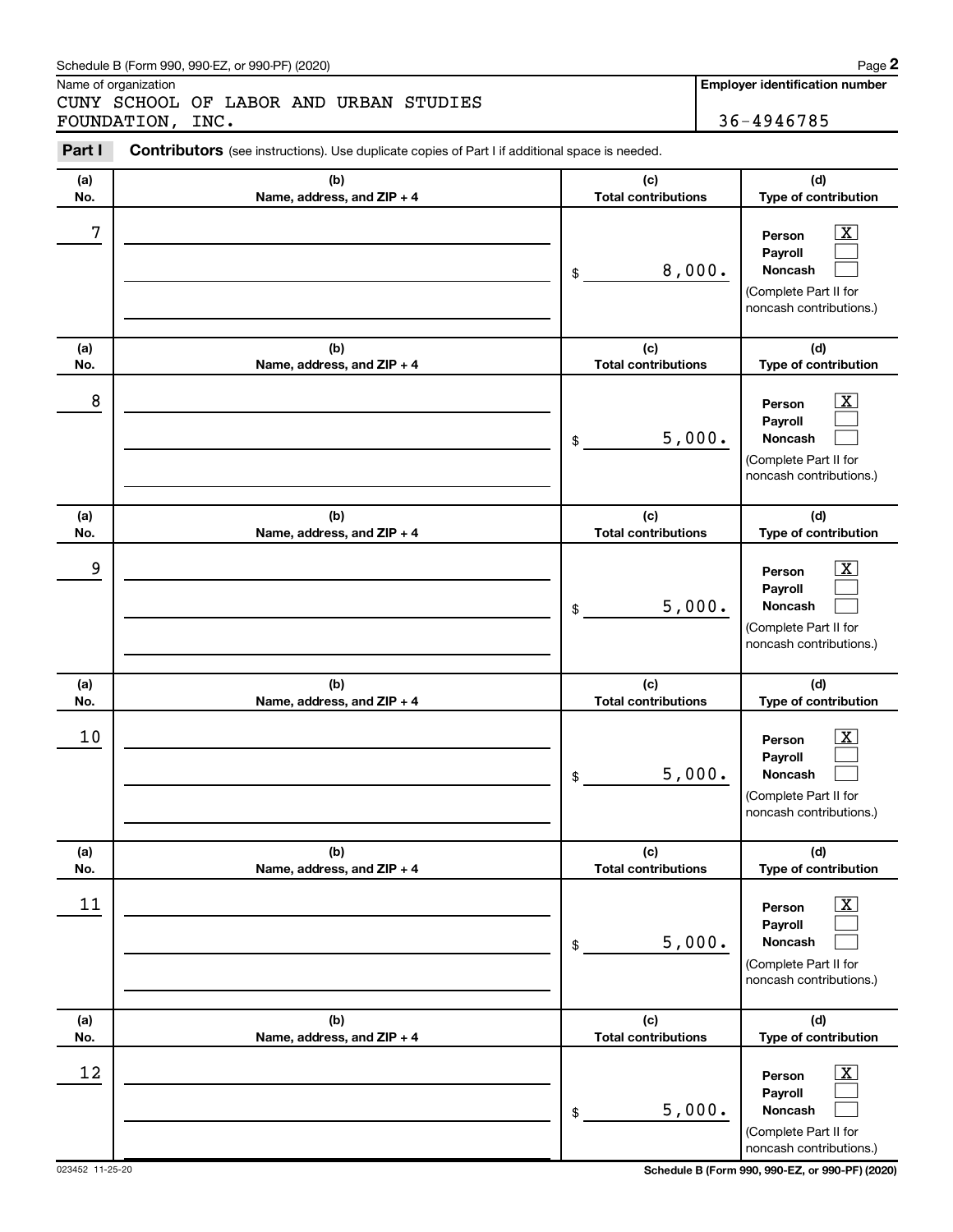#### Schedule B (Form 990, 990-EZ, or 990-PF) (2020)

Name of organization

CUNY SCHOOL OF LABOR AND URBAN STUDIES FOUNDATION, INC. 36-4946785

**Employer identification number**

| Part I     | <b>Contributors</b> (see instructions). Use duplicate copies of Part I if additional space is needed. |                                   |                                                                                                          |
|------------|-------------------------------------------------------------------------------------------------------|-----------------------------------|----------------------------------------------------------------------------------------------------------|
| (a)<br>No. | (b)<br>Name, address, and ZIP + 4                                                                     | (c)<br><b>Total contributions</b> | (d)<br>Type of contribution                                                                              |
| 13         |                                                                                                       | 14,000.<br>\$                     | $\boxed{\textbf{X}}$<br>Person<br>Payroll<br>Noncash<br>(Complete Part II for<br>noncash contributions.) |
| (a)<br>No. | (b)<br>Name, address, and ZIP + 4                                                                     | (c)<br><b>Total contributions</b> | (d)<br>Type of contribution                                                                              |
| 14         |                                                                                                       | 13, 106.<br>\$                    | $\boxed{\textbf{X}}$<br>Person<br>Payroll<br>Noncash<br>(Complete Part II for<br>noncash contributions.) |
| (a)<br>No. | (b)<br>Name, address, and ZIP + 4                                                                     | (c)<br><b>Total contributions</b> | (d)<br>Type of contribution                                                                              |
|            |                                                                                                       | \$                                | Person<br>Payroll<br>Noncash<br>(Complete Part II for<br>noncash contributions.)                         |
| (a)<br>No. | (b)<br>Name, address, and ZIP + 4                                                                     | (c)<br><b>Total contributions</b> | (d)<br>Type of contribution                                                                              |
|            |                                                                                                       | \$                                | Person<br>Payroll<br>Noncash<br>(Complete Part II for<br>noncash contributions.)                         |
| (a)<br>No. | (b)<br>Name, address, and ZIP + 4                                                                     | (c)<br><b>Total contributions</b> | (d)<br>Type of contribution                                                                              |
|            |                                                                                                       | \$                                | Person<br>Payroll<br>Noncash<br>(Complete Part II for<br>noncash contributions.)                         |
| (a)<br>No. | (b)<br>Name, address, and ZIP + 4                                                                     | (c)<br><b>Total contributions</b> | (d)<br>Type of contribution                                                                              |
|            |                                                                                                       | \$                                | Person<br>Payroll<br>Noncash<br>(Complete Part II for<br>noncash contributions.)                         |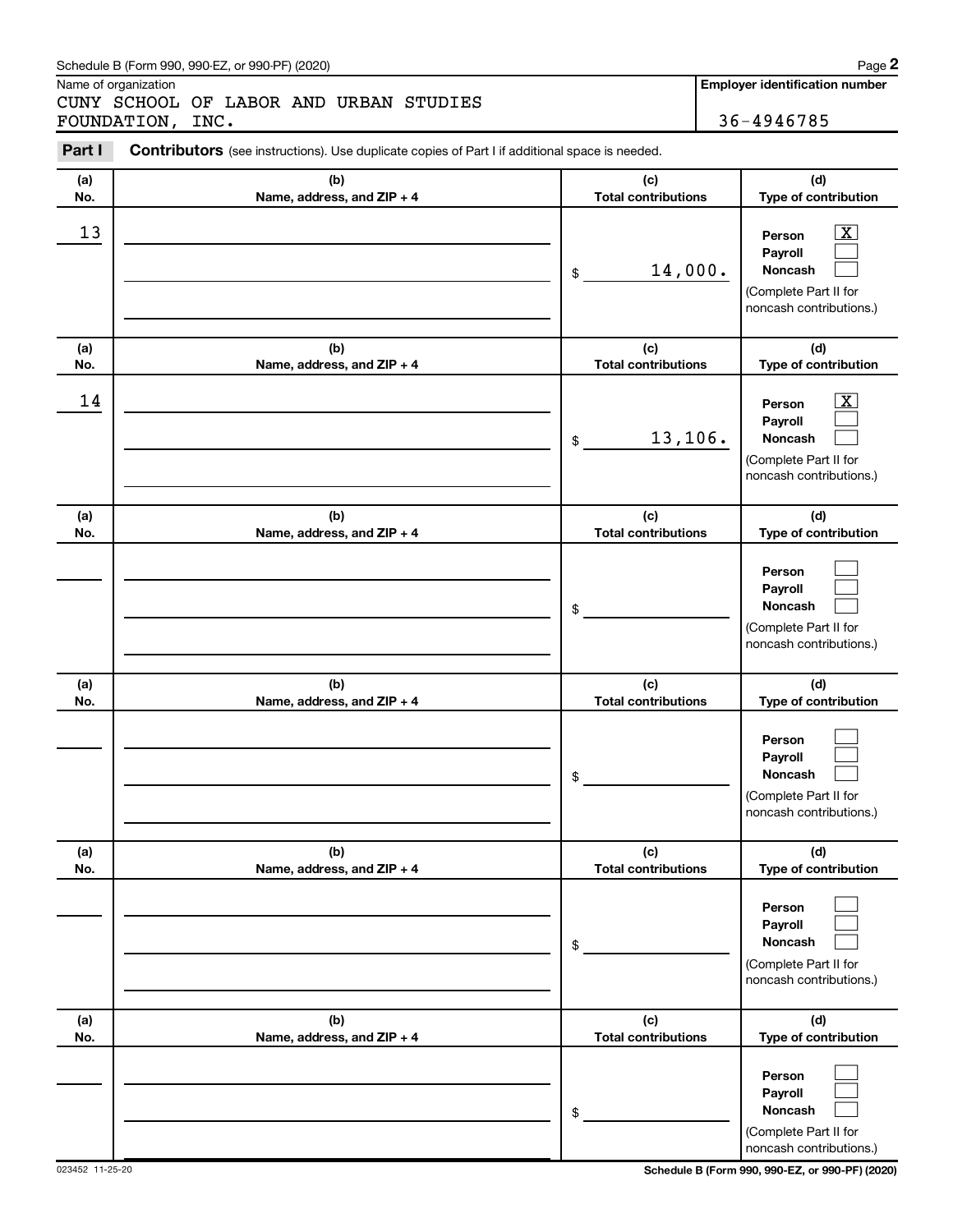|                | Name of organization                                                                                |                          | <b>Employer identification number</b> |
|----------------|-----------------------------------------------------------------------------------------------------|--------------------------|---------------------------------------|
|                | CUNY SCHOOL OF LABOR AND URBAN STUDIES<br>FOUNDATION, INC.                                          |                          | 36-4946785                            |
|                |                                                                                                     |                          |                                       |
| Part II        | Noncash Property (see instructions). Use duplicate copies of Part II if additional space is needed. |                          |                                       |
| (a)<br>No.     | (b)                                                                                                 | (c)                      | (d)                                   |
| from           | Description of noncash property given                                                               | FMV (or estimate)        | Date received                         |
| Part I         |                                                                                                     | (See instructions.)      |                                       |
|                |                                                                                                     |                          |                                       |
|                |                                                                                                     |                          |                                       |
|                |                                                                                                     | \$                       |                                       |
|                |                                                                                                     |                          |                                       |
| (a)            |                                                                                                     | (c)                      |                                       |
| No.<br>from    | (b)<br>Description of noncash property given                                                        | FMV (or estimate)        | (d)<br>Date received                  |
| Part I         |                                                                                                     | (See instructions.)      |                                       |
|                |                                                                                                     |                          |                                       |
|                |                                                                                                     |                          |                                       |
|                |                                                                                                     | \$                       |                                       |
|                |                                                                                                     |                          |                                       |
| (a)            |                                                                                                     | (c)                      |                                       |
| No.            | (b)                                                                                                 | FMV (or estimate)        | (d)                                   |
| from<br>Part I | Description of noncash property given                                                               | (See instructions.)      | Date received                         |
|                |                                                                                                     |                          |                                       |
|                |                                                                                                     |                          |                                       |
|                |                                                                                                     |                          |                                       |
|                |                                                                                                     | \$                       |                                       |
| (a)            |                                                                                                     |                          |                                       |
| No.            | (b)                                                                                                 | (c)<br>FMV (or estimate) | (d)                                   |
| from<br>Part I | Description of noncash property given                                                               | (See instructions.)      | Date received                         |
|                |                                                                                                     |                          |                                       |
|                |                                                                                                     |                          |                                       |
|                |                                                                                                     |                          |                                       |
|                |                                                                                                     | \$                       |                                       |
| (a)            |                                                                                                     |                          |                                       |
| No.            | (b)                                                                                                 | (c)<br>FMV (or estimate) | (d)                                   |
| from<br>Part I | Description of noncash property given                                                               | (See instructions.)      | Date received                         |
|                |                                                                                                     |                          |                                       |
|                |                                                                                                     |                          |                                       |
|                |                                                                                                     |                          |                                       |
|                |                                                                                                     | \$                       |                                       |
| (a)            |                                                                                                     |                          |                                       |
| No.            | (b)                                                                                                 | (c)<br>FMV (or estimate) | (d)                                   |
| from<br>Part I | Description of noncash property given                                                               | (See instructions.)      | Date received                         |
|                |                                                                                                     |                          |                                       |
|                |                                                                                                     |                          |                                       |
|                |                                                                                                     |                          |                                       |
|                |                                                                                                     | \$                       |                                       |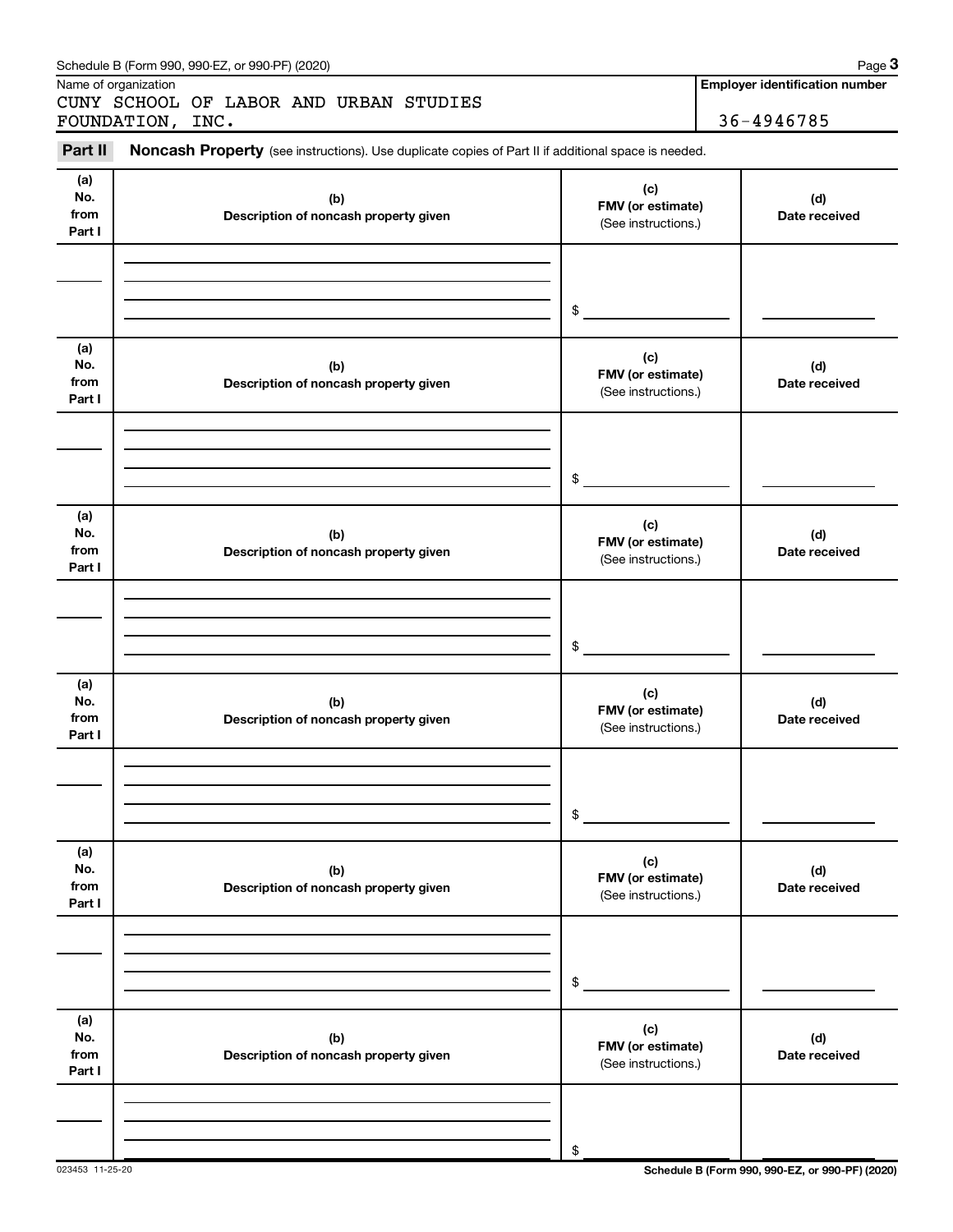|                 | Schedule B (Form 990, 990-EZ, or 990-PF) (2020)                                                                                                                                                                                                                              |                      |  | Page 4                                   |  |  |  |  |  |  |
|-----------------|------------------------------------------------------------------------------------------------------------------------------------------------------------------------------------------------------------------------------------------------------------------------------|----------------------|--|------------------------------------------|--|--|--|--|--|--|
|                 | Name of organization                                                                                                                                                                                                                                                         |                      |  | <b>Employer identification number</b>    |  |  |  |  |  |  |
|                 | CUNY SCHOOL OF LABOR AND URBAN STUDIES                                                                                                                                                                                                                                       |                      |  |                                          |  |  |  |  |  |  |
|                 | FOUNDATION, INC.                                                                                                                                                                                                                                                             |                      |  | 36-4946785                               |  |  |  |  |  |  |
| Part III        | Exclusively religious, charitable, etc., contributions to organizations described in section 501(c)(7), (8), or (10) that total more than \$1,000 for the year<br>from any one contributor. Complete columns (a) through (e) and the following line entry. For organizations |                      |  |                                          |  |  |  |  |  |  |
|                 | completing Part III, enter the total of exclusively religious, charitable, etc., contributions of \$1,000 or less for the year. (Enter this info. once.)                                                                                                                     |                      |  |                                          |  |  |  |  |  |  |
| (a) No.         | Use duplicate copies of Part III if additional space is needed.                                                                                                                                                                                                              |                      |  |                                          |  |  |  |  |  |  |
| from            | (b) Purpose of gift                                                                                                                                                                                                                                                          | (c) Use of gift      |  | (d) Description of how gift is held      |  |  |  |  |  |  |
| Part I          |                                                                                                                                                                                                                                                                              |                      |  |                                          |  |  |  |  |  |  |
|                 |                                                                                                                                                                                                                                                                              |                      |  |                                          |  |  |  |  |  |  |
|                 |                                                                                                                                                                                                                                                                              |                      |  |                                          |  |  |  |  |  |  |
|                 |                                                                                                                                                                                                                                                                              |                      |  |                                          |  |  |  |  |  |  |
|                 |                                                                                                                                                                                                                                                                              | (e) Transfer of gift |  |                                          |  |  |  |  |  |  |
|                 |                                                                                                                                                                                                                                                                              |                      |  |                                          |  |  |  |  |  |  |
|                 | Transferee's name, address, and ZIP + 4                                                                                                                                                                                                                                      |                      |  | Relationship of transferor to transferee |  |  |  |  |  |  |
|                 |                                                                                                                                                                                                                                                                              |                      |  |                                          |  |  |  |  |  |  |
|                 |                                                                                                                                                                                                                                                                              |                      |  |                                          |  |  |  |  |  |  |
|                 |                                                                                                                                                                                                                                                                              |                      |  |                                          |  |  |  |  |  |  |
| (a) No.         |                                                                                                                                                                                                                                                                              |                      |  |                                          |  |  |  |  |  |  |
| from<br>Part I  | (b) Purpose of gift                                                                                                                                                                                                                                                          | (c) Use of gift      |  | (d) Description of how gift is held      |  |  |  |  |  |  |
|                 |                                                                                                                                                                                                                                                                              |                      |  |                                          |  |  |  |  |  |  |
|                 |                                                                                                                                                                                                                                                                              |                      |  |                                          |  |  |  |  |  |  |
|                 |                                                                                                                                                                                                                                                                              |                      |  |                                          |  |  |  |  |  |  |
|                 |                                                                                                                                                                                                                                                                              |                      |  |                                          |  |  |  |  |  |  |
|                 | (e) Transfer of gift                                                                                                                                                                                                                                                         |                      |  |                                          |  |  |  |  |  |  |
|                 |                                                                                                                                                                                                                                                                              |                      |  |                                          |  |  |  |  |  |  |
|                 | Transferee's name, address, and ZIP + 4                                                                                                                                                                                                                                      |                      |  | Relationship of transferor to transferee |  |  |  |  |  |  |
|                 |                                                                                                                                                                                                                                                                              |                      |  |                                          |  |  |  |  |  |  |
|                 |                                                                                                                                                                                                                                                                              |                      |  |                                          |  |  |  |  |  |  |
|                 |                                                                                                                                                                                                                                                                              |                      |  |                                          |  |  |  |  |  |  |
| (a) No.         |                                                                                                                                                                                                                                                                              |                      |  |                                          |  |  |  |  |  |  |
| from<br>Part I  | (b) Purpose of gift                                                                                                                                                                                                                                                          | (c) Use of gift      |  | (d) Description of how gift is held      |  |  |  |  |  |  |
|                 |                                                                                                                                                                                                                                                                              |                      |  |                                          |  |  |  |  |  |  |
|                 |                                                                                                                                                                                                                                                                              |                      |  |                                          |  |  |  |  |  |  |
|                 |                                                                                                                                                                                                                                                                              |                      |  |                                          |  |  |  |  |  |  |
|                 |                                                                                                                                                                                                                                                                              |                      |  |                                          |  |  |  |  |  |  |
|                 |                                                                                                                                                                                                                                                                              | (e) Transfer of gift |  |                                          |  |  |  |  |  |  |
|                 | Transferee's name, address, and $ZIP + 4$                                                                                                                                                                                                                                    |                      |  | Relationship of transferor to transferee |  |  |  |  |  |  |
|                 |                                                                                                                                                                                                                                                                              |                      |  |                                          |  |  |  |  |  |  |
|                 |                                                                                                                                                                                                                                                                              |                      |  |                                          |  |  |  |  |  |  |
|                 |                                                                                                                                                                                                                                                                              |                      |  |                                          |  |  |  |  |  |  |
|                 |                                                                                                                                                                                                                                                                              |                      |  |                                          |  |  |  |  |  |  |
| (a) No.<br>from | (b) Purpose of gift                                                                                                                                                                                                                                                          | (c) Use of gift      |  | (d) Description of how gift is held      |  |  |  |  |  |  |
| Part I          |                                                                                                                                                                                                                                                                              |                      |  |                                          |  |  |  |  |  |  |
|                 |                                                                                                                                                                                                                                                                              |                      |  |                                          |  |  |  |  |  |  |
|                 |                                                                                                                                                                                                                                                                              |                      |  |                                          |  |  |  |  |  |  |
|                 |                                                                                                                                                                                                                                                                              |                      |  |                                          |  |  |  |  |  |  |
|                 | (e) Transfer of gift                                                                                                                                                                                                                                                         |                      |  |                                          |  |  |  |  |  |  |
|                 |                                                                                                                                                                                                                                                                              |                      |  |                                          |  |  |  |  |  |  |
|                 | Transferee's name, address, and ZIP + 4                                                                                                                                                                                                                                      |                      |  | Relationship of transferor to transferee |  |  |  |  |  |  |
|                 |                                                                                                                                                                                                                                                                              |                      |  |                                          |  |  |  |  |  |  |
|                 |                                                                                                                                                                                                                                                                              |                      |  |                                          |  |  |  |  |  |  |
|                 |                                                                                                                                                                                                                                                                              |                      |  |                                          |  |  |  |  |  |  |
|                 |                                                                                                                                                                                                                                                                              |                      |  |                                          |  |  |  |  |  |  |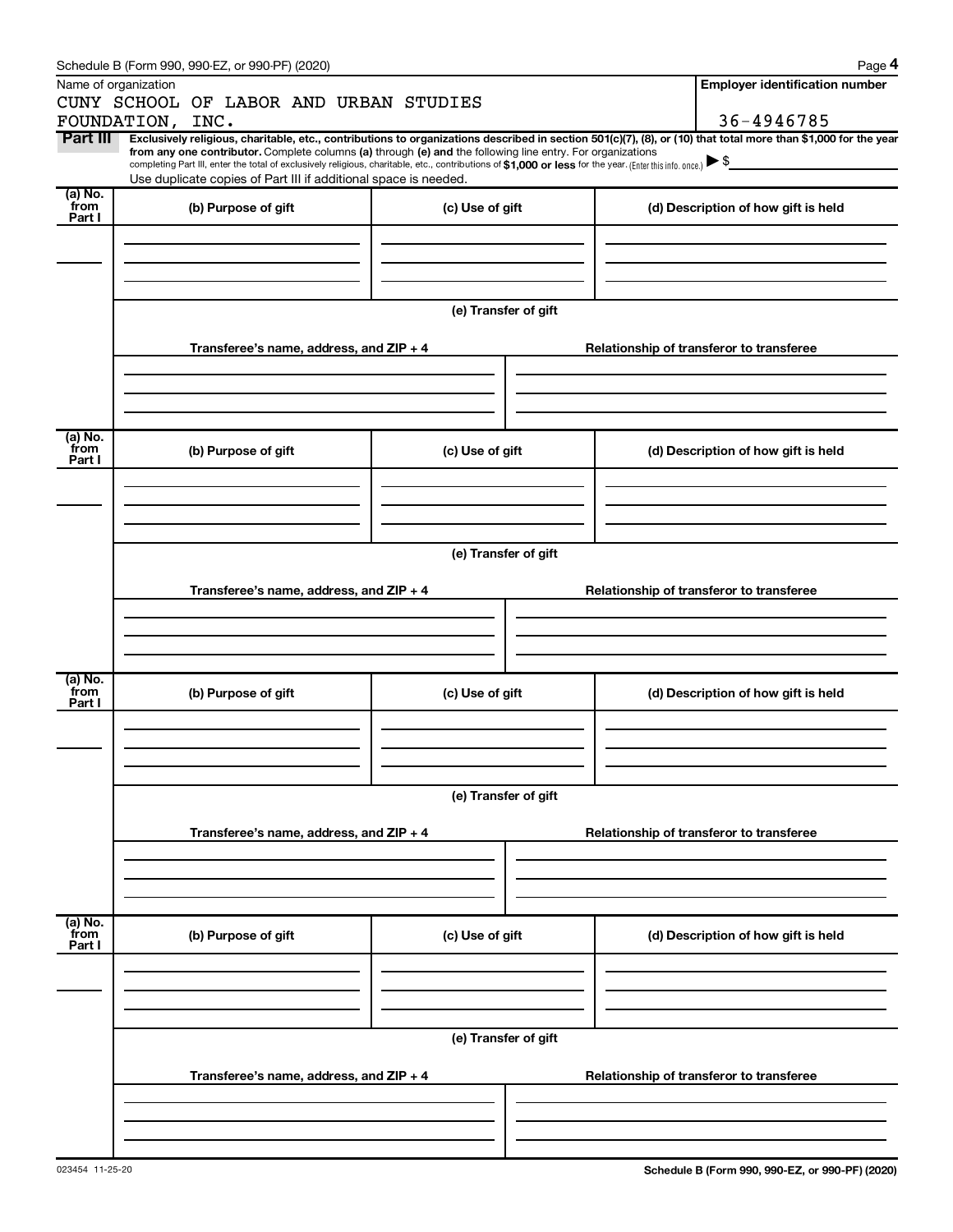|         | <b>SCHEDULE D</b>                                      |                                                                                                             | <b>Supplemental Financial Statements</b>                                                                                                       |                         | OMB No. 1545-0047                                  |
|---------|--------------------------------------------------------|-------------------------------------------------------------------------------------------------------------|------------------------------------------------------------------------------------------------------------------------------------------------|-------------------------|----------------------------------------------------|
|         | (Form 990)                                             |                                                                                                             | Complete if the organization answered "Yes" on Form 990,                                                                                       |                         |                                                    |
|         |                                                        |                                                                                                             | Part IV, line 6, 7, 8, 9, 10, 11a, 11b, 11c, 11d, 11e, 11f, 12a, or 12b.                                                                       |                         |                                                    |
|         | Department of the Treasury<br>Internal Revenue Service |                                                                                                             | Attach to Form 990.<br>Go to www.irs.gov/Form990 for instructions and the latest information.                                                  |                         | <b>Open to Public</b><br>Inspection                |
|         | Name of the organization                               |                                                                                                             | CUNY SCHOOL OF LABOR AND URBAN STUDIES                                                                                                         |                         | <b>Employer identification number</b>              |
|         |                                                        | FOUNDATION, INC.                                                                                            |                                                                                                                                                |                         | 36-4946785                                         |
| Part I  |                                                        |                                                                                                             | Organizations Maintaining Donor Advised Funds or Other Similar Funds or Accounts. Complete if the                                              |                         |                                                    |
|         |                                                        | organization answered "Yes" on Form 990, Part IV, line 6.                                                   |                                                                                                                                                |                         |                                                    |
|         |                                                        |                                                                                                             | (a) Donor advised funds                                                                                                                        |                         | (b) Funds and other accounts                       |
| 1       |                                                        |                                                                                                             |                                                                                                                                                |                         |                                                    |
| 2       |                                                        | Aggregate value of contributions to (during year)                                                           |                                                                                                                                                |                         |                                                    |
| З       |                                                        |                                                                                                             | the control of the control of the control of the control of the control of                                                                     |                         |                                                    |
| 4       |                                                        |                                                                                                             |                                                                                                                                                |                         |                                                    |
| 5       |                                                        |                                                                                                             | Did the organization inform all donors and donor advisors in writing that the assets held in donor advised funds                               |                         |                                                    |
|         |                                                        |                                                                                                             |                                                                                                                                                |                         | <b>No</b><br>Yes                                   |
| 6       |                                                        |                                                                                                             | Did the organization inform all grantees, donors, and donor advisors in writing that grant funds can be used only                              |                         |                                                    |
|         |                                                        |                                                                                                             | for charitable purposes and not for the benefit of the donor or donor advisor, or for any other purpose conferring                             |                         |                                                    |
| Part II | impermissible private benefit?                         |                                                                                                             | Conservation Easements. Complete if the organization answered "Yes" on Form 990, Part IV, line 7.                                              |                         | Yes<br>No                                          |
|         |                                                        |                                                                                                             |                                                                                                                                                |                         |                                                    |
| 1       |                                                        | Purpose(s) of conservation easements held by the organization (check all that apply).                       |                                                                                                                                                |                         |                                                    |
|         |                                                        | Preservation of land for public use (for example, recreation or education)<br>Protection of natural habitat | Preservation of a certified historic structure                                                                                                 |                         | Preservation of a historically important land area |
|         |                                                        | Preservation of open space                                                                                  |                                                                                                                                                |                         |                                                    |
| 2       |                                                        |                                                                                                             | Complete lines 2a through 2d if the organization held a qualified conservation contribution in the form of a conservation easement on the last |                         |                                                    |
|         |                                                        |                                                                                                             |                                                                                                                                                |                         | Held at the End of the Tax Year                    |
|         | day of the tax year.                                   |                                                                                                             |                                                                                                                                                | 2a                      |                                                    |
|         |                                                        |                                                                                                             |                                                                                                                                                | 2 <sub>b</sub>          |                                                    |
| b       |                                                        |                                                                                                             |                                                                                                                                                | 2c                      |                                                    |
|         |                                                        |                                                                                                             | Number of conservation easements included in (c) acquired after 7/25/06, and not on a historic structure                                       |                         |                                                    |
| d       |                                                        |                                                                                                             |                                                                                                                                                | 2d                      |                                                    |
| 3       |                                                        |                                                                                                             | Number of conservation easements modified, transferred, released, extinguished, or terminated by the organization during the tax               |                         |                                                    |
|         | $year \triangleright$                                  |                                                                                                             |                                                                                                                                                |                         |                                                    |
| 4       |                                                        | Number of states where property subject to conservation easement is located $\blacktriangleright$           |                                                                                                                                                |                         |                                                    |
| 5       |                                                        | Does the organization have a written policy regarding the periodic monitoring, inspection, handling of      |                                                                                                                                                |                         |                                                    |
|         |                                                        | violations, and enforcement of the conservation easements it holds?                                         |                                                                                                                                                |                         | <b>No</b><br>Yes                                   |
| 6       |                                                        |                                                                                                             | Staff and volunteer hours devoted to monitoring, inspecting, handling of violations, and enforcing conservation easements during the year      |                         |                                                    |
|         |                                                        |                                                                                                             |                                                                                                                                                |                         |                                                    |
| 7       |                                                        |                                                                                                             | Amount of expenses incurred in monitoring, inspecting, handling of violations, and enforcing conservation easements during the year            |                         |                                                    |
|         | ► \$                                                   |                                                                                                             |                                                                                                                                                |                         |                                                    |
| 8       |                                                        |                                                                                                             | Does each conservation easement reported on line $2(d)$ above satisfy the requirements of section 170(h)(4)(B)(i)                              |                         |                                                    |
|         |                                                        |                                                                                                             |                                                                                                                                                |                         | Yes<br>No                                          |
| 9       |                                                        |                                                                                                             | In Part XIII, describe how the organization reports conservation easements in its revenue and expense statement and                            |                         |                                                    |
|         |                                                        |                                                                                                             | balance sheet, and include, if applicable, the text of the footnote to the organization's financial statements that describes the              |                         |                                                    |
|         |                                                        | organization's accounting for conservation easements.                                                       |                                                                                                                                                |                         |                                                    |
|         |                                                        |                                                                                                             | Part III   Organizations Maintaining Collections of Art, Historical Treasures, or Other Similar Assets.                                        |                         |                                                    |
|         |                                                        | Complete if the organization answered "Yes" on Form 990, Part IV, line 8.                                   |                                                                                                                                                |                         |                                                    |
|         |                                                        |                                                                                                             | 1a If the organization elected, as permitted under FASB ASC 958, not to report in its revenue statement and balance sheet works                |                         |                                                    |
|         |                                                        |                                                                                                             | of art, historical treasures, or other similar assets held for public exhibition, education, or research in furtherance of public              |                         |                                                    |
|         |                                                        |                                                                                                             | service, provide in Part XIII the text of the footnote to its financial statements that describes these items.                                 |                         |                                                    |
|         |                                                        |                                                                                                             | <b>b</b> If the organization elected, as permitted under FASB ASC 958, to report in its revenue statement and balance sheet works of           |                         |                                                    |
|         |                                                        |                                                                                                             | art, historical treasures, or other similar assets held for public exhibition, education, or research in furtherance of public service,        |                         |                                                    |
|         |                                                        | provide the following amounts relating to these items:                                                      |                                                                                                                                                |                         |                                                    |
|         |                                                        |                                                                                                             |                                                                                                                                                |                         | $\frac{1}{\sqrt{2}}$                               |
|         |                                                        | (ii) Assets included in Form 990, Part X                                                                    |                                                                                                                                                |                         |                                                    |
| 2       |                                                        |                                                                                                             | If the organization received or held works of art, historical treasures, or other similar assets for financial gain, provide                   |                         |                                                    |
|         |                                                        | the following amounts required to be reported under FASB ASC 958 relating to these items:                   |                                                                                                                                                |                         |                                                    |
| а       |                                                        |                                                                                                             |                                                                                                                                                |                         | - \$                                               |
|         |                                                        |                                                                                                             |                                                                                                                                                | $\blacktriangleright$ s |                                                    |
|         |                                                        | LHA For Paperwork Reduction Act Notice, see the Instructions for Form 990.                                  |                                                                                                                                                |                         | Schedule D (Form 990) 2020                         |

032051 12-01-20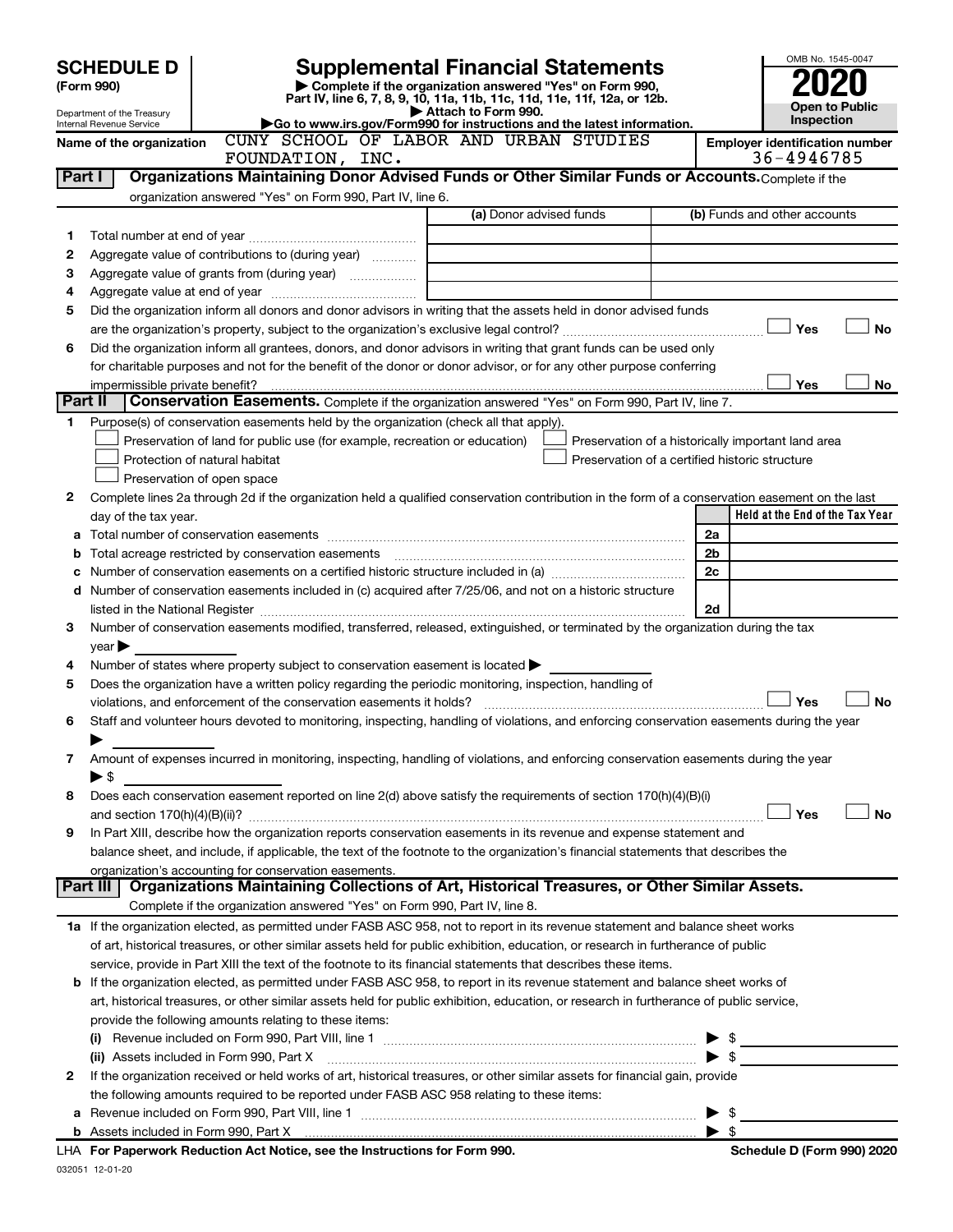|               | CUNY SCHOOL OF LABOR AND URBAN STUDIES                                                                                                                                                                                               |                  |                    |   |                          |                   |                                                                                                                                                                                                                                 |                      |  |                |                     |
|---------------|--------------------------------------------------------------------------------------------------------------------------------------------------------------------------------------------------------------------------------------|------------------|--------------------|---|--------------------------|-------------------|---------------------------------------------------------------------------------------------------------------------------------------------------------------------------------------------------------------------------------|----------------------|--|----------------|---------------------|
|               | FOUNDATION, INC.<br>Schedule D (Form 990) 2020                                                                                                                                                                                       |                  |                    |   |                          |                   |                                                                                                                                                                                                                                 |                      |  |                | 36-4946785 Page 2   |
|               | Part III   Organizations Maintaining Collections of Art, Historical Treasures, or Other Similar Assets (continued)                                                                                                                   |                  |                    |   |                          |                   |                                                                                                                                                                                                                                 |                      |  |                |                     |
| З.            | Using the organization's acquisition, accession, and other records, check any of the following that make significant use of its                                                                                                      |                  |                    |   |                          |                   |                                                                                                                                                                                                                                 |                      |  |                |                     |
|               | collection items (check all that apply):                                                                                                                                                                                             |                  |                    |   |                          |                   |                                                                                                                                                                                                                                 |                      |  |                |                     |
| a             | Public exhibition                                                                                                                                                                                                                    |                  |                    |   | Loan or exchange program |                   |                                                                                                                                                                                                                                 |                      |  |                |                     |
| b             | Scholarly research                                                                                                                                                                                                                   |                  |                    | e |                          |                   | Other and the contract of the contract of the contract of the contract of the contract of the contract of the contract of the contract of the contract of the contract of the contract of the contract of the contract of the c |                      |  |                |                     |
| c             | Preservation for future generations                                                                                                                                                                                                  |                  |                    |   |                          |                   |                                                                                                                                                                                                                                 |                      |  |                |                     |
| 4             | Provide a description of the organization's collections and explain how they further the organization's exempt purpose in Part XIII.                                                                                                 |                  |                    |   |                          |                   |                                                                                                                                                                                                                                 |                      |  |                |                     |
| 5             | During the year, did the organization solicit or receive donations of art, historical treasures, or other similar assets                                                                                                             |                  |                    |   |                          |                   |                                                                                                                                                                                                                                 |                      |  |                |                     |
|               | Yes<br>No                                                                                                                                                                                                                            |                  |                    |   |                          |                   |                                                                                                                                                                                                                                 |                      |  |                |                     |
|               | Part IV<br><b>Escrow and Custodial Arrangements.</b> Complete if the organization answered "Yes" on Form 990, Part IV, line 9, or                                                                                                    |                  |                    |   |                          |                   |                                                                                                                                                                                                                                 |                      |  |                |                     |
|               | reported an amount on Form 990, Part X, line 21.                                                                                                                                                                                     |                  |                    |   |                          |                   |                                                                                                                                                                                                                                 |                      |  |                |                     |
|               | 1a Is the organization an agent, trustee, custodian or other intermediary for contributions or other assets not included                                                                                                             |                  |                    |   |                          |                   |                                                                                                                                                                                                                                 |                      |  |                |                     |
|               |                                                                                                                                                                                                                                      |                  |                    |   |                          |                   |                                                                                                                                                                                                                                 |                      |  | Yes            | <b>No</b>           |
|               | b If "Yes," explain the arrangement in Part XIII and complete the following table:                                                                                                                                                   |                  |                    |   |                          |                   |                                                                                                                                                                                                                                 |                      |  |                |                     |
|               |                                                                                                                                                                                                                                      |                  |                    |   |                          |                   |                                                                                                                                                                                                                                 |                      |  | Amount         |                     |
|               | c Beginning balance <b>contract to the contract of the contract of the contract of the contract of the contract of the contract of the contract of the contract of the contract of the contract of the contract of the contract </b> |                  |                    |   |                          |                   |                                                                                                                                                                                                                                 | 1c                   |  |                |                     |
|               |                                                                                                                                                                                                                                      |                  |                    |   |                          |                   |                                                                                                                                                                                                                                 | 1d                   |  |                |                     |
|               | e Distributions during the year manufactured and contain an account of the year manufactured and the year manufactured and the year manufactured and the year manufactured and the year manufactured and the year manufactured       |                  |                    |   |                          |                   |                                                                                                                                                                                                                                 | 1е                   |  |                |                     |
| f             |                                                                                                                                                                                                                                      |                  |                    |   |                          |                   |                                                                                                                                                                                                                                 | 1f                   |  |                |                     |
|               | 2a Did the organization include an amount on Form 990, Part X, line 21, for escrow or custodial account liability?                                                                                                                   |                  |                    |   |                          |                   |                                                                                                                                                                                                                                 |                      |  | Yes            | No                  |
|               | <b>b</b> If "Yes," explain the arrangement in Part XIII. Check here if the explanation has been provided on Part XIII                                                                                                                |                  |                    |   |                          |                   |                                                                                                                                                                                                                                 |                      |  |                |                     |
| <b>Part V</b> | <b>Endowment Funds.</b> Complete if the organization answered "Yes" on Form 990, Part IV, line 10.                                                                                                                                   |                  |                    |   |                          |                   |                                                                                                                                                                                                                                 |                      |  |                |                     |
|               |                                                                                                                                                                                                                                      | (a) Current year |                    |   | (b) Prior year           |                   | (c) Two years back                                                                                                                                                                                                              | (d) Three years back |  |                | (e) Four years back |
|               | 1a Beginning of year balance                                                                                                                                                                                                         |                  |                    |   |                          |                   |                                                                                                                                                                                                                                 |                      |  |                |                     |
|               |                                                                                                                                                                                                                                      |                  |                    |   |                          |                   |                                                                                                                                                                                                                                 |                      |  |                |                     |
| с             | Net investment earnings, gains, and losses                                                                                                                                                                                           |                  |                    |   |                          |                   |                                                                                                                                                                                                                                 |                      |  |                |                     |
|               |                                                                                                                                                                                                                                      |                  |                    |   |                          |                   |                                                                                                                                                                                                                                 |                      |  |                |                     |
|               | e Other expenditures for facilities                                                                                                                                                                                                  |                  |                    |   |                          |                   |                                                                                                                                                                                                                                 |                      |  |                |                     |
|               | and programs                                                                                                                                                                                                                         |                  |                    |   |                          |                   |                                                                                                                                                                                                                                 |                      |  |                |                     |
|               |                                                                                                                                                                                                                                      |                  |                    |   |                          |                   |                                                                                                                                                                                                                                 |                      |  |                |                     |
| g             |                                                                                                                                                                                                                                      |                  |                    |   |                          |                   |                                                                                                                                                                                                                                 |                      |  |                |                     |
| 2             | Provide the estimated percentage of the current year end balance (line 1g, column (a)) held as:                                                                                                                                      |                  |                    |   |                          |                   |                                                                                                                                                                                                                                 |                      |  |                |                     |
|               | a Board designated or quasi-endowment >                                                                                                                                                                                              |                  |                    | % |                          |                   |                                                                                                                                                                                                                                 |                      |  |                |                     |
|               | Permanent endowment                                                                                                                                                                                                                  | %                |                    |   |                          |                   |                                                                                                                                                                                                                                 |                      |  |                |                     |
|               | %<br><b>c</b> Term endowment $\blacktriangleright$                                                                                                                                                                                   |                  |                    |   |                          |                   |                                                                                                                                                                                                                                 |                      |  |                |                     |
|               | The percentages on lines 2a, 2b, and 2c should equal 100%.                                                                                                                                                                           |                  |                    |   |                          |                   |                                                                                                                                                                                                                                 |                      |  |                |                     |
|               | 3a Are there endowment funds not in the possession of the organization that are held and administered for the organization                                                                                                           |                  |                    |   |                          |                   |                                                                                                                                                                                                                                 |                      |  |                |                     |
|               | by:                                                                                                                                                                                                                                  |                  |                    |   |                          |                   |                                                                                                                                                                                                                                 |                      |  |                | Yes<br>No           |
|               | (i)                                                                                                                                                                                                                                  |                  |                    |   |                          |                   |                                                                                                                                                                                                                                 |                      |  | 3a(i)          |                     |
|               |                                                                                                                                                                                                                                      |                  |                    |   |                          |                   |                                                                                                                                                                                                                                 |                      |  | 3a(ii)         |                     |
|               |                                                                                                                                                                                                                                      |                  |                    |   |                          |                   |                                                                                                                                                                                                                                 |                      |  | 3b             |                     |
| 4             | Describe in Part XIII the intended uses of the organization's endowment funds.                                                                                                                                                       |                  |                    |   |                          |                   |                                                                                                                                                                                                                                 |                      |  |                |                     |
|               | Part VI   Land, Buildings, and Equipment.                                                                                                                                                                                            |                  |                    |   |                          |                   |                                                                                                                                                                                                                                 |                      |  |                |                     |
|               | Complete if the organization answered "Yes" on Form 990, Part IV, line 11a. See Form 990, Part X, line 10.                                                                                                                           |                  |                    |   |                          |                   |                                                                                                                                                                                                                                 |                      |  |                |                     |
|               | Description of property                                                                                                                                                                                                              |                  | (a) Cost or other  |   |                          | (b) Cost or other |                                                                                                                                                                                                                                 | (c) Accumulated      |  | (d) Book value |                     |
|               |                                                                                                                                                                                                                                      |                  | basis (investment) |   |                          | basis (other)     |                                                                                                                                                                                                                                 | depreciation         |  |                |                     |
|               |                                                                                                                                                                                                                                      |                  |                    |   |                          |                   |                                                                                                                                                                                                                                 |                      |  |                |                     |
|               |                                                                                                                                                                                                                                      |                  |                    |   |                          |                   |                                                                                                                                                                                                                                 |                      |  |                |                     |
|               |                                                                                                                                                                                                                                      |                  |                    |   |                          |                   |                                                                                                                                                                                                                                 |                      |  |                |                     |
|               |                                                                                                                                                                                                                                      |                  |                    |   |                          |                   |                                                                                                                                                                                                                                 |                      |  |                |                     |
|               |                                                                                                                                                                                                                                      |                  |                    |   |                          |                   |                                                                                                                                                                                                                                 |                      |  |                |                     |
|               |                                                                                                                                                                                                                                      |                  |                    |   |                          |                   |                                                                                                                                                                                                                                 |                      |  |                | $\overline{0}$ .    |
|               |                                                                                                                                                                                                                                      |                  |                    |   |                          |                   |                                                                                                                                                                                                                                 |                      |  |                |                     |

**Schedule D (Form 990) 2020**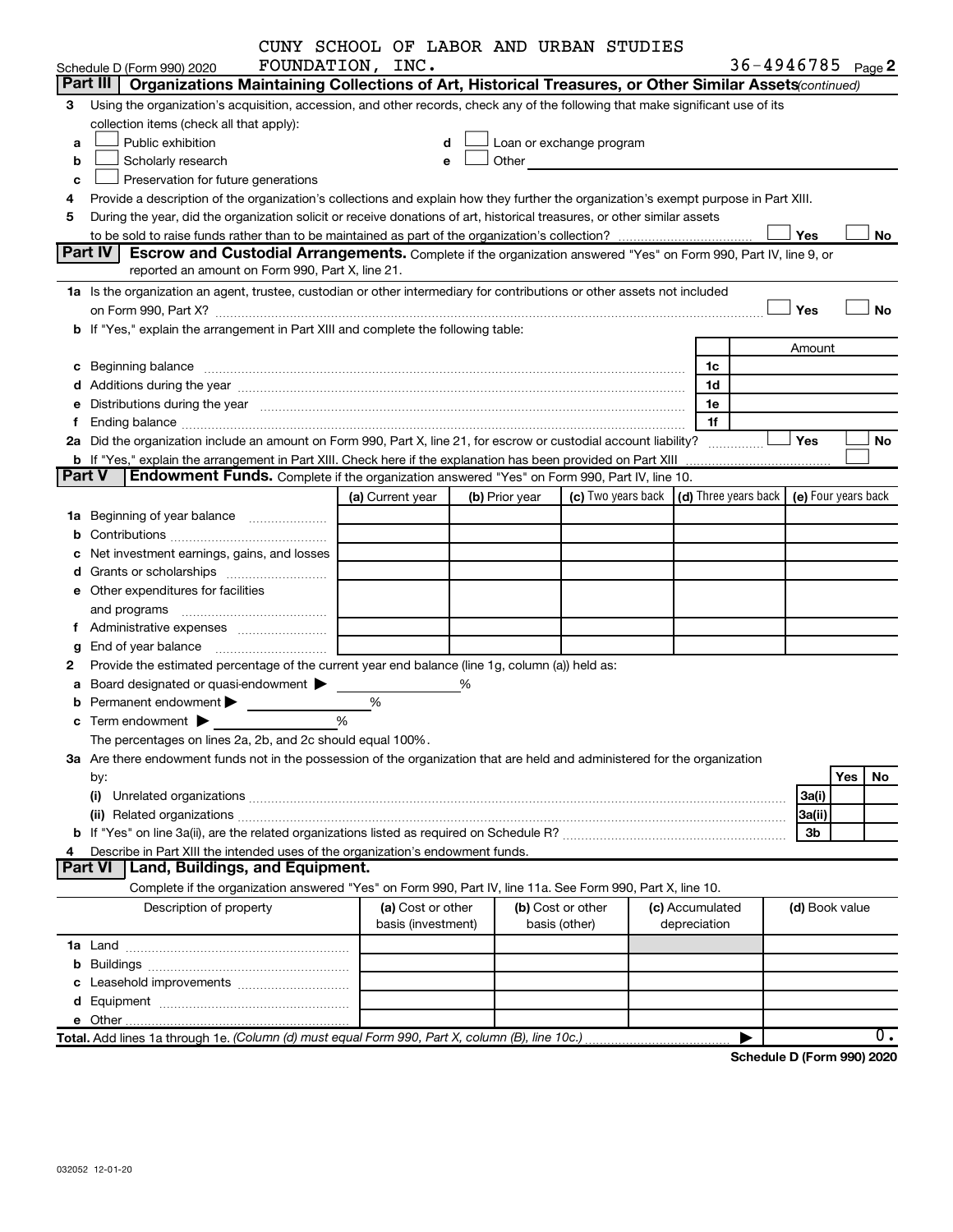|            |                                                                                                 |                              |                 | CUNY SCHOOL OF LABOR AND URBAN STUDIES                                                                                                               |                                                           |
|------------|-------------------------------------------------------------------------------------------------|------------------------------|-----------------|------------------------------------------------------------------------------------------------------------------------------------------------------|-----------------------------------------------------------|
|            | Schedule D (Form 990) 2020                                                                      | FOUNDATION, INC.             |                 |                                                                                                                                                      | 36-4946785 Page 3                                         |
|            | Part VII Investments - Other Securities.                                                        |                              |                 |                                                                                                                                                      |                                                           |
|            |                                                                                                 |                              |                 | Complete if the organization answered "Yes" on Form 990, Part IV, line 11b. See Form 990, Part X, line 12.                                           |                                                           |
|            | (a) Description of security or category (including name of security)                            |                              | (b) Book value  |                                                                                                                                                      | (c) Method of valuation: Cost or end-of-year market value |
|            | (1) Financial derivatives                                                                       |                              |                 |                                                                                                                                                      |                                                           |
|            |                                                                                                 |                              |                 |                                                                                                                                                      |                                                           |
| (3) Other  |                                                                                                 |                              |                 |                                                                                                                                                      |                                                           |
| (A)        |                                                                                                 |                              |                 |                                                                                                                                                      |                                                           |
| (B)        |                                                                                                 |                              |                 |                                                                                                                                                      |                                                           |
| (C)        |                                                                                                 |                              |                 |                                                                                                                                                      |                                                           |
| (D)        |                                                                                                 |                              |                 |                                                                                                                                                      |                                                           |
| (E)        |                                                                                                 |                              |                 |                                                                                                                                                      |                                                           |
| (F)        |                                                                                                 |                              |                 |                                                                                                                                                      |                                                           |
| (G)        |                                                                                                 |                              |                 |                                                                                                                                                      |                                                           |
| (H)        |                                                                                                 |                              |                 |                                                                                                                                                      |                                                           |
|            | <b>Total.</b> (Col. (b) must equal Form 990, Part X, col. (B) line 12.) $\blacktriangleright$   |                              |                 |                                                                                                                                                      |                                                           |
|            | Part VIII Investments - Program Related.                                                        |                              |                 |                                                                                                                                                      |                                                           |
|            |                                                                                                 |                              |                 | Complete if the organization answered "Yes" on Form 990, Part IV, line 11c. See Form 990, Part X, line 13.                                           |                                                           |
|            | (a) Description of investment                                                                   |                              | (b) Book value  |                                                                                                                                                      | (c) Method of valuation: Cost or end-of-year market value |
| (1)        |                                                                                                 |                              |                 |                                                                                                                                                      |                                                           |
| (2)        |                                                                                                 |                              |                 |                                                                                                                                                      |                                                           |
| (3)        |                                                                                                 |                              |                 |                                                                                                                                                      |                                                           |
| (4)        |                                                                                                 |                              |                 |                                                                                                                                                      |                                                           |
| (5)        |                                                                                                 |                              |                 |                                                                                                                                                      |                                                           |
| (6)        |                                                                                                 |                              |                 |                                                                                                                                                      |                                                           |
| (7)        |                                                                                                 |                              |                 |                                                                                                                                                      |                                                           |
| (8)        |                                                                                                 |                              |                 |                                                                                                                                                      |                                                           |
| (9)        |                                                                                                 |                              |                 |                                                                                                                                                      |                                                           |
| Part IX    | <b>Total.</b> (Col. (b) must equal Form 990, Part X, col. (B) line 13.)<br><b>Other Assets.</b> |                              |                 |                                                                                                                                                      |                                                           |
|            |                                                                                                 |                              |                 |                                                                                                                                                      |                                                           |
|            |                                                                                                 |                              | (a) Description | Complete if the organization answered "Yes" on Form 990, Part IV, line 11d. See Form 990, Part X, line 15.                                           | (b) Book value                                            |
|            |                                                                                                 |                              |                 |                                                                                                                                                      |                                                           |
| (1)        |                                                                                                 |                              |                 |                                                                                                                                                      |                                                           |
| (2)        |                                                                                                 |                              |                 |                                                                                                                                                      |                                                           |
| (3)        |                                                                                                 |                              |                 |                                                                                                                                                      |                                                           |
| (4)        |                                                                                                 |                              |                 |                                                                                                                                                      |                                                           |
| (5)<br>(6) |                                                                                                 |                              |                 |                                                                                                                                                      |                                                           |
| (7)        |                                                                                                 |                              |                 |                                                                                                                                                      |                                                           |
| (8)        |                                                                                                 |                              |                 |                                                                                                                                                      |                                                           |
| (9)        |                                                                                                 |                              |                 |                                                                                                                                                      |                                                           |
|            | Total. (Column (b) must equal Form 990, Part X, col. (B) line 15.)                              |                              |                 |                                                                                                                                                      |                                                           |
| Part X     | <b>Other Liabilities.</b>                                                                       |                              |                 |                                                                                                                                                      |                                                           |
|            |                                                                                                 |                              |                 | Complete if the organization answered "Yes" on Form 990, Part IV, line 11e or 11f. See Form 990, Part X, line 25.                                    |                                                           |
| 1.         |                                                                                                 | (a) Description of liability |                 |                                                                                                                                                      | (b) Book value                                            |
| (1)        | Federal income taxes                                                                            |                              |                 |                                                                                                                                                      |                                                           |
| (2)        |                                                                                                 |                              |                 |                                                                                                                                                      |                                                           |
| (3)        |                                                                                                 |                              |                 |                                                                                                                                                      |                                                           |
| (4)        |                                                                                                 |                              |                 |                                                                                                                                                      |                                                           |
| (5)        |                                                                                                 |                              |                 |                                                                                                                                                      |                                                           |
| (6)        |                                                                                                 |                              |                 |                                                                                                                                                      |                                                           |
| (7)        |                                                                                                 |                              |                 |                                                                                                                                                      |                                                           |
| (8)        |                                                                                                 |                              |                 |                                                                                                                                                      |                                                           |
| (9)        |                                                                                                 |                              |                 |                                                                                                                                                      |                                                           |
|            |                                                                                                 |                              |                 |                                                                                                                                                      |                                                           |
|            |                                                                                                 |                              |                 | 2. Liability for uncertain tax positions. In Part XIII, provide the text of the footnote to the organization's financial statements that reports the |                                                           |

organization's liability for uncertain tax positions under FASB ASC 740. Check here if the text of the footnote has been provided in Part XIII ...  $\fbox{\bf X}$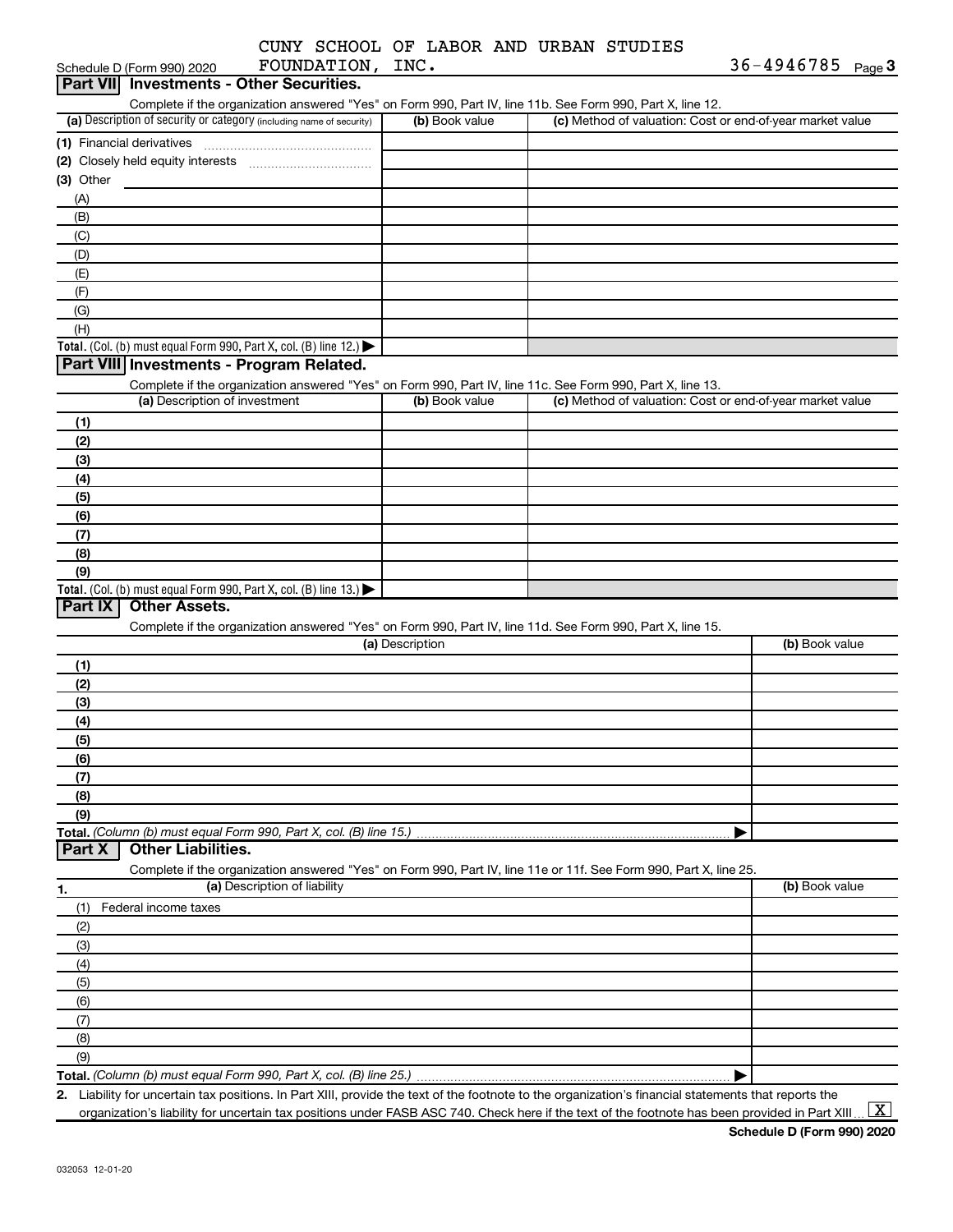|              | CUNY SCHOOL OF LABOR AND URBAN STUDIES                                                                                                                                                                                              |                |         |                |                        |           |
|--------------|-------------------------------------------------------------------------------------------------------------------------------------------------------------------------------------------------------------------------------------|----------------|---------|----------------|------------------------|-----------|
|              | FOUNDATION, INC.<br>Schedule D (Form 990) 2020                                                                                                                                                                                      |                |         |                | 36-4946785 $_{Page}$ 4 |           |
|              | Reconciliation of Revenue per Audited Financial Statements With Revenue per Return.<br><b>Part XI</b>                                                                                                                               |                |         |                |                        |           |
|              | Complete if the organization answered "Yes" on Form 990, Part IV, line 12a.                                                                                                                                                         |                |         |                |                        |           |
| 1            | Total revenue, gains, and other support per audited financial statements [11] [11] Total revenue, gains, and other support per audited financial statements                                                                         |                |         | $\blacksquare$ |                        | 938, 272. |
| $\mathbf{2}$ | Amounts included on line 1 but not on Form 990, Part VIII, line 12:                                                                                                                                                                 |                |         |                |                        |           |
| a            |                                                                                                                                                                                                                                     | 2a             | 37,974. |                |                        |           |
|              |                                                                                                                                                                                                                                     | 2 <sub>b</sub> |         |                |                        |           |
| c            |                                                                                                                                                                                                                                     | 2 <sub>c</sub> |         |                |                        |           |
| d            |                                                                                                                                                                                                                                     | 2d             |         |                |                        |           |
| е            | Add lines 2a through 2d                                                                                                                                                                                                             |                |         | 2е             |                        | 37,974.   |
| 3            |                                                                                                                                                                                                                                     |                |         | 3              |                        | 900, 298. |
| 4            | Amounts included on Form 990, Part VIII, line 12, but not on line 1:                                                                                                                                                                |                |         |                |                        |           |
| a            |                                                                                                                                                                                                                                     |                |         |                |                        |           |
|              |                                                                                                                                                                                                                                     | 4 <sub>b</sub> |         |                |                        |           |
|              | Add lines 4a and 4b                                                                                                                                                                                                                 |                |         | 4с             |                        | 0.        |
| 5            |                                                                                                                                                                                                                                     |                |         |                |                        | 900, 298. |
|              | Part XII   Reconciliation of Expenses per Audited Financial Statements With Expenses per Return.                                                                                                                                    |                |         |                |                        |           |
|              | Complete if the organization answered "Yes" on Form 990, Part IV, line 12a.                                                                                                                                                         |                |         |                |                        |           |
| 1            |                                                                                                                                                                                                                                     |                |         | $\blacksquare$ |                        | 167, 387. |
| 2            | Amounts included on line 1 but not on Form 990, Part IX, line 25:                                                                                                                                                                   |                |         |                |                        |           |
| a            | Donated services and use of facilities [111] contains an interview of the services and use of facilities [11] contains an interview of the services and use of facilities [11] and the services and use of the services and us      | 2a             |         |                |                        |           |
|              |                                                                                                                                                                                                                                     | 2 <sub>b</sub> |         |                |                        |           |
| C.           |                                                                                                                                                                                                                                     | 2 <sub>c</sub> |         |                |                        |           |
| d            |                                                                                                                                                                                                                                     | 2d             |         |                |                        |           |
| e            | Add lines 2a through 2d <b>contained a contained a contained a contained a</b> contained a contact the set of the set of the set of the set of the set of the set of the set of the set of the set of the set of the set of the set |                |         | 2е             |                        | υ.        |
| 3            |                                                                                                                                                                                                                                     |                |         | 3              |                        | 167, 387. |
| 4            | Amounts included on Form 990, Part IX, line 25, but not on line 1:                                                                                                                                                                  |                |         |                |                        |           |
| a            | Investment expenses not included on Form 990, Part VIII, line 7b [11, 11, 11, 11, 11]                                                                                                                                               | 4a             |         |                |                        |           |
| b            |                                                                                                                                                                                                                                     | 4 <sub>h</sub> |         |                |                        |           |
|              | Add lines 4a and 4b                                                                                                                                                                                                                 |                |         | 4с             |                        | 0.        |
| 5            |                                                                                                                                                                                                                                     |                |         | 5              |                        | 167,387.  |
|              | Part XIII Supplemental Information.                                                                                                                                                                                                 |                |         |                |                        |           |

Provide the descriptions required for Part II, lines 3, 5, and 9; Part III, lines 1a and 4; Part IV, lines 1b and 2b; Part V, line 4; Part X, line 2; Part XI, lines 2d and 4b; and Part XII, lines 2d and 4b. Also complete this part to provide any additional information.

### PART X, LINE 2:

| THE FOUNDATION IS EXEMPT FROM FEDERAL INCOME TAXES UNDER SECTION $501(C)(3)$  |
|-------------------------------------------------------------------------------|
| OF THE INTERNAL REVENUE CODE (THE CODE); THEREFORE, NO PROVISION FOR          |
| INCOME TAXES IS REFLECTED IN THE FINANCIAL STATEMENTS. THE FOUNDATION HAS     |
| BEEN CLASSIFIED AS A PUBLICLY SUPPORTED ORGANIZATION THAT IS NOT A PRIVATE    |
| FOUNDATION UNDER SECTION 509(A) OF THE CODE. THE FOUNDATION PRESENTLY         |
| DISCLOSES OR RECOGNIZES INCOME TAX POSITIONS BASED ON MANAGEMENT'S            |
| WHETHER IT IS REASONABLY POSSIBLE OR PROBABLE THAT A LIABILITY<br>ESTIMATE OF |
| HAS BEEN INCURRED FOR UNRECOGNIZED INCOME TAXES. MANAGEMENT HAS CONCLUDED     |
| THAT THE FOUNDATION HAS TAKEN NO UNCERTAIN TAX POSITIONS THAT REOUIRE         |
| ADJUSTMENT IN ITS FINANCIAL STATEMENTS. U.S. FORMS 990 FILED BY THE           |
| FOUNDATION ARE SUBJECT TO EXAMINATION BY TAXING AUTHORITIES.                  |
| Schedule D (Form 990) 2020<br>032054 12-01-20                                 |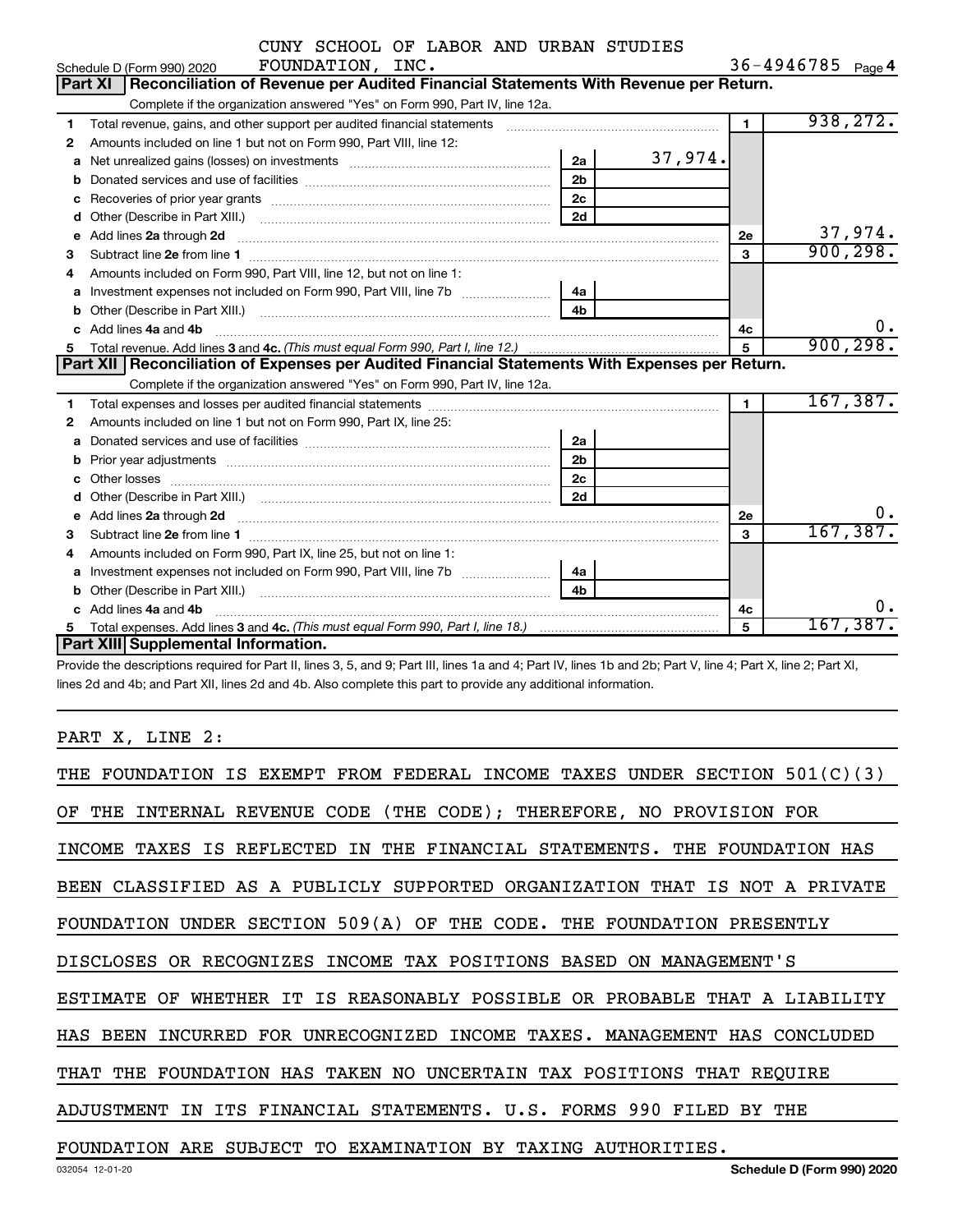| Schedule D (Form 990) 2020 FOUNDATION<br><b>Part XIII Supplemental Information</b> (continued) | CUNY SCHOOL OF LABOR AND URBAN STUDIES<br>FOUNDATION, INC. |  | 36-4946785 Page 5 |
|------------------------------------------------------------------------------------------------|------------------------------------------------------------|--|-------------------|
|                                                                                                |                                                            |  |                   |
|                                                                                                |                                                            |  |                   |
|                                                                                                |                                                            |  |                   |
|                                                                                                |                                                            |  |                   |
|                                                                                                |                                                            |  |                   |
|                                                                                                |                                                            |  |                   |
|                                                                                                |                                                            |  |                   |
|                                                                                                |                                                            |  |                   |
|                                                                                                |                                                            |  |                   |
|                                                                                                |                                                            |  |                   |
|                                                                                                |                                                            |  |                   |
|                                                                                                |                                                            |  |                   |
|                                                                                                |                                                            |  |                   |
|                                                                                                |                                                            |  |                   |
|                                                                                                |                                                            |  |                   |
|                                                                                                |                                                            |  |                   |
|                                                                                                |                                                            |  |                   |
|                                                                                                |                                                            |  |                   |
|                                                                                                |                                                            |  |                   |
|                                                                                                |                                                            |  |                   |
|                                                                                                |                                                            |  |                   |
|                                                                                                |                                                            |  |                   |
|                                                                                                |                                                            |  |                   |
|                                                                                                |                                                            |  |                   |
|                                                                                                |                                                            |  |                   |
|                                                                                                |                                                            |  |                   |
|                                                                                                |                                                            |  |                   |
|                                                                                                |                                                            |  |                   |
|                                                                                                |                                                            |  |                   |
|                                                                                                |                                                            |  |                   |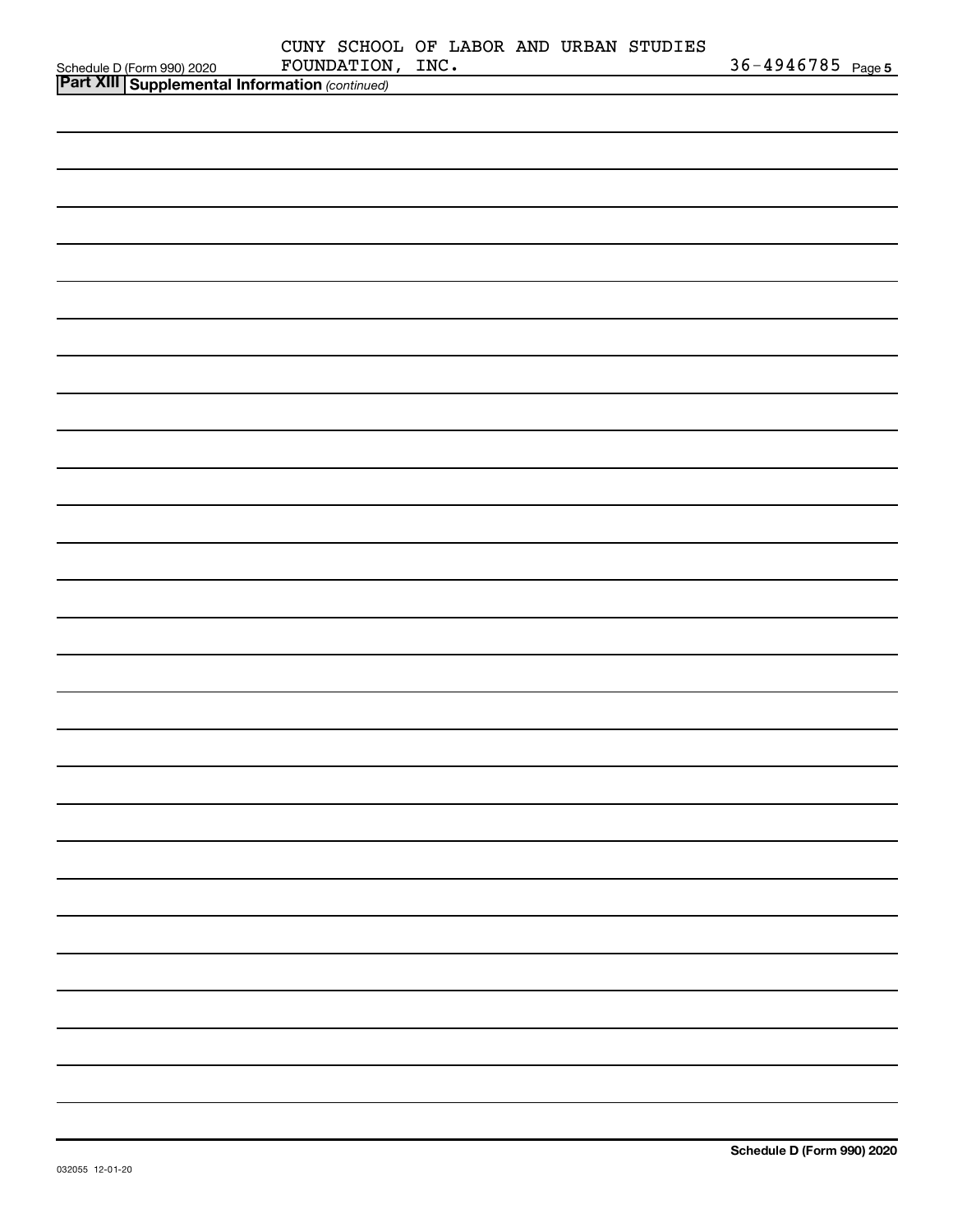| <b>Open to Public</b><br>Attach to Form 990.<br>Department of the Treasury<br>Internal Revenue Service<br>Inspection<br>Go to www.irs.gov/Form990 for the latest information.<br>CUNY SCHOOL OF LABOR AND URBAN STUDIES<br><b>Employer identification number</b><br>Name of the organization<br>36-4946785<br>FOUNDATION, INC.<br>Part I<br><b>General Information on Grants and Assistance</b><br>Does the organization maintain records to substantiate the amount of the grants or assistance, the grantees' eligibility for the grants or assistance, and the selection<br>$\mathbf 1$<br>Yes<br>Describe in Part IV the organization's procedures for monitoring the use of grant funds in the United States.<br>$\mathbf{2}$<br>Part II<br>Grants and Other Assistance to Domestic Organizations and Domestic Governments. Complete if the organization answered "Yes" on Form 990, Part IV, line 21, for any<br>recipient that received more than \$5,000. Part II can be duplicated if additional space is needed.<br>(f) Method of<br>(c) IRC section<br>(e) Amount of<br><b>1 (a)</b> Name and address of organization<br>$(b)$ EIN<br>(d) Amount of<br>(g) Description of<br>(h) Purpose of grant<br>valuation (book,<br>or government<br>(if applicable)<br>cash grant<br>non-cash<br>noncash assistance<br>or assistance<br>FMV, appraisal,<br>assistance<br>other) | OMB No. 1545-0047<br>2020 |
|----------------------------------------------------------------------------------------------------------------------------------------------------------------------------------------------------------------------------------------------------------------------------------------------------------------------------------------------------------------------------------------------------------------------------------------------------------------------------------------------------------------------------------------------------------------------------------------------------------------------------------------------------------------------------------------------------------------------------------------------------------------------------------------------------------------------------------------------------------------------------------------------------------------------------------------------------------------------------------------------------------------------------------------------------------------------------------------------------------------------------------------------------------------------------------------------------------------------------------------------------------------------------------------------------------------------------------------------------------------------------------|---------------------------|
|                                                                                                                                                                                                                                                                                                                                                                                                                                                                                                                                                                                                                                                                                                                                                                                                                                                                                                                                                                                                                                                                                                                                                                                                                                                                                                                                                                                  |                           |
|                                                                                                                                                                                                                                                                                                                                                                                                                                                                                                                                                                                                                                                                                                                                                                                                                                                                                                                                                                                                                                                                                                                                                                                                                                                                                                                                                                                  |                           |
|                                                                                                                                                                                                                                                                                                                                                                                                                                                                                                                                                                                                                                                                                                                                                                                                                                                                                                                                                                                                                                                                                                                                                                                                                                                                                                                                                                                  |                           |
|                                                                                                                                                                                                                                                                                                                                                                                                                                                                                                                                                                                                                                                                                                                                                                                                                                                                                                                                                                                                                                                                                                                                                                                                                                                                                                                                                                                  | $X$ No                    |
|                                                                                                                                                                                                                                                                                                                                                                                                                                                                                                                                                                                                                                                                                                                                                                                                                                                                                                                                                                                                                                                                                                                                                                                                                                                                                                                                                                                  |                           |
|                                                                                                                                                                                                                                                                                                                                                                                                                                                                                                                                                                                                                                                                                                                                                                                                                                                                                                                                                                                                                                                                                                                                                                                                                                                                                                                                                                                  |                           |
|                                                                                                                                                                                                                                                                                                                                                                                                                                                                                                                                                                                                                                                                                                                                                                                                                                                                                                                                                                                                                                                                                                                                                                                                                                                                                                                                                                                  |                           |
|                                                                                                                                                                                                                                                                                                                                                                                                                                                                                                                                                                                                                                                                                                                                                                                                                                                                                                                                                                                                                                                                                                                                                                                                                                                                                                                                                                                  |                           |
|                                                                                                                                                                                                                                                                                                                                                                                                                                                                                                                                                                                                                                                                                                                                                                                                                                                                                                                                                                                                                                                                                                                                                                                                                                                                                                                                                                                  |                           |
|                                                                                                                                                                                                                                                                                                                                                                                                                                                                                                                                                                                                                                                                                                                                                                                                                                                                                                                                                                                                                                                                                                                                                                                                                                                                                                                                                                                  |                           |
|                                                                                                                                                                                                                                                                                                                                                                                                                                                                                                                                                                                                                                                                                                                                                                                                                                                                                                                                                                                                                                                                                                                                                                                                                                                                                                                                                                                  |                           |
|                                                                                                                                                                                                                                                                                                                                                                                                                                                                                                                                                                                                                                                                                                                                                                                                                                                                                                                                                                                                                                                                                                                                                                                                                                                                                                                                                                                  |                           |
|                                                                                                                                                                                                                                                                                                                                                                                                                                                                                                                                                                                                                                                                                                                                                                                                                                                                                                                                                                                                                                                                                                                                                                                                                                                                                                                                                                                  |                           |
| $\mathbf{2}$<br>3                                                                                                                                                                                                                                                                                                                                                                                                                                                                                                                                                                                                                                                                                                                                                                                                                                                                                                                                                                                                                                                                                                                                                                                                                                                                                                                                                                |                           |

**For Paperwork Reduction Act Notice, see the Instructions for Form 990. Schedule I (Form 990) 2020** LHA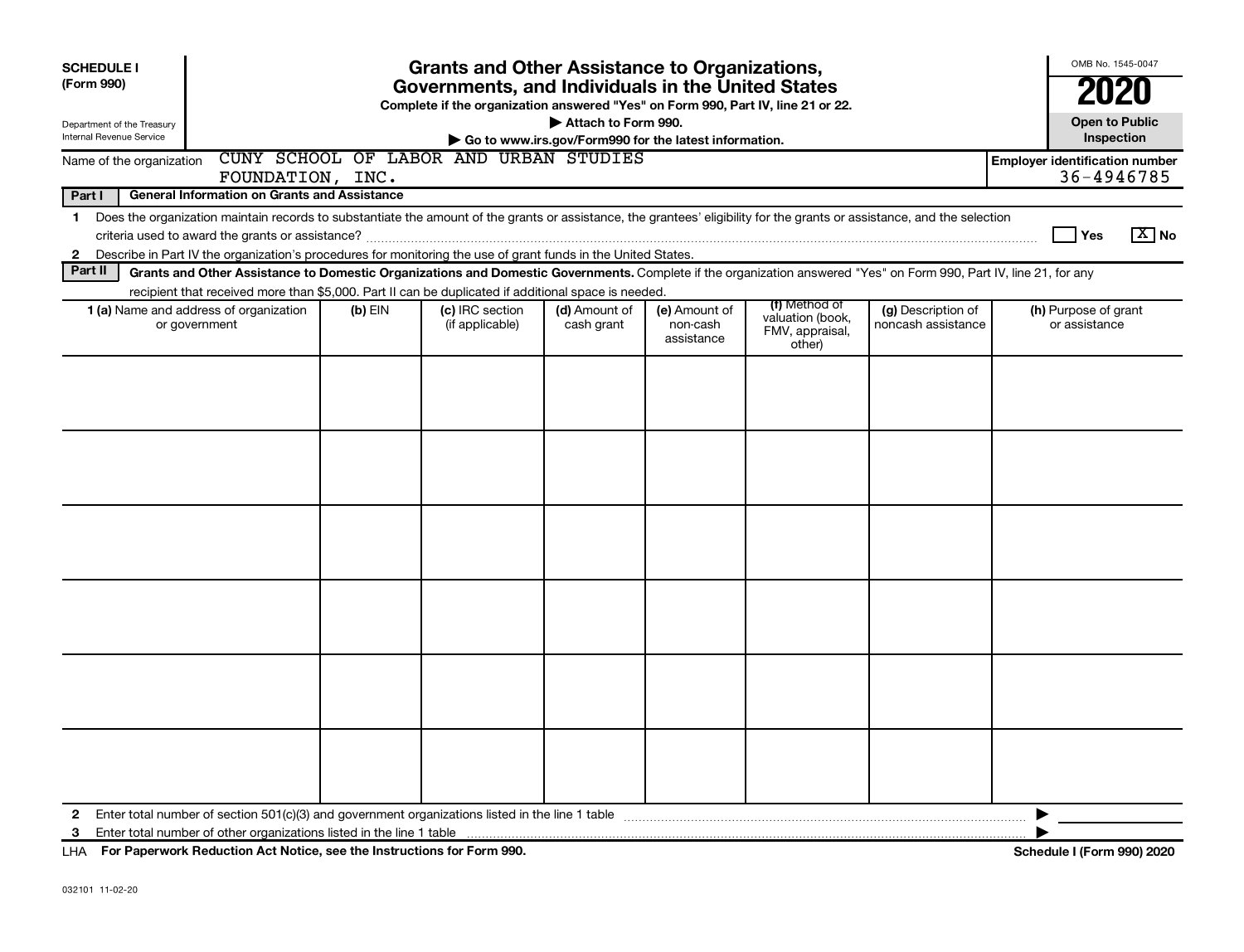Schedule I (Form 990) 2020 **FOUNDATION, INC.** 36-4946785 Page

**2**

Part III | Grants and Other Assistance to Domestic Individuals. Complete if the organization answered "Yes" on Form 990, Part IV, line 22. Part III can be duplicated if additional space is needed.

| (a) Type of grant or assistance | (b) Number of<br>recipients | (c) Amount of<br>cash grant | (d) Amount of non-<br>cash assistance | (e) Method of valuation<br>(book, FMV, appraisal, other) | (f) Description of noncash assistance |
|---------------------------------|-----------------------------|-----------------------------|---------------------------------------|----------------------------------------------------------|---------------------------------------|
|                                 |                             |                             |                                       |                                                          |                                       |
| SCHOLARSHIPS                    | 31                          | 167,387.                    | $\mathbf{0}$ .                        |                                                          |                                       |
|                                 |                             |                             |                                       |                                                          |                                       |
|                                 |                             |                             |                                       |                                                          |                                       |
|                                 |                             |                             |                                       |                                                          |                                       |
|                                 |                             |                             |                                       |                                                          |                                       |
|                                 |                             |                             |                                       |                                                          |                                       |
|                                 |                             |                             |                                       |                                                          |                                       |
|                                 |                             |                             |                                       |                                                          |                                       |
|                                 |                             |                             |                                       |                                                          |                                       |
|                                 |                             |                             |                                       |                                                          |                                       |

Part IV | Supplemental Information. Provide the information required in Part I, line 2; Part III, column (b); and any other additional information.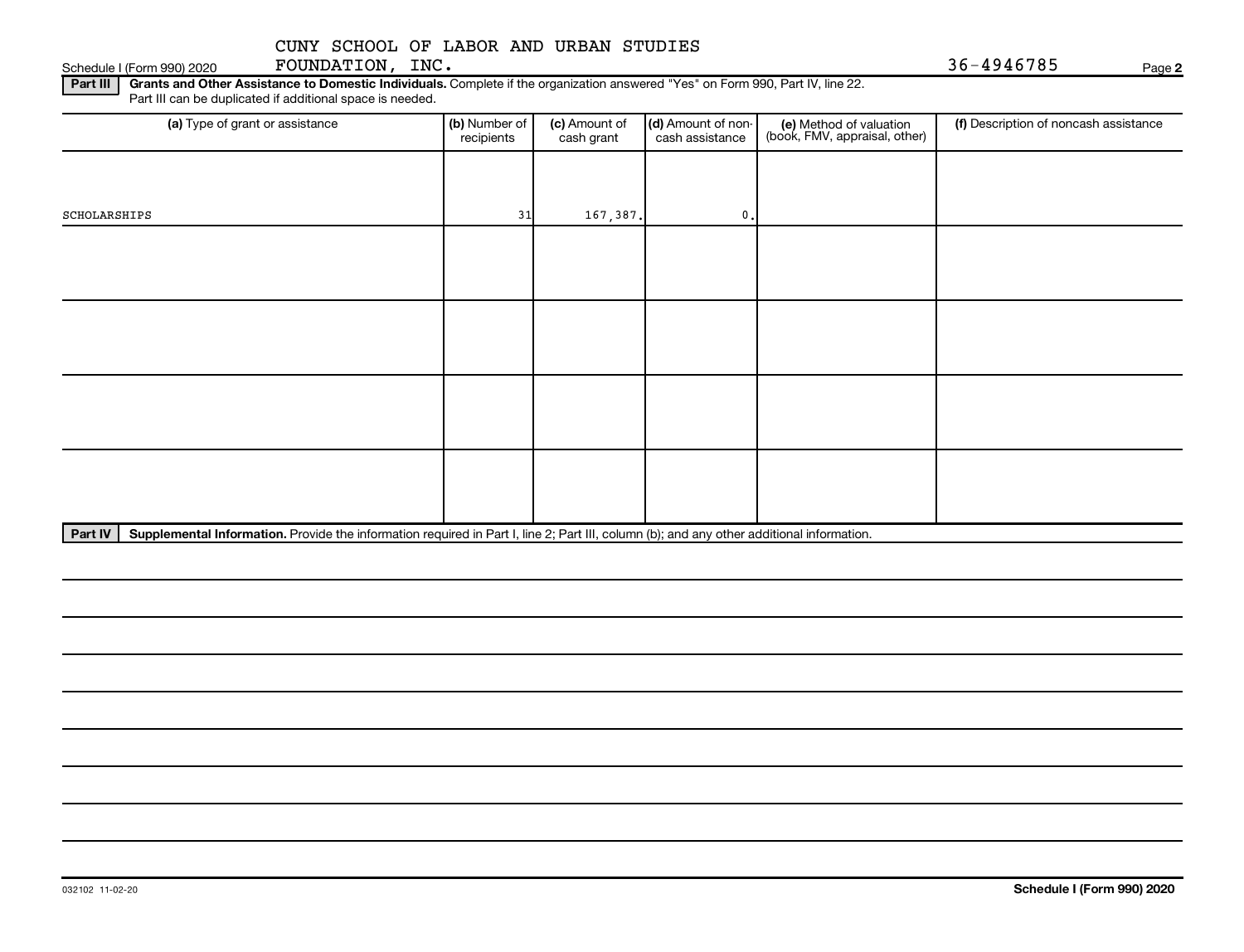|   | <b>Compensation Information</b><br><b>SCHEDULE J</b>                                                                             | OMB No. 1545-0047                     |                                     |                         |  |  |  |  |  |
|---|----------------------------------------------------------------------------------------------------------------------------------|---------------------------------------|-------------------------------------|-------------------------|--|--|--|--|--|
|   | (Form 990)<br>For certain Officers, Directors, Trustees, Key Employees, and Highest                                              |                                       | 2020                                |                         |  |  |  |  |  |
|   | <b>Compensated Employees</b><br>Complete if the organization answered "Yes" on Form 990, Part IV, line 23.                       |                                       |                                     |                         |  |  |  |  |  |
|   | Attach to Form 990.<br>Department of the Treasury                                                                                |                                       | <b>Open to Public</b><br>Inspection |                         |  |  |  |  |  |
|   | Go to www.irs.gov/Form990 for instructions and the latest information.<br>Internal Revenue Service                               |                                       |                                     |                         |  |  |  |  |  |
|   | CUNY SCHOOL OF LABOR AND URBAN STUDIES<br>Name of the organization                                                               | <b>Employer identification number</b> |                                     |                         |  |  |  |  |  |
|   | FOUNDATION, INC.                                                                                                                 | 36-4946785                            |                                     |                         |  |  |  |  |  |
|   | <b>Questions Regarding Compensation</b><br>Part I                                                                                |                                       |                                     |                         |  |  |  |  |  |
|   |                                                                                                                                  |                                       | Yes                                 | No                      |  |  |  |  |  |
|   | <b>1a</b> Check the appropriate box(es) if the organization provided any of the following to or for a person listed on Form 990, |                                       |                                     |                         |  |  |  |  |  |
|   | Part VII, Section A, line 1a. Complete Part III to provide any relevant information regarding these items.                       |                                       |                                     |                         |  |  |  |  |  |
|   | First-class or charter travel<br>Housing allowance or residence for personal use                                                 |                                       |                                     |                         |  |  |  |  |  |
|   | Travel for companions<br>Payments for business use of personal residence<br>Health or social club dues or initiation fees        |                                       |                                     |                         |  |  |  |  |  |
|   | Tax indemnification and gross-up payments                                                                                        |                                       |                                     |                         |  |  |  |  |  |
|   | Discretionary spending account<br>Personal services (such as maid, chauffeur, chef)                                              |                                       |                                     |                         |  |  |  |  |  |
|   | <b>b</b> If any of the boxes on line 1a are checked, did the organization follow a written policy regarding payment or           |                                       |                                     |                         |  |  |  |  |  |
|   |                                                                                                                                  | 1b                                    |                                     |                         |  |  |  |  |  |
| 2 | Did the organization require substantiation prior to reimbursing or allowing expenses incurred by all directors,                 |                                       |                                     |                         |  |  |  |  |  |
|   |                                                                                                                                  | $\mathbf{2}$                          |                                     |                         |  |  |  |  |  |
|   |                                                                                                                                  |                                       |                                     |                         |  |  |  |  |  |
| 3 | Indicate which, if any, of the following the organization used to establish the compensation of the organization's               |                                       |                                     |                         |  |  |  |  |  |
|   | CEO/Executive Director. Check all that apply. Do not check any boxes for methods used by a related organization to               |                                       |                                     |                         |  |  |  |  |  |
|   | establish compensation of the CEO/Executive Director, but explain in Part III.                                                   |                                       |                                     |                         |  |  |  |  |  |
|   | Compensation committee<br>Written employment contract                                                                            |                                       |                                     |                         |  |  |  |  |  |
|   | Independent compensation consultant<br>Compensation survey or study                                                              |                                       |                                     |                         |  |  |  |  |  |
|   | Form 990 of other organizations<br>Approval by the board or compensation committee                                               |                                       |                                     |                         |  |  |  |  |  |
|   |                                                                                                                                  |                                       |                                     |                         |  |  |  |  |  |
| 4 | During the year, did any person listed on Form 990, Part VII, Section A, line 1a, with respect to the filing                     |                                       |                                     |                         |  |  |  |  |  |
|   | organization or a related organization:                                                                                          |                                       |                                     |                         |  |  |  |  |  |
| а | Receive a severance payment or change-of-control payment?                                                                        | 4a                                    |                                     | х                       |  |  |  |  |  |
| b |                                                                                                                                  | 4b                                    |                                     | $\overline{\texttt{x}}$ |  |  |  |  |  |
|   |                                                                                                                                  | 4c                                    |                                     | X                       |  |  |  |  |  |
|   | If "Yes" to any of lines 4a-c, list the persons and provide the applicable amounts for each item in Part III.                    |                                       |                                     |                         |  |  |  |  |  |
|   |                                                                                                                                  |                                       |                                     |                         |  |  |  |  |  |
|   | Only section 501(c)(3), 501(c)(4), and 501(c)(29) organizations must complete lines 5-9.                                         |                                       |                                     |                         |  |  |  |  |  |
|   | For persons listed on Form 990, Part VII, Section A, line 1a, did the organization pay or accrue any compensation                |                                       |                                     |                         |  |  |  |  |  |
|   | contingent on the revenues of:                                                                                                   |                                       |                                     |                         |  |  |  |  |  |
|   |                                                                                                                                  | 5a                                    |                                     | x                       |  |  |  |  |  |
|   |                                                                                                                                  | 5b                                    |                                     | $\overline{\textbf{X}}$ |  |  |  |  |  |
|   | If "Yes" on line 5a or 5b, describe in Part III.                                                                                 |                                       |                                     |                         |  |  |  |  |  |
|   | 6 For persons listed on Form 990, Part VII, Section A, line 1a, did the organization pay or accrue any compensation              |                                       |                                     |                         |  |  |  |  |  |
|   | contingent on the net earnings of:                                                                                               |                                       |                                     |                         |  |  |  |  |  |
|   |                                                                                                                                  | 6а                                    |                                     | х                       |  |  |  |  |  |
|   |                                                                                                                                  | 6b                                    |                                     | $\overline{\textbf{X}}$ |  |  |  |  |  |
|   | If "Yes" on line 6a or 6b, describe in Part III.                                                                                 |                                       |                                     |                         |  |  |  |  |  |
|   | 7 For persons listed on Form 990, Part VII, Section A, line 1a, did the organization provide any nonfixed payments               |                                       |                                     |                         |  |  |  |  |  |
|   |                                                                                                                                  | 7                                     |                                     | х                       |  |  |  |  |  |
| 8 | Were any amounts reported on Form 990, Part VII, paid or accrued pursuant to a contract that was subject to the                  |                                       |                                     |                         |  |  |  |  |  |
|   |                                                                                                                                  | 8                                     |                                     | х                       |  |  |  |  |  |
| 9 | If "Yes" on line 8, did the organization also follow the rebuttable presumption procedure described in                           |                                       |                                     |                         |  |  |  |  |  |
|   |                                                                                                                                  | 9                                     |                                     |                         |  |  |  |  |  |
|   | LHA For Paperwork Reduction Act Notice, see the Instructions for Form 990.                                                       | Schedule J (Form 990) 2020            |                                     |                         |  |  |  |  |  |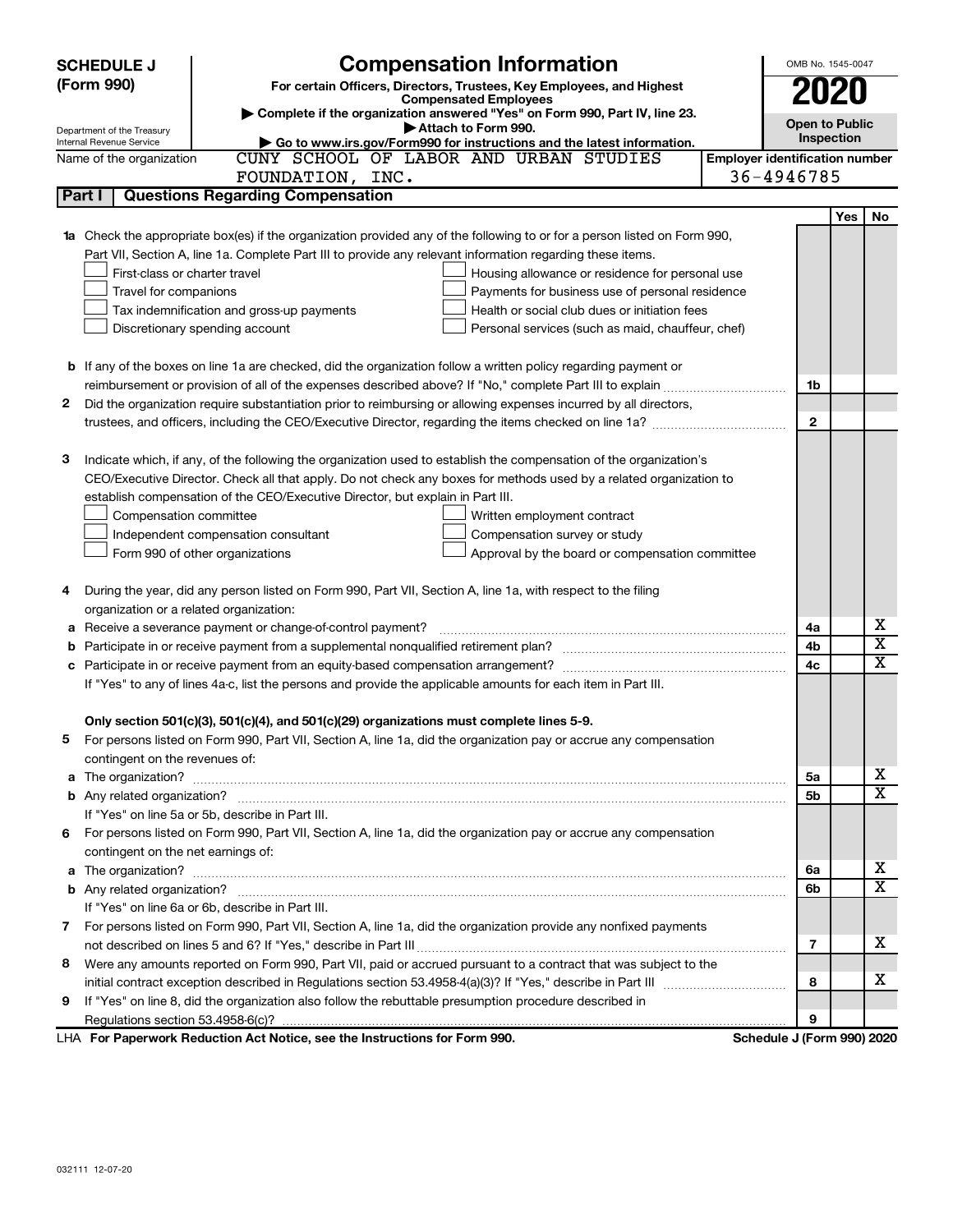Schedule J (Form 990) 2020 Page FOUNDATION, INC. 36-4946785

**2**

Part II | Officers, Directors, Trustees, Key Employees, and Highest Compensated Employees. Use duplicate copies if additional space is needed.

For each individual whose compensation must be reported on Schedule J, report compensation from the organization on row (i) and from related organizations, described in the instructions, on row (ii). Do not list any individuals that aren't listed on Form 990, Part VII.

Note: The sum of columns (B)(i)-(iii) for each listed individual must equal the total amount of Form 990, Part VII, Section A, line 1a, applicable column (D) and (E) amounts for that individual.

| (A) Name and Title                |                              |                          | (B) Breakdown of W-2 and/or 1099-MISC compensation |                                           | (C) Retirement and<br>other deferred | (D) Nontaxable<br>benefits | (E) Total of columns<br>$(B)(i)-(D)$ | (F) Compensation<br>in column (B)         |
|-----------------------------------|------------------------------|--------------------------|----------------------------------------------------|-------------------------------------------|--------------------------------------|----------------------------|--------------------------------------|-------------------------------------------|
|                                   |                              | (i) Base<br>compensation | (ii) Bonus &<br>incentive<br>compensation          | (iii) Other<br>reportable<br>compensation | compensation                         |                            |                                      | reported as deferred<br>on prior Form 990 |
| (1) GREGORY MANTSIOS              | (i)                          | $\overline{0}$ .         | $\overline{0}$ .                                   | $\overline{0}$ .                          | $\overline{0}$ .                     | 0.                         | 0.                                   | $\overline{0}$ .                          |
| VICE PRESIDENT                    | (ii)                         | 175,000.                 | $\overline{0}$ .                                   | $\overline{0}$ .                          | σ.                                   | 63,000.                    | 238,000.                             | $\overline{0}$ .                          |
| (2) GLADYS PALMA DE SCHRYNEMAKERS | $\qquad \qquad \textbf{(i)}$ | $\overline{0}$ .         | $\overline{0}$ .                                   | $\overline{0}$ .                          | $\overline{0}$ .                     | 0.                         | $\mathbf{0}$ .                       | $\overline{0}$ .                          |
| <b>SECRETARY</b>                  | (ii)                         | 173,627.                 | $\overline{0}$ .                                   | $\overline{0}$ .                          | σ.                                   | 62,506                     | 236, 133.                            | $\overline{0}$ .                          |
| (3) DEEPAK BHARGAVA               | (i)                          | $\overline{0}$ .         | $\overline{\mathfrak{o}}$ .                        | $\overline{\mathfrak{o}}$ .               | σ.                                   | $\mathbf{0}$ .             | $\overline{0}$ .                     | $\overline{0}$ .                          |
| <b>MEMBER</b>                     | (i)                          | 133,676.                 | $\overline{\mathfrak{o}}$ .                        | $\overline{0}$ .                          | σ.                                   | 48,123                     | 181,799.                             | $\overline{0}$ .                          |
| (4) DOROTHY BENSON                | (i)                          | $\overline{0}$ .         | $\overline{\mathfrak{o}}$ .                        | $\overline{0}$ .                          | σ.                                   | σ.                         | $\overline{0}$ .                     | $\overline{0}$ .                          |
| <b>MEMBER</b>                     | (i)                          | 117,466.                 | σ.                                                 | $\overline{0}$ .                          | σ.                                   | 42, 288.                   | 159,754.                             | $\overline{0}$ .                          |
|                                   | (i)                          |                          |                                                    |                                           |                                      |                            |                                      |                                           |
|                                   | (i)                          |                          |                                                    |                                           |                                      |                            |                                      |                                           |
|                                   | (i)                          |                          |                                                    |                                           |                                      |                            |                                      |                                           |
|                                   | (i)                          |                          |                                                    |                                           |                                      |                            |                                      |                                           |
|                                   | $(\sf{i})$                   |                          |                                                    |                                           |                                      |                            |                                      |                                           |
|                                   | (ii)                         |                          |                                                    |                                           |                                      |                            |                                      |                                           |
|                                   | (i)                          |                          |                                                    |                                           |                                      |                            |                                      |                                           |
|                                   | (i)                          |                          |                                                    |                                           |                                      |                            |                                      |                                           |
|                                   | $(\sf{i})$                   |                          |                                                    |                                           |                                      |                            |                                      |                                           |
|                                   | (ii)                         |                          |                                                    |                                           |                                      |                            |                                      |                                           |
|                                   | $(\sf{i})$                   |                          |                                                    |                                           |                                      |                            |                                      |                                           |
|                                   | (i)                          |                          |                                                    |                                           |                                      |                            |                                      |                                           |
|                                   | $(\sf{i})$                   |                          |                                                    |                                           |                                      |                            |                                      |                                           |
|                                   | (ii)                         |                          |                                                    |                                           |                                      |                            |                                      |                                           |
|                                   | (i)                          |                          |                                                    |                                           |                                      |                            |                                      |                                           |
|                                   | (ii)                         |                          |                                                    |                                           |                                      |                            |                                      |                                           |
|                                   | (i)<br>(ii)                  |                          |                                                    |                                           |                                      |                            |                                      |                                           |
|                                   | (i)                          |                          |                                                    |                                           |                                      |                            |                                      |                                           |
|                                   | (ii)                         |                          |                                                    |                                           |                                      |                            |                                      |                                           |
|                                   | $(\sf{i})$                   |                          |                                                    |                                           |                                      |                            |                                      |                                           |
|                                   | (ii)                         |                          |                                                    |                                           |                                      |                            |                                      |                                           |
|                                   | (i)                          |                          |                                                    |                                           |                                      |                            |                                      |                                           |
|                                   | (ii)                         |                          |                                                    |                                           |                                      |                            |                                      |                                           |
|                                   |                              |                          |                                                    |                                           |                                      |                            |                                      |                                           |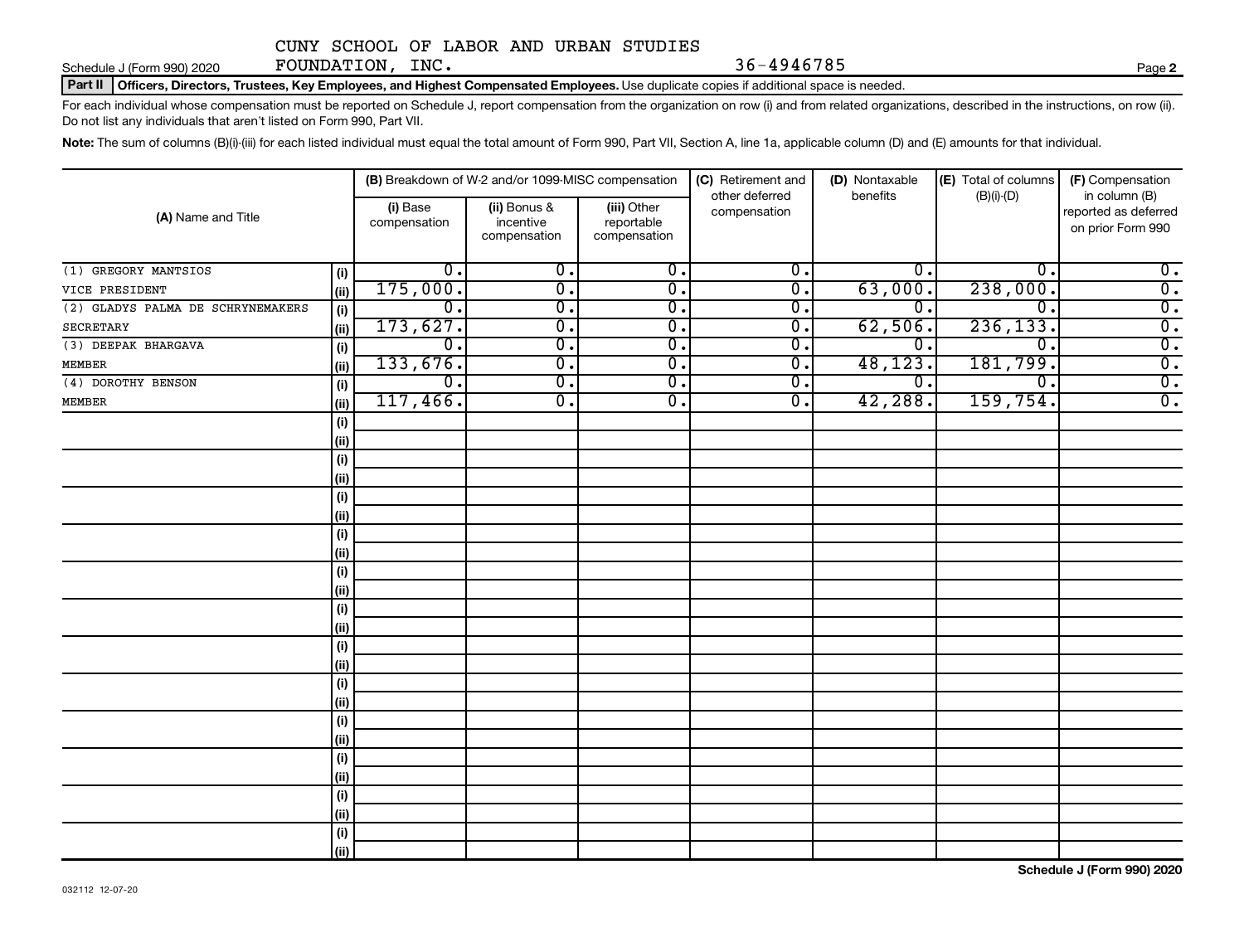#### **Part III Supplemental Information**

Provide the information, explanation, or descriptions required for Part I, lines 1a, 1b, 3, 4a, 4b, 4c, 5a, 5b, 6a, 6b, 7, and 8, and for Part II. Also complete this part for any additional information.

**Schedule J (Form 990) 2020**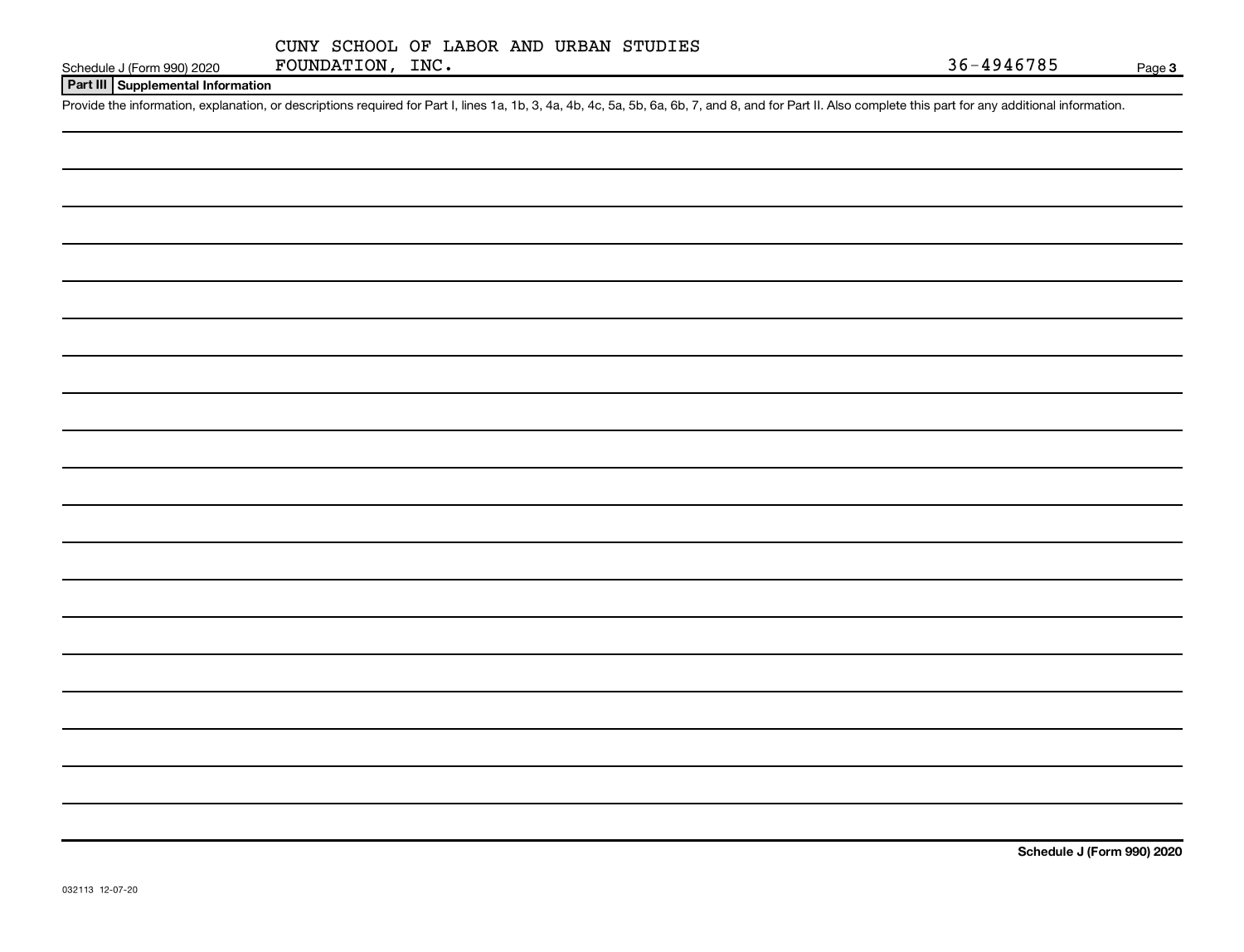**(Form 990 or 990-EZ)**

Department of the Treasury Internal Revenue Service Name of the organization

**Complete to provide information for responses to specific questions on Form 990 or 990-EZ or to provide any additional information. | Attach to Form 990 or 990-EZ. | Go to www.irs.gov/Form990 for the latest information. SCHEDULE O** Supplemental Information to Form 990 or 990-EZ 2020<br>(Form 990 or 990-EZ) Complete to provide information for responses to specific questions on CUNY SCHOOL OF LABOR AND URBAN STUDIES

OMB No. 1545-0047 **Open to Public Inspection Employer identification number** FOUNDATION, INC. 36-4946785

FORM 990, PART I, LINE 1, DESCRIPTION OF ORGANIZATION MISSION:

PROMOTE THE IMAGE AND GENERAL WELFARE OF SCHOOL OF LABOR AND URBAN

STUDIES. ALSO PROVIDES FINANCIAL SUPPORT TO THE COLLEGE BY HOLDING,

ADMINISTERING AND DISPOSING OF GIFTS AND GRANTS FOR THE BENEFIT OF THE

COLLEGE.

FORM 990, PART VI, SECTION B, LINE 11B:

FORM 990 IS REVIEWED BY A BOARD MEMBER AND PROVIDED TO THE BOARD BEFORE

BEING FILED.

FORM 990, PART VI, SECTION B, LINE 12C:

ALL DIRECTORS ARE REQUIRED TO DISCLOSE ANNUALLY INTERESTS THAT COULD GIVE

RISE TO CONFLICTS OF INTEREST.

FORM 990, PART VI, SECTION C, LINE 19:

THE GOVERNING DOCUMENTS , CONFLICTS OF INTEREST POLICY , AND FINANCIAL

REPORTS ARE AVAILABLE TO THE PUBLIC UPON REQUEST.

FORM 990, PART XII, LINE 2C:

NO CHANGES IN AUDIT OR OVERSIGHT IN THE CURRENT YEAR.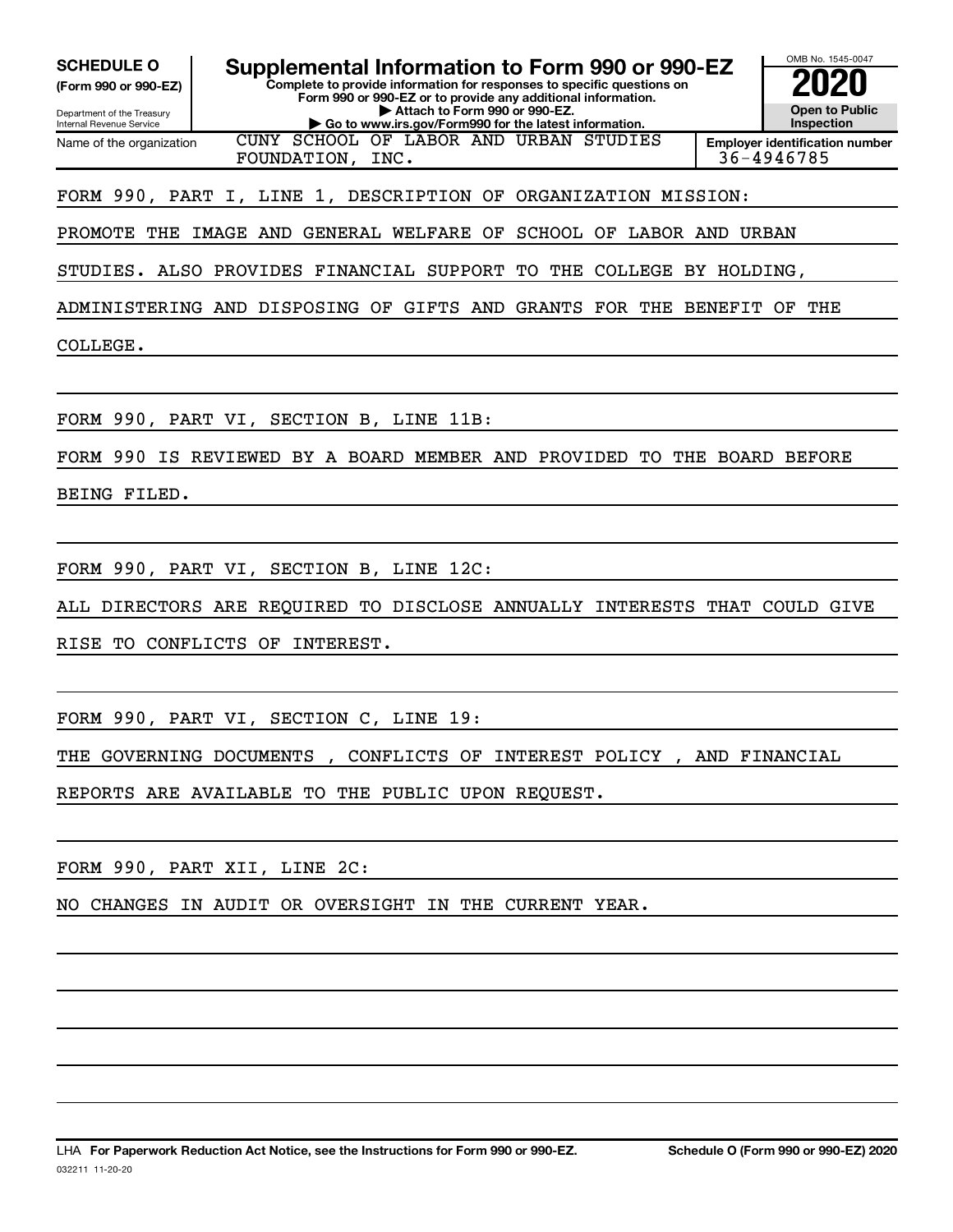| <b>Related Organizations and Unrelated Partnerships</b><br><b>SCHEDULE R</b><br>(Form 990)<br>> Complete if the organization answered "Yes" on Form 990, Part IV, line 33, 34, 35b, 36, or 37.<br>Department of the Treasury<br>Internal Revenue Service<br>CUNY SCHOOL OF LABOR AND URBAN STUDIES<br>Name of the organization<br>FOUNDATION, INC. |                         | OMB No. 1545-0047<br><b>2020</b><br><b>Open to Public</b><br>Inspection<br><b>Employer identification number</b><br>$36 - 4946785$ |                                      |                                                          |  |                                     |  |                                                            |
|----------------------------------------------------------------------------------------------------------------------------------------------------------------------------------------------------------------------------------------------------------------------------------------------------------------------------------------------------|-------------------------|------------------------------------------------------------------------------------------------------------------------------------|--------------------------------------|----------------------------------------------------------|--|-------------------------------------|--|------------------------------------------------------------|
| Part I<br>Identification of Disregarded Entities. Complete if the organization answered "Yes" on Form 990, Part IV, line 33.<br>(a)<br>Name, address, and EIN (if applicable)<br>of disregarded entity                                                                                                                                             | (b)<br>Primary activity | (c)<br>Legal domicile (state or<br>foreign country)                                                                                | (d)<br>Total income                  | (e)<br>End-of-year assets                                |  | (f)<br>Direct controlling<br>entity |  |                                                            |
|                                                                                                                                                                                                                                                                                                                                                    |                         |                                                                                                                                    |                                      |                                                          |  |                                     |  |                                                            |
| Identification of Related Tax-Exempt Organizations. Complete if the organization answered "Yes" on Form 990, Part IV, line 34, because it had one or more related tax-exempt<br>Part II<br>organizations during the tax year.<br>(a)<br>Name, address, and EIN<br>of related organization                                                          | (b)<br>Primary activity | (c)<br>Legal domicile (state or<br>foreign country)                                                                                | (d)<br><b>Exempt Code</b><br>section | (e)<br>Public charity<br>status (if section<br>501(c)(3) |  | (f)<br>Direct controlling<br>entity |  | $(g)$<br>Section 512(b)(13)<br>controlled<br>entity?<br>No |
| CUNY SCHOOL OF LABOR AND URBAN STUDIES -<br>13-3893536, 25 WEST 43RD STREET, 19TH FLOOR,<br>NEW YORK, NY 10036                                                                                                                                                                                                                                     | <b>EDUCATION</b>        | NEW YORK                                                                                                                           | IRC SEC 115                          |                                                          |  |                                     |  | X                                                          |
|                                                                                                                                                                                                                                                                                                                                                    |                         |                                                                                                                                    |                                      |                                                          |  |                                     |  |                                                            |

**For Paperwork Reduction Act Notice, see the Instructions for Form 990. Schedule R (Form 990) 2020**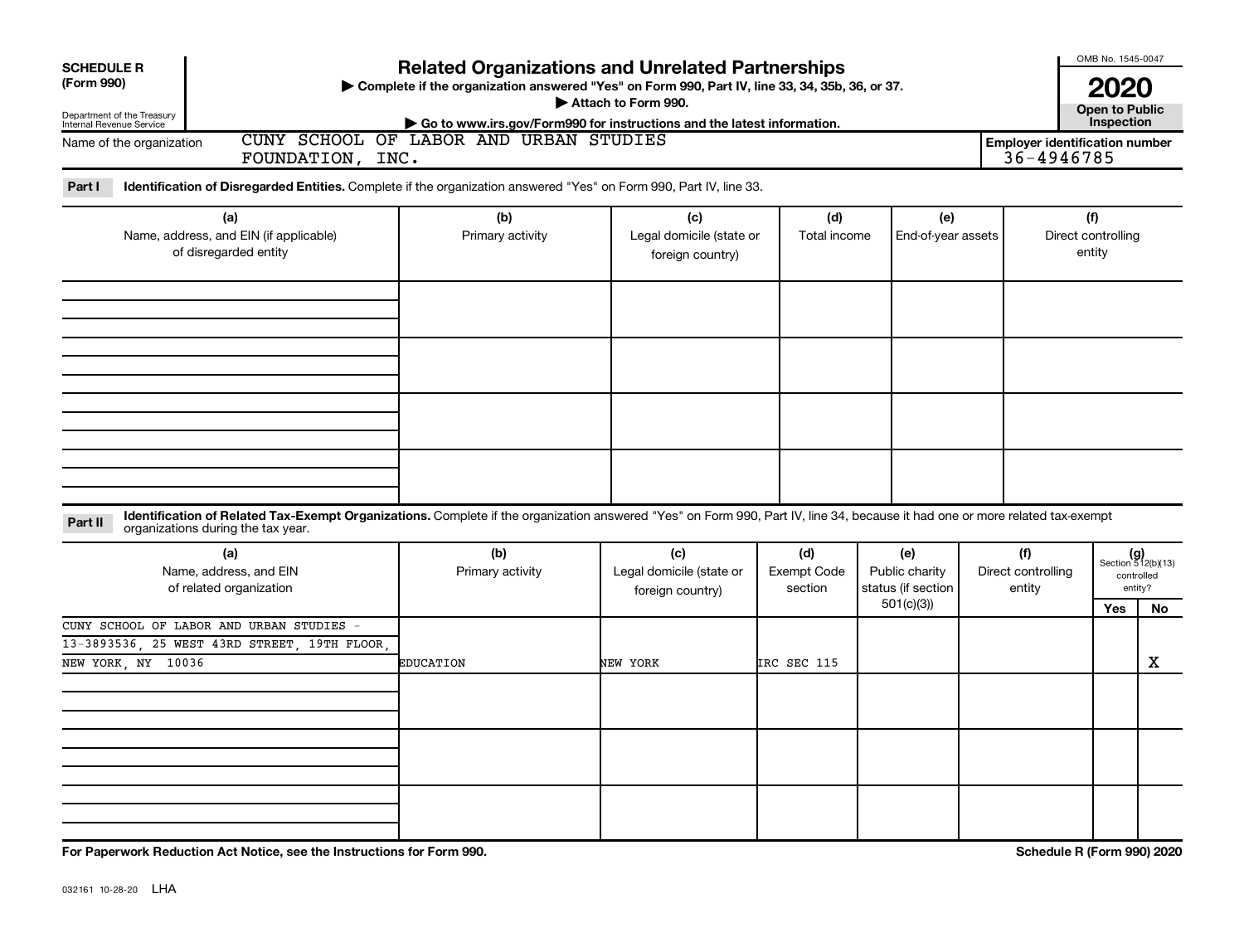Schedule R (Form 990) 2020 Page FOUNDATION, INC. 36-4946785

**2**

Disproportionate allocations? Legal domicile (state or foreign country) General or Percentage managing partner? Part III Identification of Related Organizations Taxable as a Partnership. Complete if the organization answered "Yes" on Form 990, Part IV, line 34, because it had one or more related<br>Read to the organizations tracted as **(a) (b) (c) (d) (e) (f) (g) (h) (i) (j) (k) Yes No Yes No** K-1 (Form 1065) Predominant income (related, unrelated, excluded from tax under sections 512-514) organizations treated as a partnership during the tax year. Name, address, and EIN of related organization Primary activity  $\left| \begin{array}{c} \text{Legal} \\ \text{diamial} \end{array} \right|$  Direct controlling entity Share of total income Share of end-of-year assets Code V-UBI<br>amount in box 20 of Schedule ownership

Part IV Identification of Related Organizations Taxable as a Corporation or Trust. Complete if the organization answered "Yes" on Form 990, Part IV, line 34, because it had one or more related organizations treated as a corporation or trust during the tax year.

| (a)<br>Name, address, and EIN<br>of related organization | (b)<br>Primary activity | (c)<br>Legal domicile<br>(state or<br>foreign | (d)<br>Direct controlling<br>entity | (e)<br>Type of entity<br>(C corp, S corp,<br>or trust) | (f)<br>Share of total<br>income | (g)<br>Share of<br>end-of-year<br>assets | (h)<br>Percentage<br>  ownership | $\begin{array}{c} \textbf{(i)}\\ \text{Section}\\ 5\,12 \text{(b)} \text{(13)}\\ \text{controlled} \\ \text{entity?} \end{array}$ |
|----------------------------------------------------------|-------------------------|-----------------------------------------------|-------------------------------------|--------------------------------------------------------|---------------------------------|------------------------------------------|----------------------------------|-----------------------------------------------------------------------------------------------------------------------------------|
|                                                          |                         | country)                                      |                                     |                                                        |                                 |                                          |                                  | Yes   No                                                                                                                          |
|                                                          |                         |                                               |                                     |                                                        |                                 |                                          |                                  |                                                                                                                                   |
|                                                          |                         |                                               |                                     |                                                        |                                 |                                          |                                  |                                                                                                                                   |
|                                                          |                         |                                               |                                     |                                                        |                                 |                                          |                                  |                                                                                                                                   |
|                                                          |                         |                                               |                                     |                                                        |                                 |                                          |                                  |                                                                                                                                   |
|                                                          |                         |                                               |                                     |                                                        |                                 |                                          |                                  |                                                                                                                                   |
|                                                          |                         |                                               |                                     |                                                        |                                 |                                          |                                  |                                                                                                                                   |
|                                                          |                         |                                               |                                     |                                                        |                                 |                                          |                                  |                                                                                                                                   |
|                                                          |                         |                                               |                                     |                                                        |                                 |                                          |                                  |                                                                                                                                   |
|                                                          |                         |                                               |                                     |                                                        |                                 |                                          |                                  |                                                                                                                                   |
|                                                          |                         |                                               |                                     |                                                        |                                 |                                          |                                  |                                                                                                                                   |
|                                                          |                         |                                               |                                     |                                                        |                                 |                                          |                                  |                                                                                                                                   |
|                                                          |                         |                                               |                                     |                                                        |                                 |                                          |                                  |                                                                                                                                   |
|                                                          |                         |                                               |                                     |                                                        |                                 |                                          |                                  |                                                                                                                                   |
|                                                          |                         |                                               |                                     |                                                        |                                 |                                          |                                  |                                                                                                                                   |
|                                                          |                         |                                               |                                     |                                                        |                                 |                                          |                                  |                                                                                                                                   |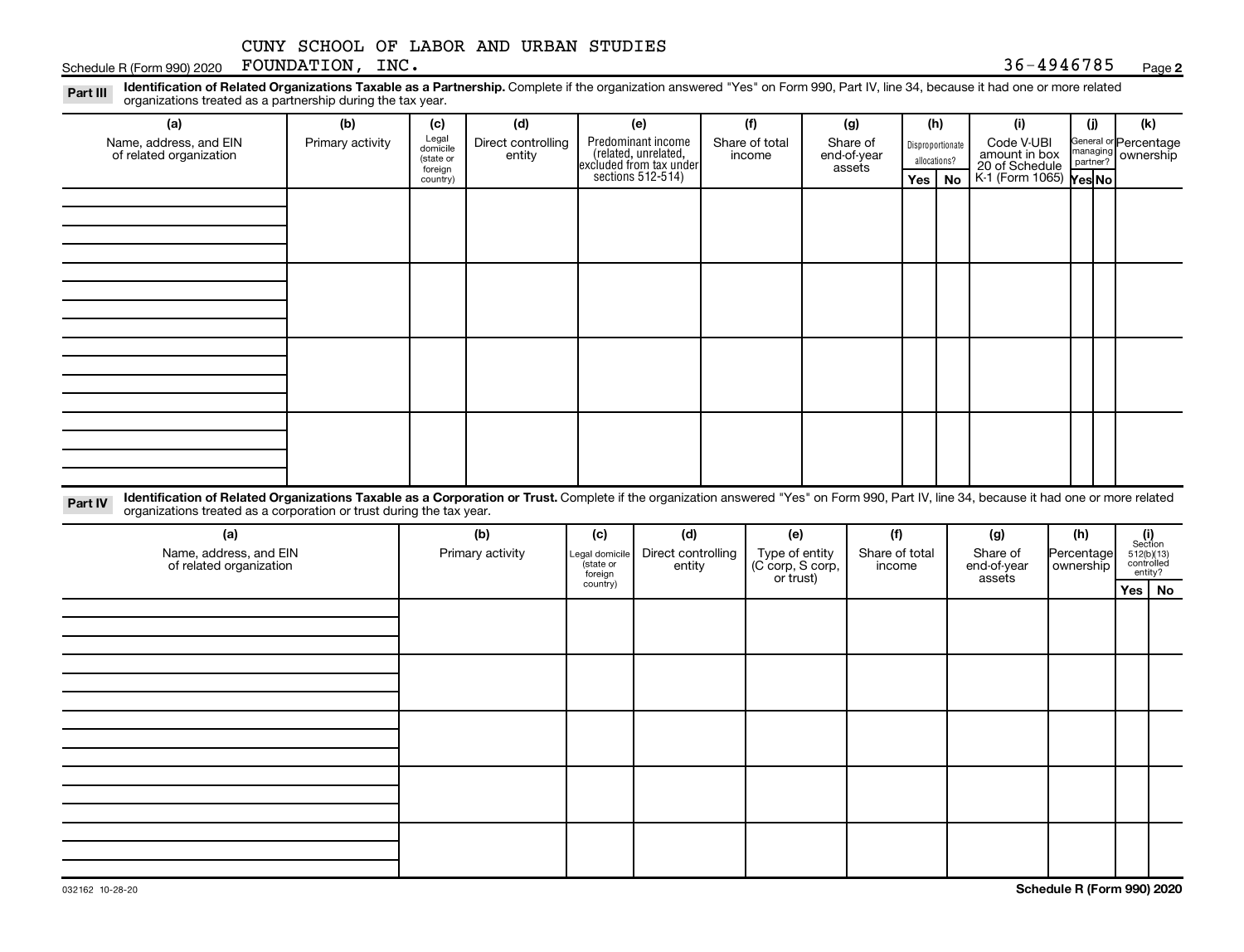|--|

Part V Transactions With Related Organizations. Complete if the organization answered "Yes" on Form 990, Part IV, line 34, 35b, or 36.

|   | Note: Complete line 1 if any entity is listed in Parts II, III, or IV of this schedule.                                                                                                                                                          |     |     |     |                | Yes   No |                                                    |  |  |
|---|--------------------------------------------------------------------------------------------------------------------------------------------------------------------------------------------------------------------------------------------------|-----|-----|-----|----------------|----------|----------------------------------------------------|--|--|
|   | During the tax year, did the organization engage in any of the following transactions with one or more related organizations listed in Parts II-IV?                                                                                              |     |     |     |                |          |                                                    |  |  |
|   |                                                                                                                                                                                                                                                  |     |     |     |                |          |                                                    |  |  |
|   |                                                                                                                                                                                                                                                  |     |     |     |                |          |                                                    |  |  |
|   |                                                                                                                                                                                                                                                  |     |     |     |                |          |                                                    |  |  |
|   |                                                                                                                                                                                                                                                  |     |     |     | 1 <sub>d</sub> |          | $\overline{\mathbf{x}}$                            |  |  |
|   | e Loans or loan guarantees by related organization(s) manufaction content to consume the content of the content of the content of the content of the content of the content of the content of the content of the content of th                   |     |     |     | 1e             |          | $\overline{\texttt{x}}$                            |  |  |
|   |                                                                                                                                                                                                                                                  |     |     |     |                |          |                                                    |  |  |
|   | Dividends from related organization(s) manufacture content and content and content and content and content and content and content and content and content and content and content and content and content and content and con                   |     |     |     | 1f             |          | X                                                  |  |  |
| a | Sale of assets to related organization(s) www.assettion.com/www.assettion.com/www.assettion.com/www.assettion.com/www.assettion.com/www.assettion.com/www.assettion.com/www.assettion.com/www.assettion.com/www.assettion.com/                   |     |     |     | 1 <sub>g</sub> |          | $\overline{\texttt{x}}$<br>$\overline{\texttt{x}}$ |  |  |
|   | h Purchase of assets from related organization(s) www.assettion.com/www.assettion.com/www.assettion.com/www.assettion.com/www.assettion.com/www.assettion.com/www.assettion.com/www.assettion.com/www.assettion.com/www.assett                   |     |     |     |                |          |                                                    |  |  |
|   | Exchange of assets with related organization(s) manufactured content and content and content and content and content and content and content and content and content and content and content and content and content and conte                   |     |     |     |                |          |                                                    |  |  |
|   |                                                                                                                                                                                                                                                  |     |     |     |                |          |                                                    |  |  |
|   |                                                                                                                                                                                                                                                  |     |     |     |                |          |                                                    |  |  |
|   |                                                                                                                                                                                                                                                  |     |     |     |                |          |                                                    |  |  |
|   |                                                                                                                                                                                                                                                  |     |     |     |                |          | $\overline{\mathbf{x}}$                            |  |  |
|   |                                                                                                                                                                                                                                                  |     |     |     | 1 <sub>m</sub> |          | $\overline{\mathbf{X}}$                            |  |  |
|   |                                                                                                                                                                                                                                                  |     |     |     | 1n             | х<br>х   |                                                    |  |  |
|   | 1 <sub>o</sub><br>o Sharing of paid employees with related organization(s) manufactured content to the state of the state of the state organization(s) manufactured content of the state organization(s) manufactured content of the state of th |     |     |     |                |          |                                                    |  |  |
|   |                                                                                                                                                                                                                                                  |     |     |     |                |          | X                                                  |  |  |
|   | Reimbursement paid to related organization(s) for expenses [11111] Research Manuscript Reimbursement paid to related organization(s) for expenses [11111] [1111] Reimbursement manuscript Reimbursement paid to related organi                   |     |     |     |                |          |                                                    |  |  |
|   |                                                                                                                                                                                                                                                  |     |     |     |                |          | $\overline{\text{x}}$                              |  |  |
|   |                                                                                                                                                                                                                                                  |     |     |     |                |          |                                                    |  |  |
|   |                                                                                                                                                                                                                                                  |     |     |     |                |          | х                                                  |  |  |
|   |                                                                                                                                                                                                                                                  |     |     |     |                |          | $\overline{\mathbf{X}}$                            |  |  |
|   | If the answer to any of the above is "Yes," see the instructions for information on who must complete this line, including covered relationships and transaction thresholds.                                                                     |     |     |     |                |          |                                                    |  |  |
|   | (a)                                                                                                                                                                                                                                              | (b) | (c) | (d) |                |          |                                                    |  |  |

|     | (a)<br>Name of related organization | (b)<br>Transaction<br>type (a-s) | <b>c)</b><br>Amount involved | (d)<br>Method of determining amount involved |
|-----|-------------------------------------|----------------------------------|------------------------------|----------------------------------------------|
| (1) |                                     |                                  |                              |                                              |
| (2) |                                     |                                  |                              |                                              |
| (3) |                                     |                                  |                              |                                              |
| (4) |                                     |                                  |                              |                                              |
| (5) |                                     |                                  |                              |                                              |
| (6) |                                     |                                  |                              |                                              |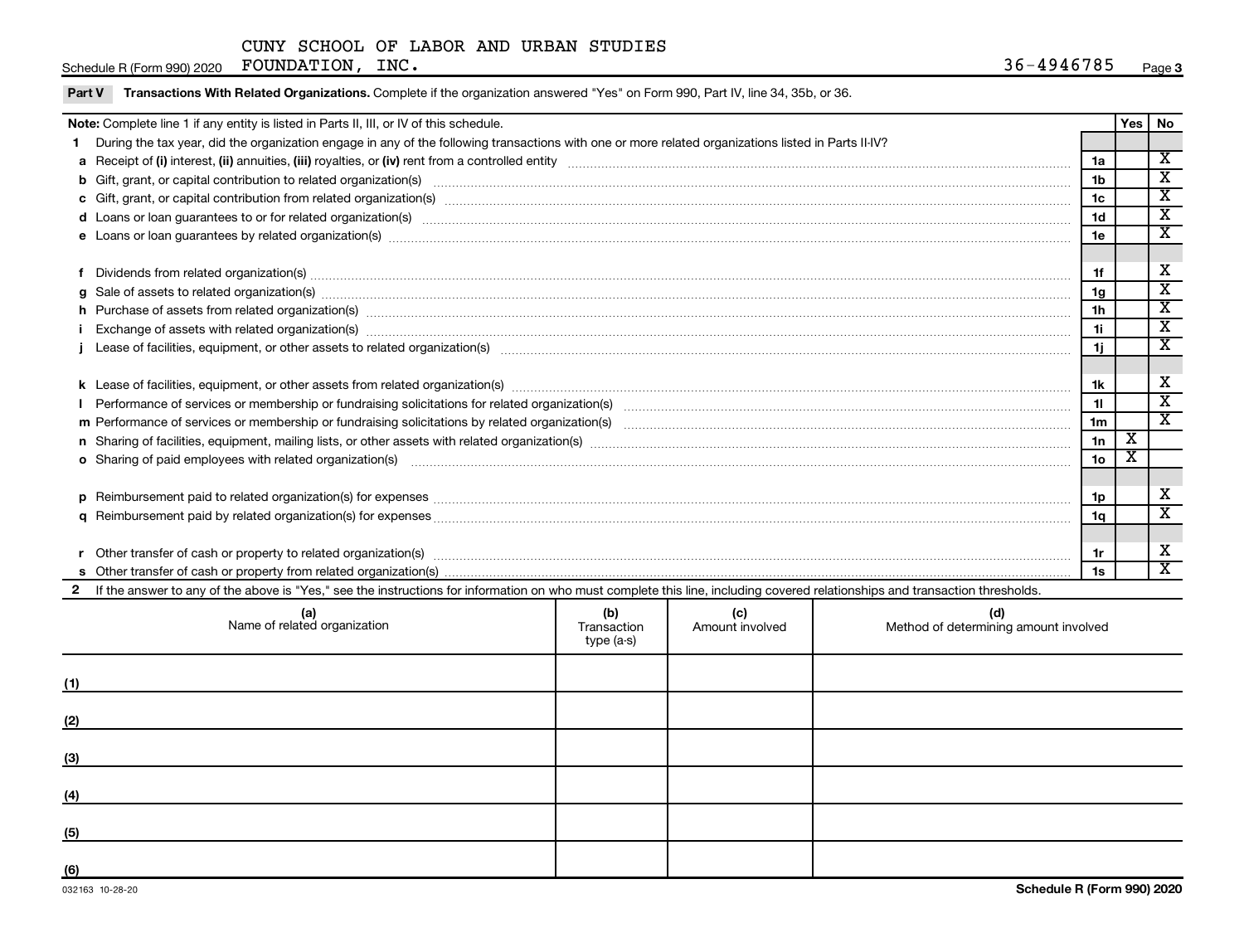Schedule R (Form 990) 2020 Page FOUNDATION, INC. 36-4946785

#### Part VI Unrelated Organizations Taxable as a Partnership. Complete if the organization answered "Yes" on Form 990, Part IV, line 37.

Provide the following information for each entity taxed as a partnership through which the organization conducted more than five percent of its activities (measured by total assets or gross revenue) that was not a related organization. See instructions regarding exclusion for certain investment partnerships.

| hat neo hot a rolatod organization. Ooo inotraotiono rogaranty oxolaolon for oortain invootmont partnorompo.<br>(a) | (b)              | (c)               | (d)                                                                                        | $(e)$<br>Are all                             |  | (f)      | (g)         | (h)                                                                                                                                       |  | (i)                                                                                                 | (i)    | (k) |
|---------------------------------------------------------------------------------------------------------------------|------------------|-------------------|--------------------------------------------------------------------------------------------|----------------------------------------------|--|----------|-------------|-------------------------------------------------------------------------------------------------------------------------------------------|--|-----------------------------------------------------------------------------------------------------|--------|-----|
| Name, address, and EIN                                                                                              | Primary activity | Legal domicile    |                                                                                            |                                              |  | Share of | Share of    |                                                                                                                                           |  |                                                                                                     |        |     |
| of entity                                                                                                           |                  | (state or foreign |                                                                                            | $\frac{\text{parameters}}{501(\text{c})(3)}$ |  | total    | end-of-year | $\fbox{\parbox{0.5cm}{\begin{tabular}{ l l } \hline Disproportion} \\ \hline \text{tion} \\ \hline allocations? \\ \hline \end{tabular}}$ |  | Code V-UBI<br>amount in box 20 managing<br>of Schedule K-1<br>(Form 1065)<br>$\sqrt{\text{res}}$ No |        |     |
|                                                                                                                     |                  | country)          | Predominant income<br>(related, unrelated,<br>excluded from tax under<br>sections 512-514) | Yes No                                       |  | income   | assets      | Yes No                                                                                                                                    |  |                                                                                                     | Yes NO |     |
|                                                                                                                     |                  |                   |                                                                                            |                                              |  |          |             |                                                                                                                                           |  |                                                                                                     |        |     |
|                                                                                                                     |                  |                   |                                                                                            |                                              |  |          |             |                                                                                                                                           |  |                                                                                                     |        |     |
|                                                                                                                     |                  |                   |                                                                                            |                                              |  |          |             |                                                                                                                                           |  |                                                                                                     |        |     |
|                                                                                                                     |                  |                   |                                                                                            |                                              |  |          |             |                                                                                                                                           |  |                                                                                                     |        |     |
|                                                                                                                     |                  |                   |                                                                                            |                                              |  |          |             |                                                                                                                                           |  |                                                                                                     |        |     |
|                                                                                                                     |                  |                   |                                                                                            |                                              |  |          |             |                                                                                                                                           |  |                                                                                                     |        |     |
|                                                                                                                     |                  |                   |                                                                                            |                                              |  |          |             |                                                                                                                                           |  |                                                                                                     |        |     |
|                                                                                                                     |                  |                   |                                                                                            |                                              |  |          |             |                                                                                                                                           |  |                                                                                                     |        |     |
|                                                                                                                     |                  |                   |                                                                                            |                                              |  |          |             |                                                                                                                                           |  |                                                                                                     |        |     |
|                                                                                                                     |                  |                   |                                                                                            |                                              |  |          |             |                                                                                                                                           |  |                                                                                                     |        |     |
|                                                                                                                     |                  |                   |                                                                                            |                                              |  |          |             |                                                                                                                                           |  |                                                                                                     |        |     |
|                                                                                                                     |                  |                   |                                                                                            |                                              |  |          |             |                                                                                                                                           |  |                                                                                                     |        |     |
|                                                                                                                     |                  |                   |                                                                                            |                                              |  |          |             |                                                                                                                                           |  |                                                                                                     |        |     |
|                                                                                                                     |                  |                   |                                                                                            |                                              |  |          |             |                                                                                                                                           |  |                                                                                                     |        |     |
|                                                                                                                     |                  |                   |                                                                                            |                                              |  |          |             |                                                                                                                                           |  |                                                                                                     |        |     |
|                                                                                                                     |                  |                   |                                                                                            |                                              |  |          |             |                                                                                                                                           |  |                                                                                                     |        |     |
|                                                                                                                     |                  |                   |                                                                                            |                                              |  |          |             |                                                                                                                                           |  |                                                                                                     |        |     |
|                                                                                                                     |                  |                   |                                                                                            |                                              |  |          |             |                                                                                                                                           |  |                                                                                                     |        |     |
|                                                                                                                     |                  |                   |                                                                                            |                                              |  |          |             |                                                                                                                                           |  |                                                                                                     |        |     |
|                                                                                                                     |                  |                   |                                                                                            |                                              |  |          |             |                                                                                                                                           |  |                                                                                                     |        |     |
|                                                                                                                     |                  |                   |                                                                                            |                                              |  |          |             |                                                                                                                                           |  |                                                                                                     |        |     |
|                                                                                                                     |                  |                   |                                                                                            |                                              |  |          |             |                                                                                                                                           |  |                                                                                                     |        |     |
|                                                                                                                     |                  |                   |                                                                                            |                                              |  |          |             |                                                                                                                                           |  |                                                                                                     |        |     |
|                                                                                                                     |                  |                   |                                                                                            |                                              |  |          |             |                                                                                                                                           |  |                                                                                                     |        |     |
|                                                                                                                     |                  |                   |                                                                                            |                                              |  |          |             |                                                                                                                                           |  |                                                                                                     |        |     |
|                                                                                                                     |                  |                   |                                                                                            |                                              |  |          |             |                                                                                                                                           |  |                                                                                                     |        |     |
|                                                                                                                     |                  |                   |                                                                                            |                                              |  |          |             |                                                                                                                                           |  |                                                                                                     |        |     |
|                                                                                                                     |                  |                   |                                                                                            |                                              |  |          |             |                                                                                                                                           |  |                                                                                                     |        |     |
|                                                                                                                     |                  |                   |                                                                                            |                                              |  |          |             |                                                                                                                                           |  |                                                                                                     |        |     |
|                                                                                                                     |                  |                   |                                                                                            |                                              |  |          |             |                                                                                                                                           |  |                                                                                                     |        |     |
|                                                                                                                     |                  |                   |                                                                                            |                                              |  |          |             |                                                                                                                                           |  |                                                                                                     |        |     |
|                                                                                                                     |                  |                   |                                                                                            |                                              |  |          |             |                                                                                                                                           |  |                                                                                                     |        |     |

**Schedule R (Form 990) 2020**